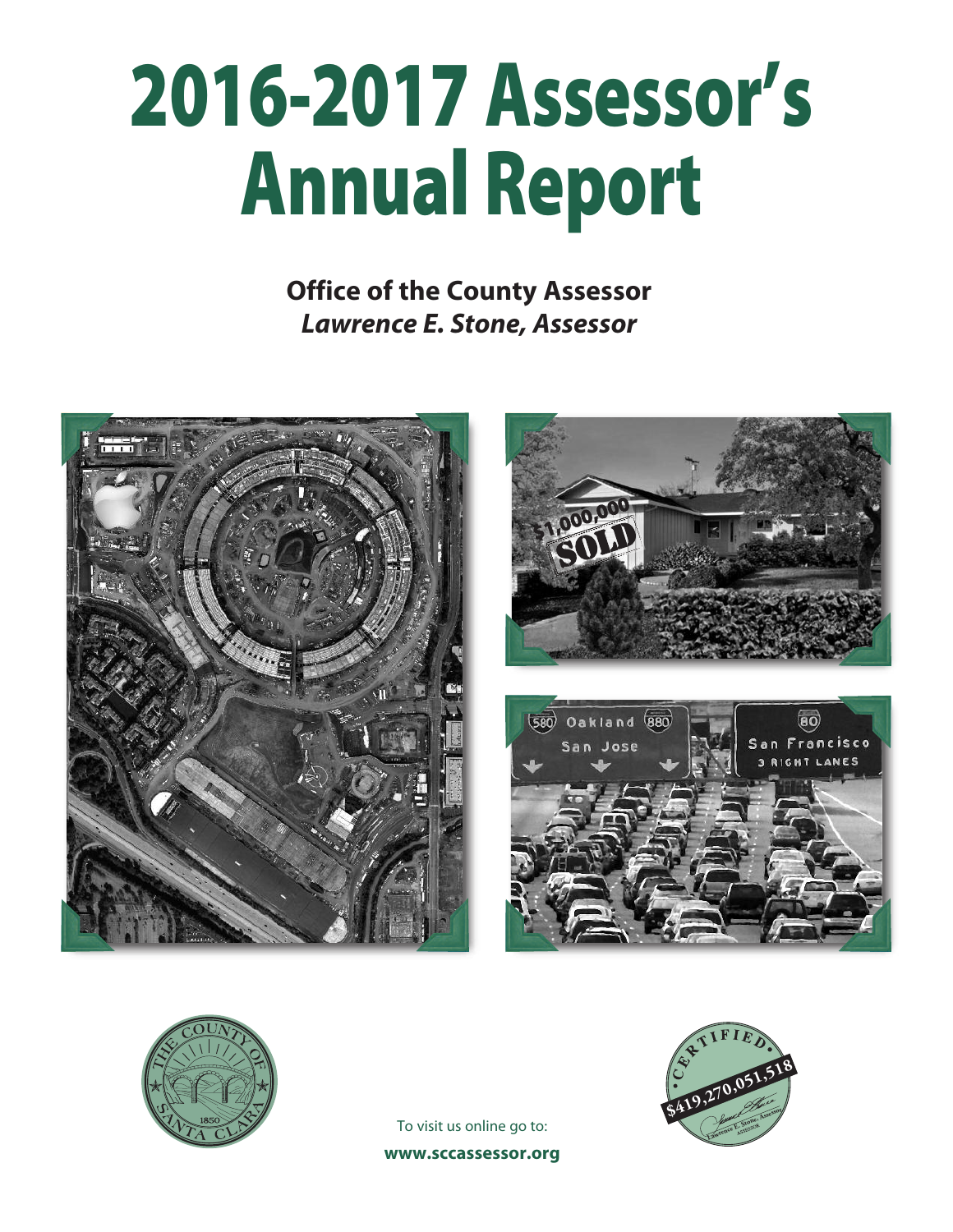Barlow Cynthia Bartolino Melvin Bautista Michael Bautista Neeraj Bhardwaj Matthew Boxberger Jon Bredeson Stephen Buckley Charmaine Cabuag Simon Calaunan Carol Callahan Mia Campana Carlos Cansino Jr Jacquelyn Cantu Celerina Celeste Jocelyn Champlin Robert Chapman Deborah Chavez Alan Chen Win Chen Roland Child Bordon Chin Jae Choe Lorena Cholula Mei Chou Ching-I Chou Dawn Cieslik Dick Cloyd Daniel Connors Daniel Cooper Kent Corey Lisa Cortez Magdalena Cruz Barry Delfin Sourita Dey Francisco Diaz Charles Dinh Deborah Dini James DiTomaso Tara Duncan James Duong Thy Duong Tony Duong Soman Easaw Gloria Elia Sandy Emerson Cathleen Espinoza Rey Eugenio Richelle Feldan Aaron Feldman Cecilia Feng Richard Fisher

Melissa Gaydosh David Ginsborg Bruce Glendar Communication Communication of the Manuela Glenday Vipin Goel Manuela Gonzalez Teresa Gonzalez James Gray **Jarmes Gray 1986 Inc. 1. 1989. I** Jared Gregory Maria-Salome Grepo<br>Kevin Gruidl Ashok Gunta Brook Haile Kevin Gruidl Ashok Gupta Brook Haile Virginia Hamley Murray Hartmann





Cara Heaney Maya Henderson Brenda Hidalgo Julius Ho Darice Hoffman-Message from the Assessor . . . . . . . . . . . . . . . . . . . . . . . . . . . . . . . . .1 Currie Stella Hong Jau-Horng Hsu Chris **Factors Causing Change to the Assessment Roll .................3** Hughes Tri Huynh Jenny Huynh Ngoc Huynh Julie Jacobson-Gentry Michelle Jergensen David Johnston David Johnston David Johnston David Johnston Michael Kang  $_{\rm{Curt}}$  <code>Largest Taxpayers/How Tax Bills are Calculated . . . . . . . . . . . . . . . . 5</code> <code>Kendall Darrell</code> Kettner Joey Kimpo Karen Klein Karen Assessment Roll . . . . . . . . . . . . . . . . . . . . . . . . . . . . . . . . . . . . . . . .6 Kloster Michael Kofnovec Meiyee (Kofnovec Meiyee Kofnovec Meiyee Kofnovec Meiyee Kofnovec Meiyee Kofnovec Meiye Kong Melissa Kong Bowman Kong Supplemental Assessments . . . . . . . . . . . . . . . . . . . . . . . . . . . . . . . . .8 Jettrey Kwan Wei-Jim **Ray Area & Top 15 Counties Roll Comparison . . . . . . . . . . . . . . . 9** Lai Ching-Fu Lan Arnold Lau Debra Lee Young Lee Kristen Assessment Information by City . . . . . . . . . . . . . . . . . . . . . . . . . . .10 Leglu Kathleen LeGrande Richard Leong Matthew Leslie Jenn Lim-Santos Steve Lin David Liu Brian Lombard Real Property by City & Property Type . . . . . . . . . . . . . . . . . . 12 Brian Lombard Sr Vicki Lopez Vanessa Lopez Fraser Louie Kari Luescher Deogracias Luminarias Melody Deogracias Luminarias Melody Luong David Luu Trinh Luu-Nguyen John Maag Joseph Machado TessManesis Amy Martinez Eric Matsuda **Rita Medina Medina Sepandina Medina Nedra Accepts** Rita Medina Nedra Millwood Tiffany Ming Carol Mondino Greg Monteverde Hazel Morales Susan Murphy Patricia Proposition 13 . . . . . . . . . . . . . . . . . . . . . . . . . . . . . . . . . . . . . . . .16 Murrieta-Santillanez Leonard Namimatsu Bertha Negrete Quoc Ngo Wayne Nguyen Caroline Nguyen Huy Nguyen Carlito Non Robert Department Overview . . . . . . . . . . . . . . . . . . . . . . . . . . . . . . . . . . .18 Norman Josefina Olivarez Melvin Osby Jr Ed Palacio Karen Park Diane Paskert Business Personal Property by City . . . . . . . . . . . . . . . . . . . . . . . . .20 Yazmin Patino Imelda Pea Sylvia Pedraza **Xuan Pham Pham Pham Pham Phan Michelle Pine** Janene Pratt Lynn Quan Noe Quinanola Business Personal Property by Property Type/Top Companies . . . .21 Michael Randle Shashank Ranjan John Recchio Marty Reinders Shannon **Changes in Ownership/New Construction by City/Property Type .22** Rice Hipolito Rico Roy Rivas Lisette Rodriguez Renee Rodriguez Rosalie Changes in Chinesen priori Construction by Chyrreperty Type 122 Rodriguez Priscilla Romero Manuela Rosalez Rebecca Ross Emilie Roy Mohit Major New Construction/Changes in Ownership . . . . . . . . . . . . . 23 Sabherwal Elizabeth Samaro Ford Sandberg Maria Sarabia Selu Sataraka **Assessed Value by City & School District by Property Type . . . . . 24** Sheryl Schenkman Cheryl Schneider Laura Scott Alfred Semene Naren Shah Chetan Shah David Shank Mai Shearer Kyle Sheridan Winston Shiah Tommy Shing Anil Siddam Helen Assessment Appeals . . . . . . . . . . . . . . . . . . . . . . . . . . . . . . . . . . . . .27 Silva John Sleeman Hector Solorzano David Song Cheryl Soriano Debra Performance Counts . . . . . . . . . . . . . . . . . . . . . . . . . . . . . . . . . . . .30 Spolski Kimberly Starrett Marian Starrett Marian Starrett Marian Starrett Marian Starrett Marian Stewart Larry Stone Roopa Subramanian Frequently Asked Questions . . . . . . . . . . . . . . . . . . . . . . . . . . . . . . 33 Christine Swensen Abigaile Tabilangan Explanation of Terms . . . . . . . . . . . . . . . . . . . . . . . . . . . . . . . . . . .34 Darren Tan Kim Tang Kevin Tanner Cristina omas Jasmine Ting Patrick Property Assessment Calendar . . . . . . . . . . . . . . . . . . . . . . . . . . . . .36 Exemptions . . . . . . . . . . . . . . . . . . . . . . . . . . . . . . . . . . . . . . . . . . .13



James Abe Shalini Agrawal Linda Aguilar Janet Allieu Gene Almerido Medel Angel Norman Arias Michael Arriola Audrey Atkins Tuan Au Anita Badger Vanessa Barkin Jeffrey Edward Flores Gemma Foster Daniel Freedman Ken Frickle Marie Fuentes Shayne Fulford Lorna Gabon Nora Galvez Gabriel Garcia Joseph Garcia Lizuarte Garcia



Tisdale Jeanette Tonini **Heather Transformation of the Contract of the Contract of Transformation** Heather Tran



Natalie Tran Nicole Tran Peter Tran Chuong Tran Khanh Tran Tran Tran- Galligan Maria Trinidad Carmen Valles Peter Van Der Pas Susan Vasconcelos Jackie Ventimiglia Maria Villanueva Kristina Vinson Carmen Virales Wendy Watson Dana Wenzell David Wierzba Mullissa Willette Timothy Willette<br>Mark Williams Michalla Wang Julia Waad Pichard Variat Wardu Via Venesse Wille Wa Mark Williams Michelle Wong Julie Wood Richard Xavier Wendy Xia Vanessa **NGC 2004** Yang Will Young Michelle Zaffa Elizabeth Zamora Eric Zamudio Gumer Zavala Lucia Zhao Veronica Zuniga



Above are all the permanent employees that contributed to the closing of the 2016-2017 Assessment Roll. The pictured employees are, clockwise from top: Timothy Willette, Stella Hong, Dawn Cieslik, Anil Siddam, Marty Reinders, Manuela Rosalez.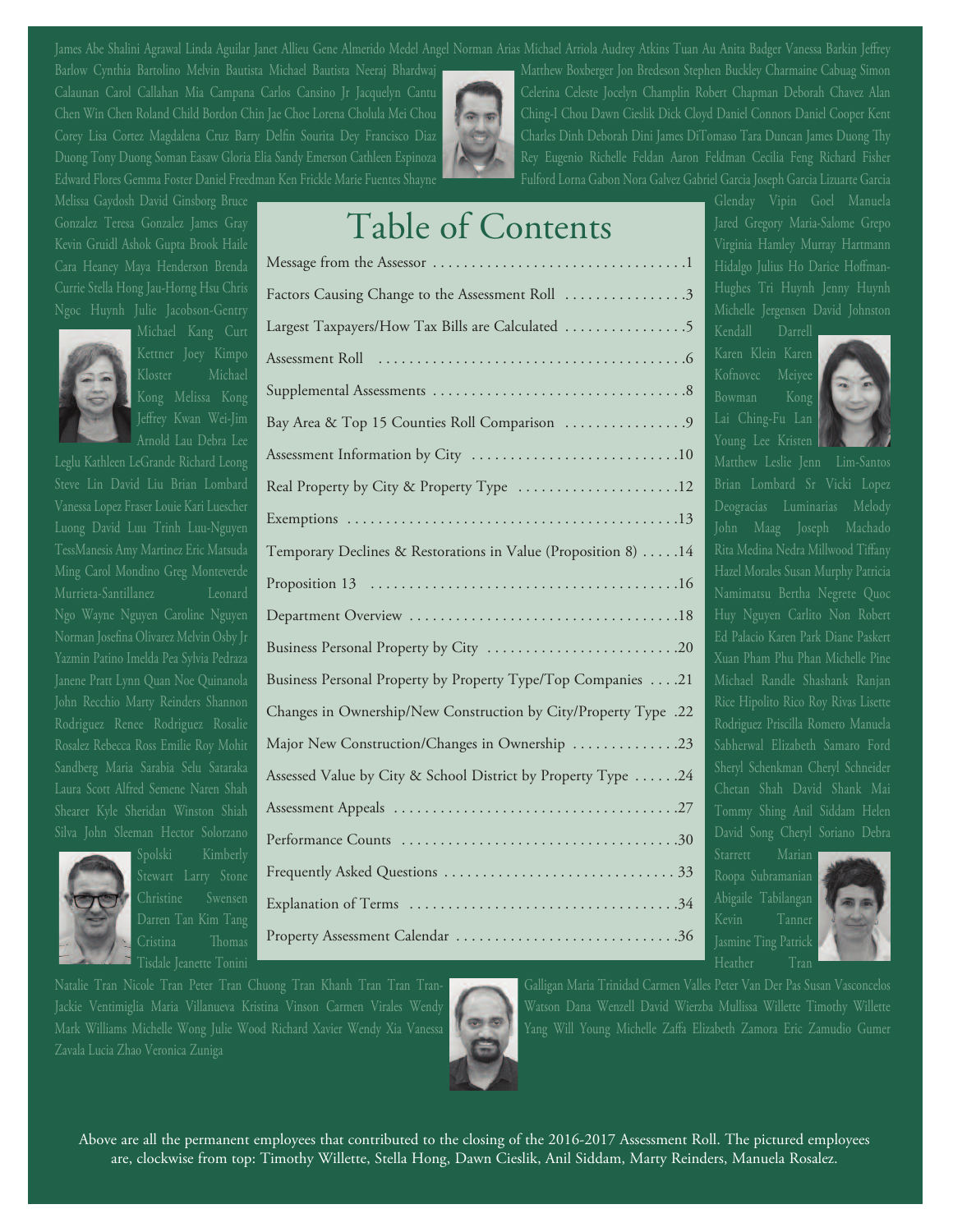## **Message from the Assessor** Lawrence E. Stone

liicon Valley's economy remains the envy of the nation. For the fourth consecutive year, Santa Clara County recorded significant growth in property assessed values. The net assessment roll increased 7.97 percent to \$419 billion, an increase of \$30.9 billion. During the past four years, the increase in property assessments exceeded the growth for the preceding ten years. The assessment roll is <sup>a</sup> snapshot of the assessed value of all real and business property in Santa Clara County as of the January 1, 2016 lien (valuation) date. S

Silicon Valley's strong economy has erased most of the loss in property values incurred during the "Great Recession." Once again Santa Clara County led the region in total assessed value.

The Assessor's Annual Report provides detailed statistics, charts, and narrative information about the 2016 assessment roll. The report is an important document for public finance officials and real estate professionals, in addition to business, government, and community leaders interested in real estate market trends and property values in Santa Clara County.

The report compares geographic and historical data of all locally assessed property. The statistical data distinguishes business personal property (unsecured) from real property (secured), as well as exemptions. Property value information is provided by property type, city and school district. Statistics reflecting performance met-



rics of the Assessor's Office, including multiple year trends and information regarding the joint administration of the property tax system by the Assessor, the Clerk of the Assessment Appeals Board, the Tax Collector, and the Controller are contained in the report.

Assessed values and related property tax information are critical ingredients for budgeting by school districts, cities and other governmental agencies.

#### **Role of the County Assessor's Office**

The Assessor's Office is responsible for annually determining the assessed value of all real and business property in Santa Clara County. The assessment roll is comprised of 531,114 assessable roll units, and is the basis upon which property taxes are levied. Property taxes are an essential source of revenue supporting basic public services provided by schools and local governments. These public jurisdictions form the foundation of our region's quality of life.

#### **Factors Contributing to Assessment Growth**

The annual increase or decline in the assessment roll is due to a combination of factors including changes in ownership, new construction, business personal property, exemptions, the California Consumer

| Assessment Roll Synopsis <sup>*</sup><br>(in billions) |                                                                                                          |             |                          |             |  |  |  |
|--------------------------------------------------------|----------------------------------------------------------------------------------------------------------|-------------|--------------------------|-------------|--|--|--|
| Assessment Roll                                        | 2016-2017                                                                                                | 2015-2016   | Growth in Assessed Value |             |  |  |  |
| Local Roll Before Exemptions                           | \$443.04                                                                                                 | \$409.16    | \$33.87                  | 8.28%       |  |  |  |
| Less: Nonreimbursable Exemptions                       | $(\$23.77)$                                                                                              | $(\$20.83)$ | $(\$2.94)$               | $(14.10\%)$ |  |  |  |
| NET LOCAL ROLL VALUE                                   | \$419.27                                                                                                 | \$388.34    | \$30.93                  | 7.97%       |  |  |  |
|                                                        | Note Miner discrepancies mey eccur due to reunding celculations. Perceptages besed on non-reunded volues |             |                          |             |  |  |  |

Note: Minor discrepancies may occur due to rounding calculations. Percentages based on non-rounded values.<br>\* Exclusive of Public Utility Valuations.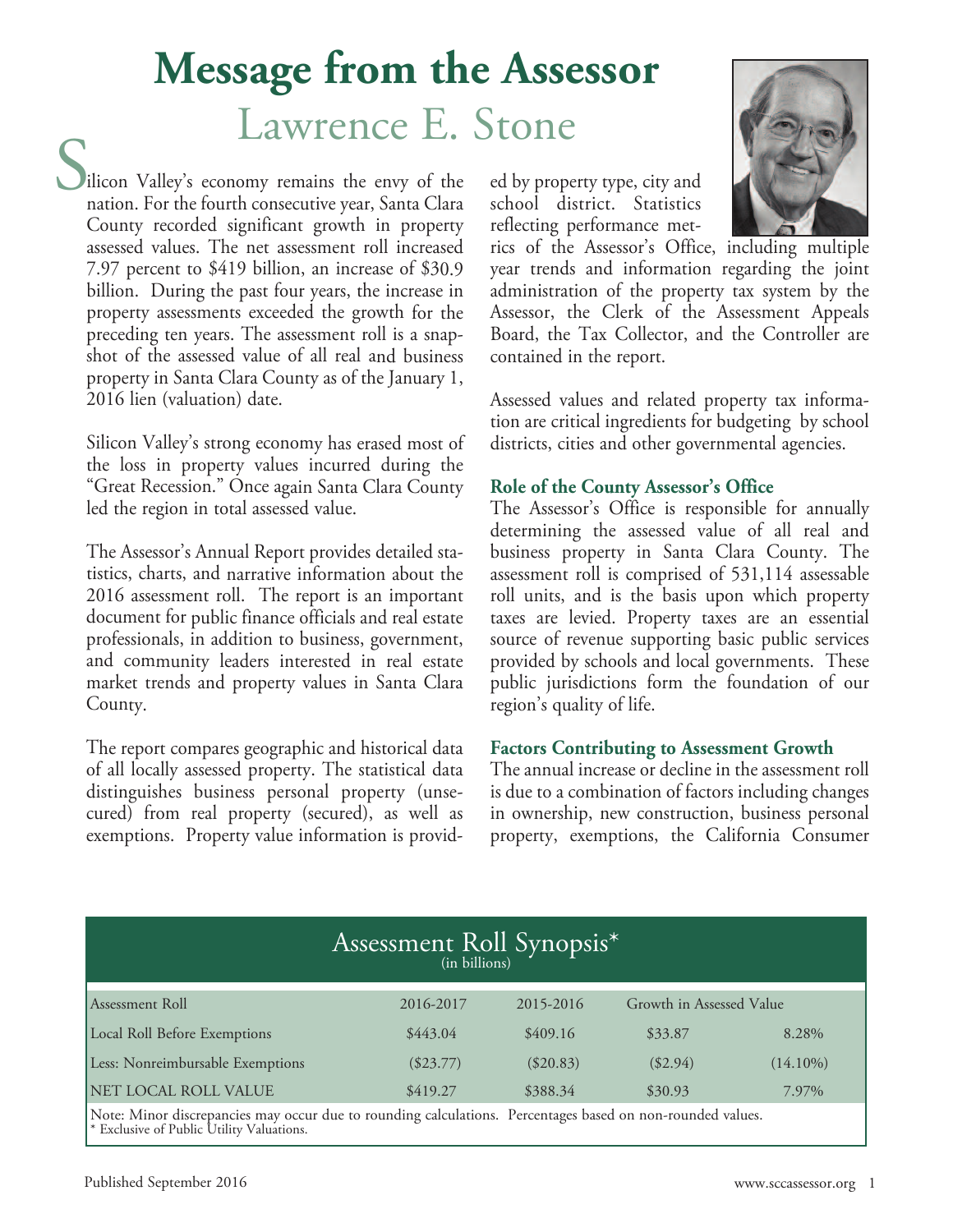Price Index (CCPI) and increases in the assessment of properties that were previously reduced during the recession. The value of institutional exemptions, including hospitals and universities, increased significantly this year as a result of major new construction. Assessment of public utilities and railroads are the responsibility of the California State Board of Equalization (BOE) and are not included.

Property sales and new construction were the principal contributors to the assessment roll growth. More than three-quarters of the \$16.6 billion increase in assessed value was attributable to reassessable changes in ownership. An additional \$6.9 billion resulted from new construction. By comparison in 2010 at the height of the Great Recession, changes in ownership accounted for a meager \$2.8 billion, and new construction less than \$1 billion.

The change in the assessed value of individual properties is determined by the difference between the prior assessed value and the new market value. When a change in ownership or new construction occurs, the real property is assessed at fair market value. This newly established value is referred to as the "base year value" and cannot increase more than two percent per year unless there is a change of ownership or new construction. The average assessed value of all condominiums and family homes have increased 17 percent. Significant increases in assessed values were attributable to major technology companies, like Google, Samsung and Apple who are doubling down on acquiring Silicon Valley real estate, favoring ownership over long term leases.

The number of properties reassessed as a result of a transfer of ownership increased seven percent.

With unemployment in Silicon Valley dropping to 3.8 percent, high technology companies are fueling a building boom in both residential and commercial real estate. An astounding 85 percent of the \$6.9 billion increase in new construction was driven by multi-family housing and commercial and industrial development. Apple's massive new "spaceship" campus, added \$700 million to the

assessment roll for a total of \$1.6 billion. The campus is not scheduled for completion for several years.

During the Great Recession (2009-2011) we proactively reduced the assessed values for 136,000 properties, reducing the assessment roll by \$27 billion. Commonly referred to as Proposition 8, the Assessor "temporarily" reduces assessed values when the market value of a property falls below the existing assessed value. Just as Proposition 8 requires the Assessor to reduce assessments during an economic downturn, it also mandates that assessments be restored when the market recovers. Market conditions determine whether the assessed value of a property is reduced or restored to its Proposition 13 protected maximum assessment.

The surging economy since 2012 has led to the full recovery to market value for the majority of these properties. Just 9,322 single family homes and condominiums remain in Proposition 8 decline status. Another indicator of the robust recovery is the modest increase in the value of business property, including machinery, equipment, computers and fixtures.

The assessment of all other properties increased by 1.52 percent, consistent with the California Consumer Price Index (CCPI), as required by Proposition 13.

#### **Geographic Differences**

Each of the 15 cities in Santa Clara County experienced strong year-over-year assessment roll growth. Saratoga and Monte Sereno had the lowest rate of growth at 5.21 percent and 5.63 percent respectively. Mountain View and Santa Clara led the county, with 12.5 percent and 11.3 percent respectively. San Jose and Campbell, along with six other local jurisdictions, recorded growth less than the countywide average.

#### **Challenges and Accomplishments**

With the worst economic crisis since the Great Depression in the rear view mirror, our focus has shifted from reducing the assessment of properties, consistent with the declining residential market, and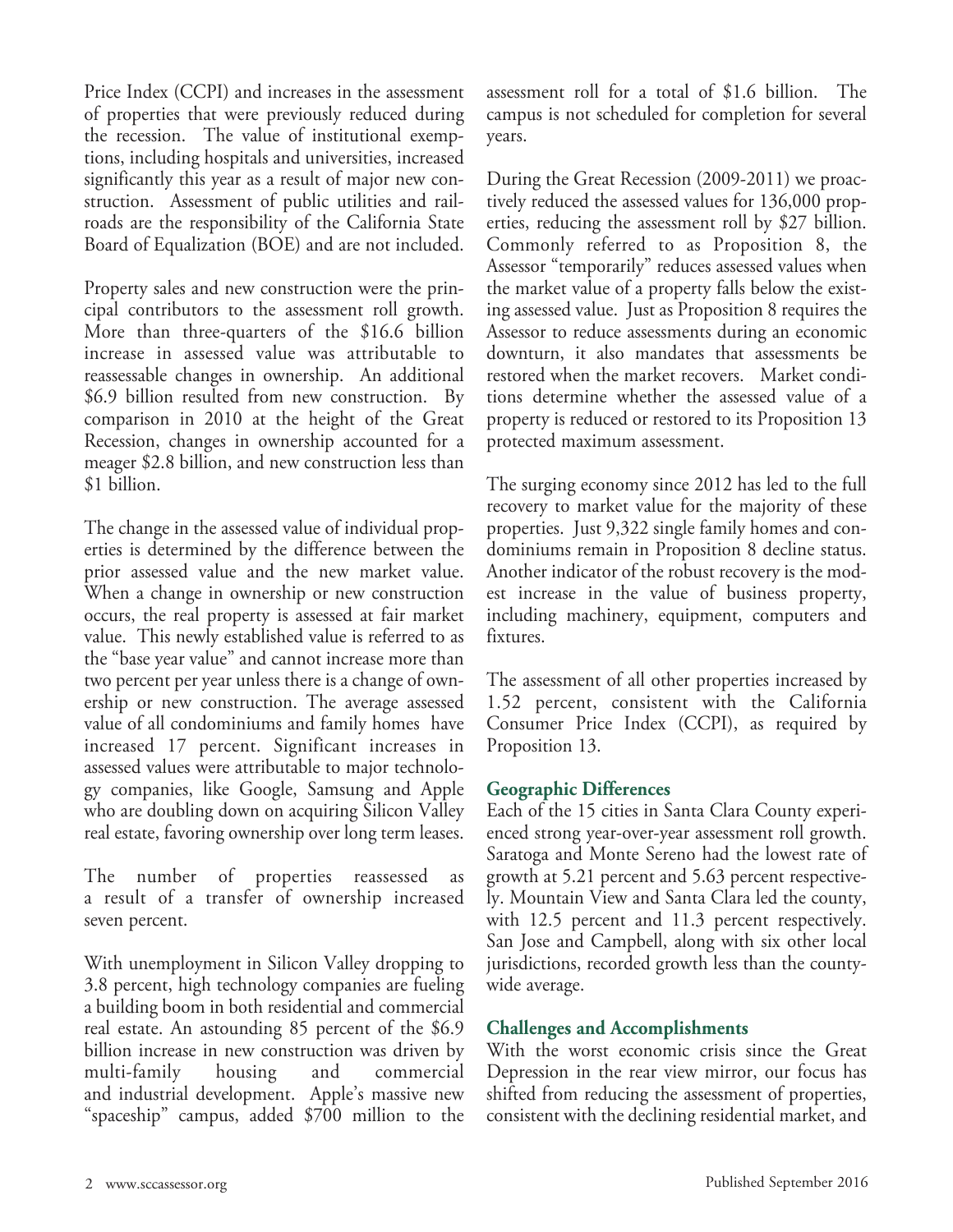| Factors Causing Change to the 2016-2017 Assessment Roll                                                      |                 |                                                             |                 |         |  |  |  |
|--------------------------------------------------------------------------------------------------------------|-----------------|-------------------------------------------------------------|-----------------|---------|--|--|--|
|                                                                                                              |                 | (in billions)                                               |                 |         |  |  |  |
| Reduction(s)                                                                                                 | <b>Assessed</b> |                                                             | <b>Assessed</b> | $%$ of  |  |  |  |
|                                                                                                              | Value           | <b>Increases</b>                                            | Value           | Change  |  |  |  |
| Exemptions                                                                                                   | $-2.94$         | Changes in ownership**                                      | 16.58           | 48.86   |  |  |  |
| Subtotal, declines in values                                                                                 | $-$ \$2.94      | New construction**                                          | 6.90            | 20.33   |  |  |  |
|                                                                                                              |                 | CCPI inflation factor (1.52%)                               | 2.94            | 8.65    |  |  |  |
|                                                                                                              |                 | Corrections/Board/Other                                     | 2.88            | 8.49    |  |  |  |
|                                                                                                              |                 | <b>Business Personal Property</b>                           | 2.41            | 7.10    |  |  |  |
|                                                                                                              |                 | Proposition 8 net change+                                   | 2.23            | 6.57    |  |  |  |
|                                                                                                              |                 | Subtotal, increases in value                                | \$33.94         | 100.00% |  |  |  |
|                                                                                                              |                 | <b>Grand Total of Changes to Assessment Roll</b><br>\$31.00 |                 |         |  |  |  |
| ** Net of CCPI annual increase.<br>+ Reflects those properties that did not establish a new base year value. |                 |                                                             |                 |         |  |  |  |

Note: A limited portion of new construction is reflected in the change in ownership figures.

managing a 350 percent increase in assessment appeals, to appraising and assessing new construction, and reassessment when properties transfer to new owners.

I continue to receive countless letters, emails and personal anecdotal stories from property owners and taxpayers complimenting members of my staff on their knowledge, promptness, courteousness, and willingness to listen and explain complex assessment issues.

The results of our efforts are noteworthy, and the following are a few of our most significant accomplishments:

#### **Assessment Roll**

- Completed the annual assessment roll by the July 1, 2016 deadline mandated by state law.
- Completed 98.8 percent of real property assessments.
- Completed 100 percent of business personal property assessments.
- Completed 923 business audits mandated by state law.
- Processed 100 percent of recorded deeds.
- Completed 100 percent of exemptions filed by 4,002 eligible non-profit organizations.
- Processed 72,672 business assessments.
- Processed 71,192 title documents.
- Resolved 4,130 assessment appeals.

Successfully defended assessed values before the assessment appeals board, retaining 96.4 percent of the assessed value in dispute.

#### **Fiscal Management and Customer Service**

- Returned \$1.4 million of the Assessor's budget to the County General Fund. During my 21-year tenure as Assessor, I have returned, unspent, \$12.2 million to the County General Fund.
- Assisted 43,839 taxpayers who contacted the office by telephone, and 15,463 taxpayers who visited the public service counter.
- Completed 11,492 hours of professional training, including 4,109 hours of State Board of Equalization (BOE) training classes.
- Achieved a customer satisfaction rating of 86.2 percent from an independent survey of taxpayers who contacted the Assessor's Office.
- Established a real time process offering translation services in the seven most frequently spoken languages in Santa Clara County.
- Continued our commitment to a first-class work environment, upgrading desktop computers, software, laptops, servers, and printers.
- Electronically imaged 168,429 documents consistent with our commitment to a paperless work environment.
- Delivered the Assessor's budget based entirely on service levels including measurable increases in productivity.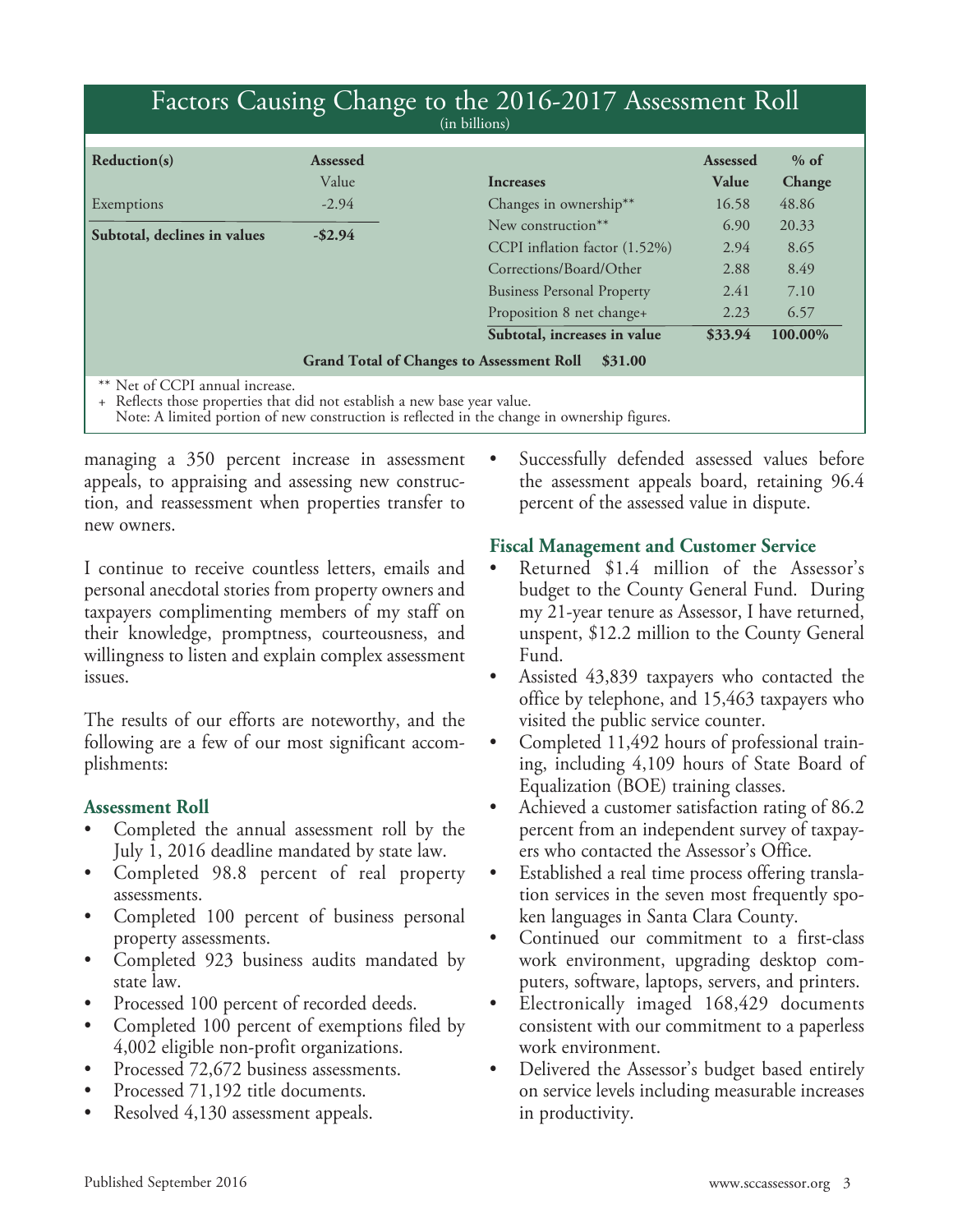- Refreshed and migrated the Assessor's website to a more modern platform enabling easy access to the site beyond PC's to rotating smart phones and tablets. Last year 300,000 "visitors" accessed the Assessor's website one or more times, totaling 1.4 million page views.
- Initiated an ambitious project to update, organize electronically and integrate all policy and procedure manuals.

#### **Business Assessments**

- Increased discovery of unrecorded changes of ownership by legal entities including corporate mergers and acquisitions that had previously escaped reassessment. Penalties for 14 companies that failed to respond to requests for information exceeded \$400,000.
- Field inspections led to the discovery of \$160 million in assessed value for entities no longer eligible for a property tax exemption, and an additional \$203 million from businesses who failed to file their business property statement.

#### **Leadership and Legislation**

- Together with the California Assessors' Association, we continue to provide leadership on critical state legislation and Board of Equalization rules and regulations.
- Designed and implemented a new governance model for evaluating and prioritizing projects aligned with our comprehensive strategic plan.
- Accepted recommendations of an independent management audit to improve efficiency and security.
- Received high praise from the Board of Supervisors and the County Executive for our management practices and timely delivery of a fair and equitable assessment roll.
- Successfully led an effort to refund, with interest, a multi-year overpayment of property taxes refunding over \$4 million to low income homeowners.

#### **Trends and Future Goals**

As the complexity of our work grows to reflect the growth of new technologies developed by hundreds of Silicon Valley companies, the Assessor's office has struggled to recruit the technical talent essential to remain current with local real estate trends. This problem is particularly difficult in competing for skilled IT professionals who are in high demand in Silicon Valley.

We are in the midst of a major technology upgrade providing staff with modern state-of-the-art tools for managing a modern property tax system.

The Assessor's Office continues to be a model for accountability, strong management controls, transparency and high ethical standards. We continue to focus on developing creative solutions to improve efficiency, enhance productivity and increase performance.

As County Assessor, I remain committed to the full implementation of a performance budgeting and management system that ties mission and goals directly to the budget, identifies, and rewards superior performance, and focuses resources on continuous improvement initiatives based on quality, service, innovation and accountability.

The Assessor's Office employs a group of people that I believe are among the most talented, ethical and dedicated anywhere in government. It is our primary objective to treat all property owners and taxpayers with the highest degree of courtesy and professionalism. For 22 years it has been my honor to serve the taxpayers, property owners and public agencies in Santa Clara County. It is my privilege to continue managing an important county function that renders fair and accurate assessments and provides the highest level of public service.

buux Cl

Lawrence E. Stone Assessor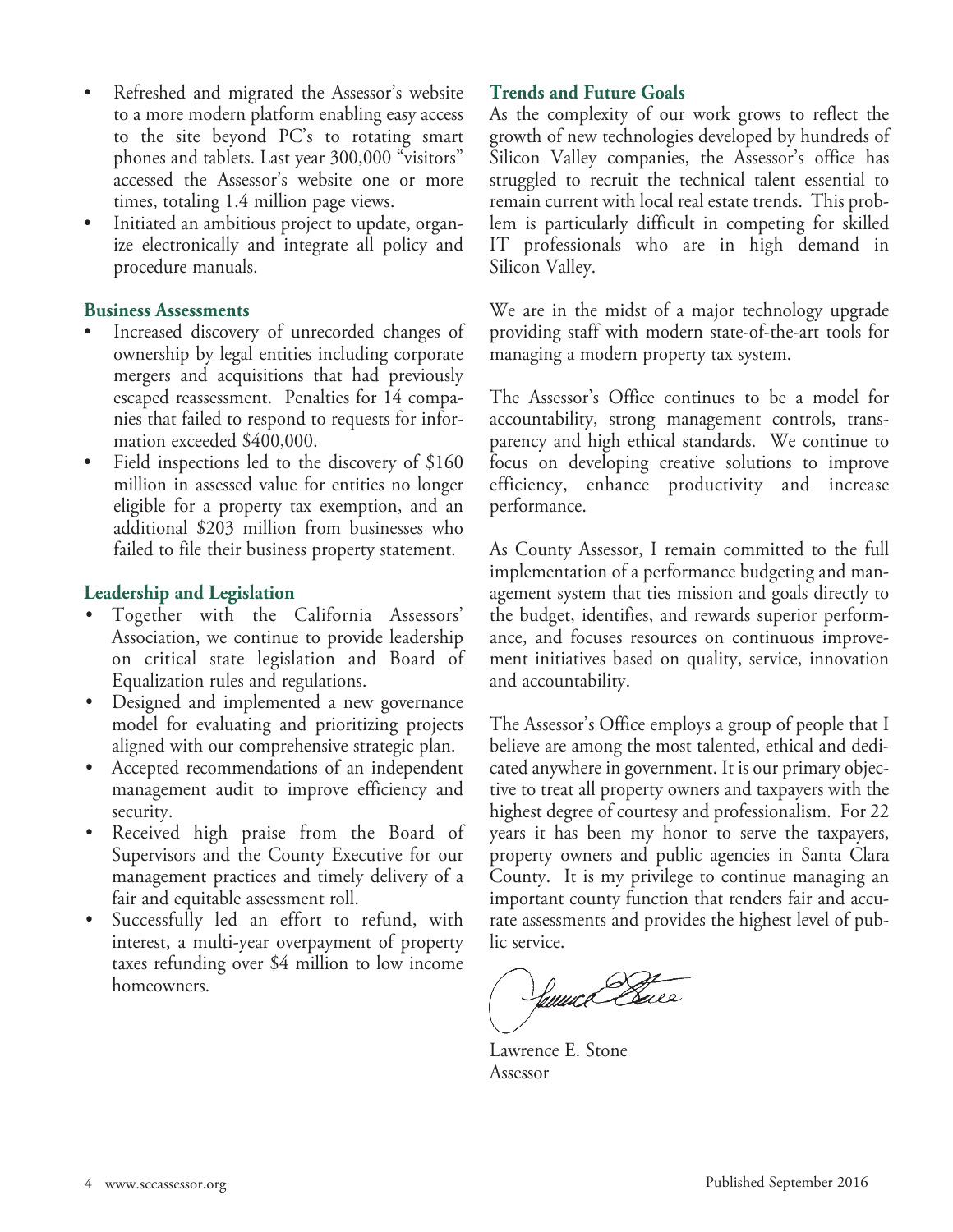| Largest Taxpayers 2015-2016 <sup>*</sup> |                                                                                                                                         |              |   |                                               |              |  |  |
|------------------------------------------|-----------------------------------------------------------------------------------------------------------------------------------------|--------------|---|-----------------------------------------------|--------------|--|--|
|                                          | <b>Taxpayer</b>                                                                                                                         | Taxes Paid*  |   | <b>Taxpayer</b>                               | Taxes Paid*  |  |  |
|                                          | Pacific Gas & Electric                                                                                                                  | \$43,549,682 | 6 | The Irvine Company                            | \$14,321,375 |  |  |
|                                          | Apple/Campus Holdings Inc                                                                                                               | \$33,707,168 |   | Lockheed Missiles & Space Co Inc \$13,671,133 |              |  |  |
| 3                                        | Forty Niners SC Stadium                                                                                                                 | \$23,477,157 | 8 | Westfield Malls                               | \$10,341,470 |  |  |
| 4                                        | Google Inc                                                                                                                              | \$23,239,972 | 9 | <b>Intel Corporation</b>                      | \$9,335,169  |  |  |
|                                          | Cisco Technology Inc                                                                                                                    | \$18,752,053 |   |                                               |              |  |  |
|                                          | * Largest taxpayers on the secured tax roll, includes local and state assessees.<br>Source: Santa Clara County Tax Collector, July 2016 |              |   |                                               |              |  |  |

## **How Tax Bills Are Calculated**

After the Assessor determines the assessed value of each assessable property in the County, the Finance Agency calculates and issues property tax bills in early October.

The property tax bill includes an amount necessary to make the annual payment on general obligation bonds or other bonded indebtedness imposed by public agencies and approved by the voters, and the maximum property tax rate is one percent.

Property tax revenue supports elementary, high school and community college districts as well as local government agencies, including cities, the County, and special districts. The property tax revenue is divided among the public taxing agencies. Following the dissolution of redevelopment agencies (RDA's), the successor agencies created to manage RDA's outstanding debt continue to receive a portion of property taxes which provides new, additional revenue to other entities. Statewide schools have received a grand total of \$4.7 billion in new revenue due to the elimination of RDA's; Santa Clara County Schools have received \$203 million, 49 percent of the total that stayed in the County.

The accurate, consistent, and fair valuation of property creates the foundation that supports the delivery of vital public services provided by local governments. The Assessor's Office does not calculate or collect taxes, nor does the Assessor forecast or allocate tax revenues. For information regarding the collection and allocation of property taxes, please contact the Tax Collector at (408) 808-7900 or the Controller at (408) 299-5200 or www.scctax.org.

### **Santa Clara County Average Property Tax Revenue Allocation 2015-2016\***



**The County Assessor's Office does not calculate taxes, collect taxes or allocate tax revenues.**

\*Data provided by the Santa Clara County Controller's Office

 $\tau_{\text{at}_\text{reg}}$   $\tau_{\text{h}_\text{e}}$  total<br>  $\tau_{\text{f}_\text{f}_\text{f}_\text{f}_\text{f}_\text{f}_\text{f}_\text{f}}$ 

 $$4,046,875,788*$ 15-16 was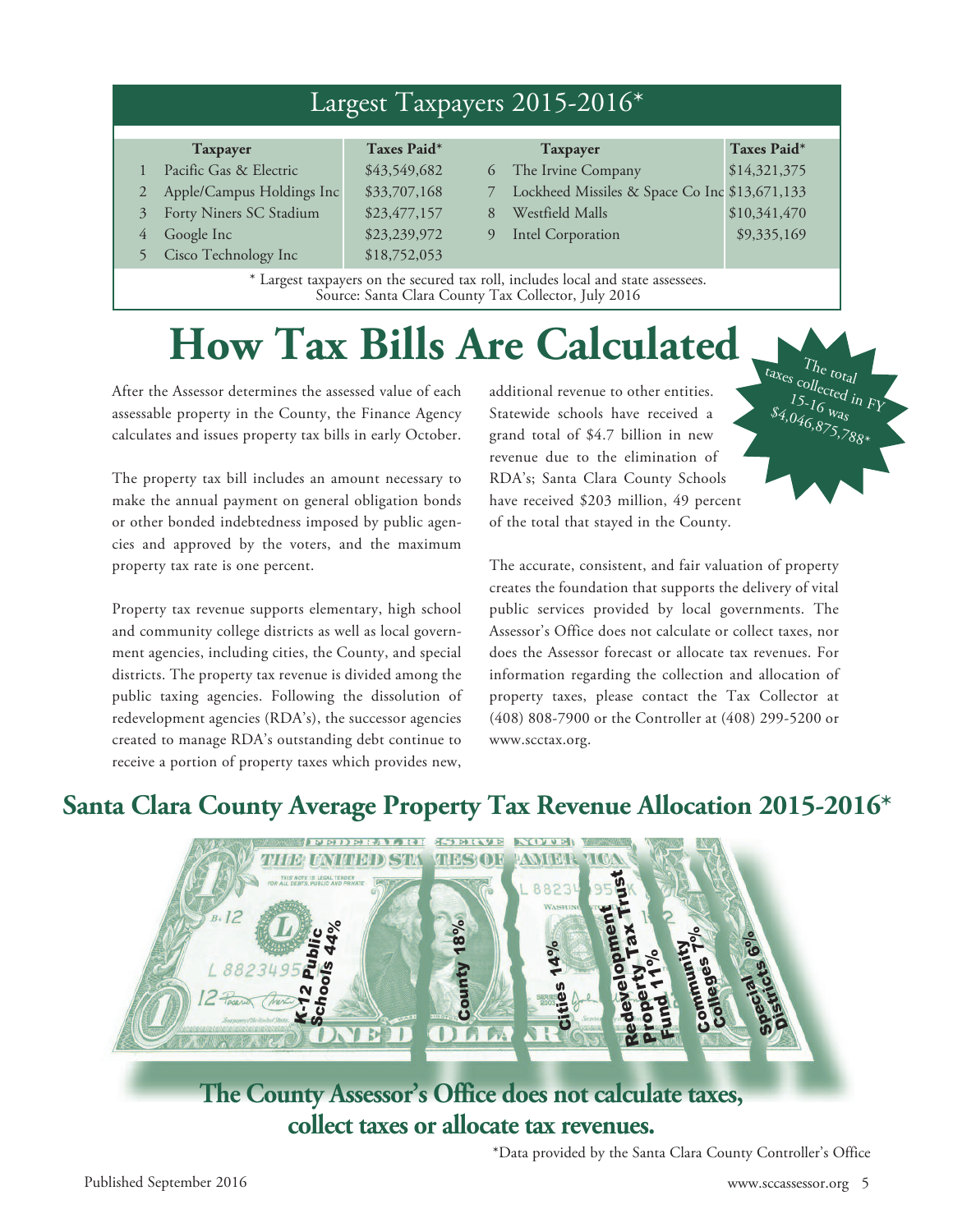## **The Assessment Roll**

The assessment roll is divided into the secured roll (property subject to a lien) and the unsecured roll (property on which property taxes are not a lien against the real estate and improvements on leased land).

Exemption values are divided between homeowner exemptions (reimbursed by the state) and other exemptions for non-profit organizations, including churches, charitable institutions, colleges, hospitals, affordable housing, and private schools (not state-reimbursed).

Improvements (the value of buildings or structures situated on land) reflect values assessed by both the Real Property and Business Divisions. Pursuant to Proposition 13, once a base year value is established as a result of a change in ownership or new construction, the base year value can increase by no more than two percent annually, or the California Consumer Price Index (CCPI), whichever is lower. Since the implementation of Proposition 13 in 1978, the CCPI has been less than two percent ten times: 1983, 1995, 1996, 1999, 2004, 2010, 2011, 2014, 2015 and 2016. The CCPI is a state wide calculation and has been less than two percent in five of the last seven years due in part to declining gas prices.

Since the passage of Proposition 13 in 1978, Santa Clara County's annual roll growth has ranged from over 17 percent (1982) to -2.43 percent (2010). Property sales and new construction were the primary source of increases in the assessment roll. Combined, these two factors accounted for 56 percent of the \$31 billion increase in the 2016 assessment roll.

| <b>Assessment Roll Summary</b>                                                            |                     |                     |                   |           |  |  |  |  |
|-------------------------------------------------------------------------------------------|---------------------|---------------------|-------------------|-----------|--|--|--|--|
| 2016-2017 Assessment Roll Compared to 2015-2016 (*Exclusive of Public Utility Valuations) |                     |                     |                   |           |  |  |  |  |
|                                                                                           | 2016/2017           | 2015/2016           | <b>Difference</b> | Change    |  |  |  |  |
| Land                                                                                      | \$202,536,299,726   | \$186,887,936,681   | \$15,648,363,045  | 8.37%     |  |  |  |  |
| Improvements (Real Property)                                                              | \$201,448,456,608   | \$185,632,826,805   | \$15,815,629,803  | 8.52%     |  |  |  |  |
| Improvements (Business Div)                                                               | \$2,883,361,515     | \$2,659,678,213     | \$223,683,302     | 8.41%     |  |  |  |  |
| Subtotal                                                                                  | \$406,868,117,849   | \$375,180,441,699   | \$31,687,676,150  | 8.45%     |  |  |  |  |
| Personal Property                                                                         | \$5,422,008,307     | \$5,973,194,467     | $(\$551,186,160)$ | $-9.23\%$ |  |  |  |  |
| Mobilehomes                                                                               | \$698,416,840       | \$648,753,471       | \$49,663,369      | 7.66%     |  |  |  |  |
| Subtotal                                                                                  | \$6,120,425,147     | \$6,621,947,938     | $(\$501,522,791)$ | $-7.57\%$ |  |  |  |  |
| <b>TOTAL Gross Secured</b>                                                                | \$412,988,542,996   | \$381,802,389,637   | \$31,186,153,359  | 8.17%     |  |  |  |  |
| Less: Other Exemptions (sec)                                                              | (\$19,080,363,211)  | (\$17,609,000,312)  | (\$1,471,362,899) | 8.36%     |  |  |  |  |
| <b>NET SECURED</b>                                                                        | \$393,908,179,785   | \$364,193,389,325   | \$29,714,790,460  | 8.16%     |  |  |  |  |
| <b>TOTAL Gross Unsecured</b>                                                              | \$30,046,579,345    | \$27,360,369,444    | \$2,686,209,901   | 9.82%     |  |  |  |  |
| Less: Other Unsec. Exemptions                                                             | $(\$4,684,707,612)$ | $(\$3,218,507,192)$ | (\$1,466,200,420) | 45.56%    |  |  |  |  |
| <b>NET UNSECURED</b>                                                                      | \$25,361,871,733    | \$24,141,862,252    | \$1,220,009,481   | 5.05%     |  |  |  |  |
| <b>TOTAL Local Roll</b>                                                                   | \$419,270,051,518   | \$388,335,251,577   | \$30,934,799,941  | 7.97%     |  |  |  |  |
| Homeowners' Exemptions                                                                    | \$1,850,004,186     | \$1,874,831,586     | $(\$24,827,400)$  | $-1.32\%$ |  |  |  |  |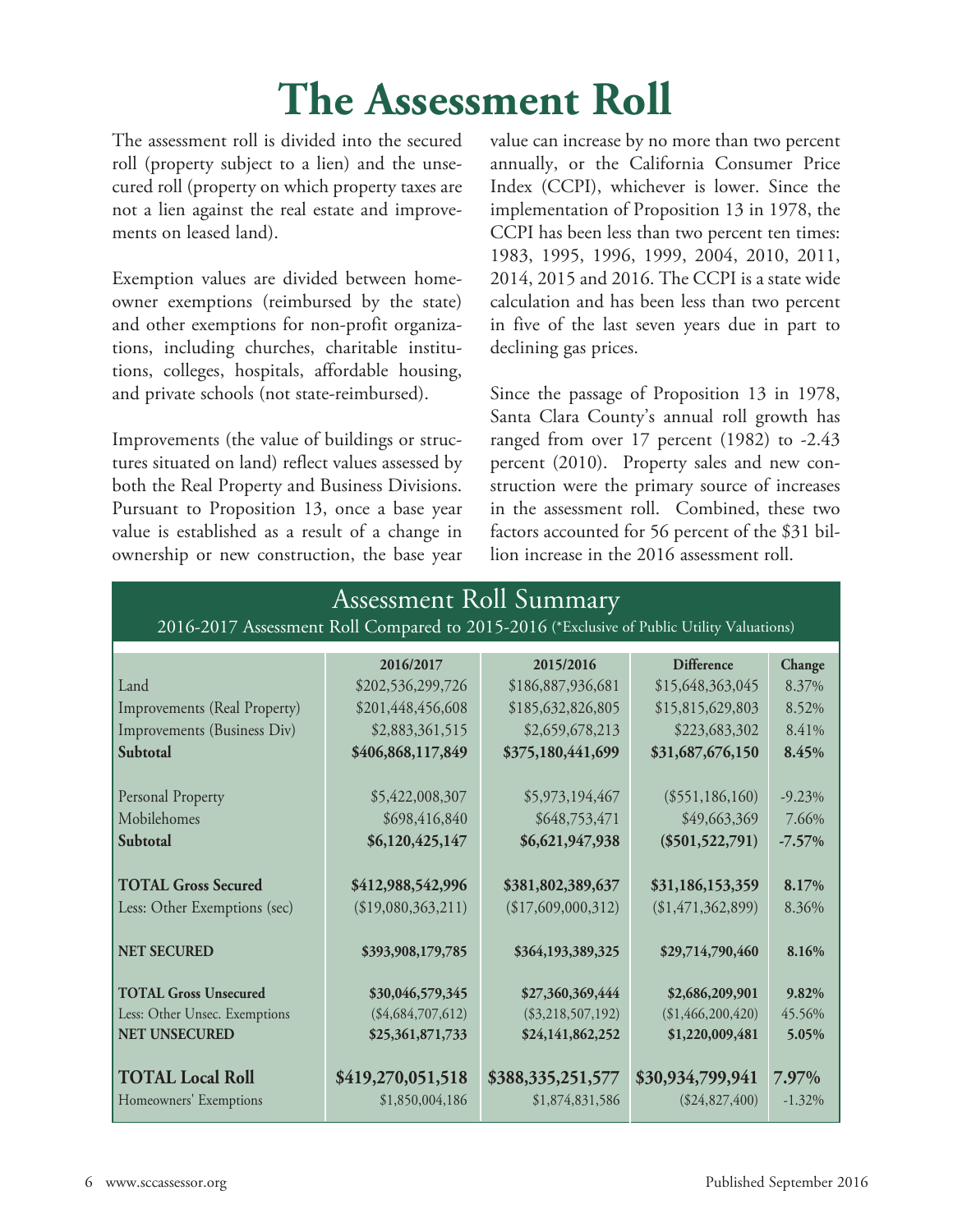| Ten-Year Assessment Roll Summary<br>(Exclusive of public utility valuation and nonreimbursable exemptions) |                       |                        |                            |                                                    |  |  |  |
|------------------------------------------------------------------------------------------------------------|-----------------------|------------------------|----------------------------|----------------------------------------------------|--|--|--|
| Year                                                                                                       | <b>Net Local Roll</b> | <b>Change in Value</b> | <b>Percent Change</b>      | <b>Inflation Factor*</b>                           |  |  |  |
| 2016-17                                                                                                    | \$419,270,051,518     | \$30,934,799,941       | 7.97%                      | 1.52%                                              |  |  |  |
| $2015 - 16$                                                                                                | \$388,335,251,577     | \$30,996,005,632       | 8.67%                      | 1.99%                                              |  |  |  |
| 2014-15                                                                                                    | \$357,339,245,945     | \$22,758,371,951       | 6.80%                      | 0.45%                                              |  |  |  |
| $2013 - 14$                                                                                                | \$334,580,873,994     | \$25,772,654,328       | 8.35%                      | 2.00%                                              |  |  |  |
| 2012-13                                                                                                    | \$308,808,219,666     | \$9,711,486,101        | 3.25%                      | 2.00%                                              |  |  |  |
| $2011 - 12$                                                                                                | \$299,096,733,565     | \$2,622,622,011        | 0.88%                      | 0.75%                                              |  |  |  |
| $2010 - 11$                                                                                                | \$296,474,111,554     | $(\$7,382,109,767)$    | $-2.43\%$                  | $-0.24%$                                           |  |  |  |
| 2009-10                                                                                                    | \$303,856,221,321     | \$541,990,393          | 0.18%                      | 2.00%                                              |  |  |  |
| 2008-09                                                                                                    | \$303,314,230,928     | \$19,801,311,453       | 6.98%                      | 2.00%                                              |  |  |  |
| 2007-08<br>$*$ D                                                                                           | \$283,512,919,475     | \$21,597,627,615       | 8.25%<br>$1 \cap 1$ $\cap$ | 2.00%<br>$1 \cdot 1$<br>$\cdot$ 1<br>$n \cdot T$ 1 |  |  |  |

Proposition 13 limits the inflation factor for property values to 2% per year or the California Consumer Price Index, whichever is lower.



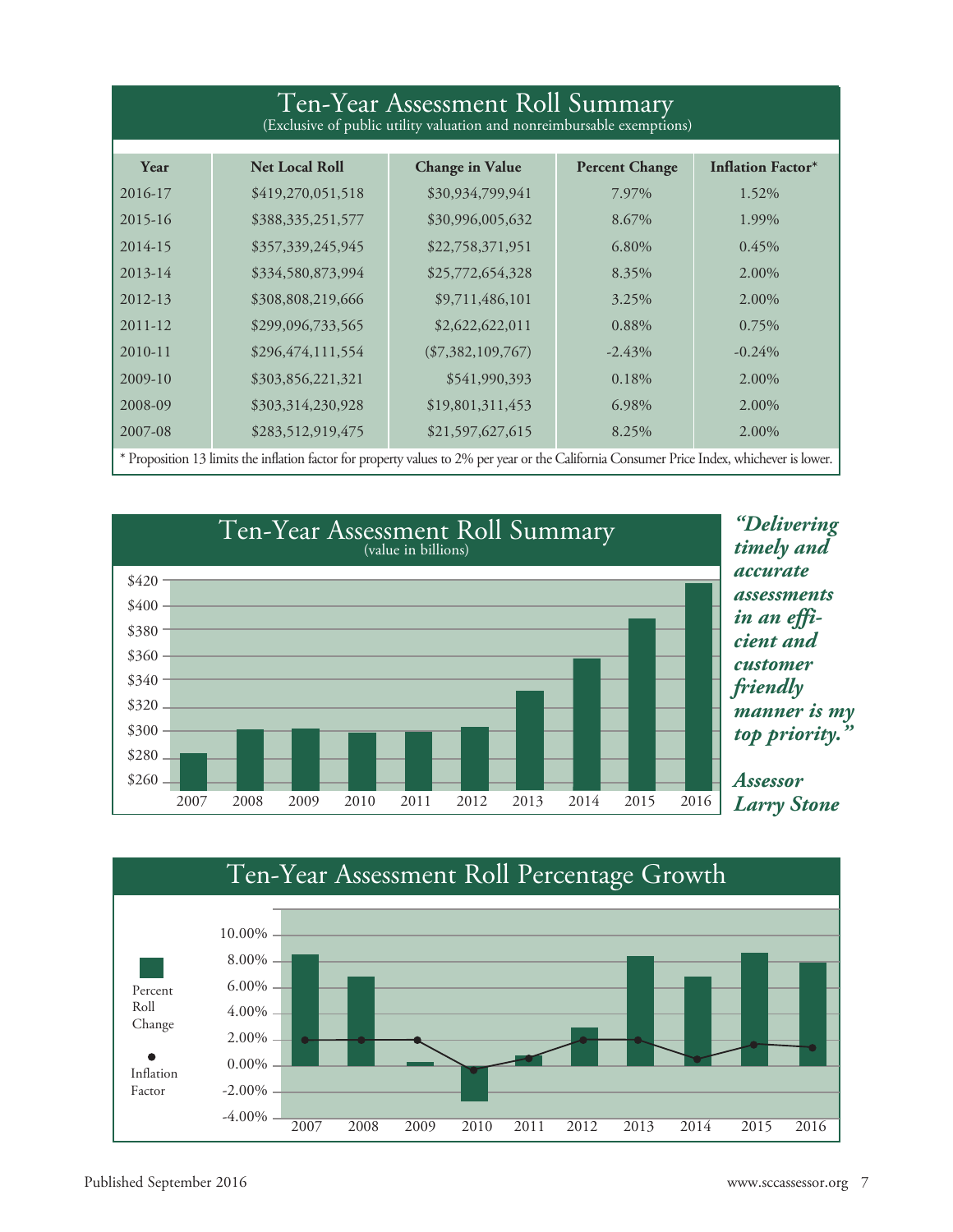## **Supplemental Assessments**

The Assessor's Office produces a supplemental roll that generates significant revenue not included as part of the annual assessment roll. The assessed value of all supplemental assessments totaled \$18.2 billion, a new record.

Supplemental assessments are processed daily, unlike the annual assessment roll. Supplemental assessment data is a useful indicator of current trends in the real estate market. During the first six months of 2016 compared to the same period last year, the number of

transactions increased 6 percent, but the cumulative assessed value soared 69 percent, a sure indicator that the current boom is driven increasingly by multi-family, commercial and industrial development. taxes collected in FY 15-16 was  $s_{11}$ ,  $s_{10}$   $s_{11}$ <br>Million\*

The chart below reflects both the number of supplemental assessments processed and the average assessed value per transaction for each calendar year.

 $T_{hc}$ <sub>total</sub> suppl<sub>emental</sub><br>cs <sub>co u</sub>



\*Data provided by the Santa Clara County Controller's Office

#### **What are Supplemental Assessments?**

Complicated and confusing, supplemental assessments were created by Senate Bill 813 in 1983 to close what was perceived as loopholes and inequities in Proposition 13. Prior to the creation of supplemental assessments, changes in assessed value due to a change in ownership or completion of new construction would not result in higher taxes until the tax year (July 1 to June 30) following the lien date when the new values were placed on the assessment roll. In some instances, taxes on the new assessments would not be collected for up to 21 months. This resulted in serious differences in tax treatment for transactions that may have only been separated by one day. It also created a substantial amount of new revenue for schools and local government.

Supplemental assessments are designed to identify changes in assessed value (either increases or decreases) that occur during the fiscal year such as changes in ownership and new construction. They are in addition (supplemental) to the traditional annual assessment and property tax bill. A tax bill is issued only on the added value, and is prorated for the remaining portion of the fiscal year. For the next fiscal year, the entire new assessed value of the real property is added to the regular assessment roll. The increase in value is taxed from the first of the month following the date of completion of new construction or the change in ownership. To better understand supplemental assessments or to calculate a supplemental assessment and the supplemental taxes for a property, access an on-line, interactive tool at www.sccassessor.org/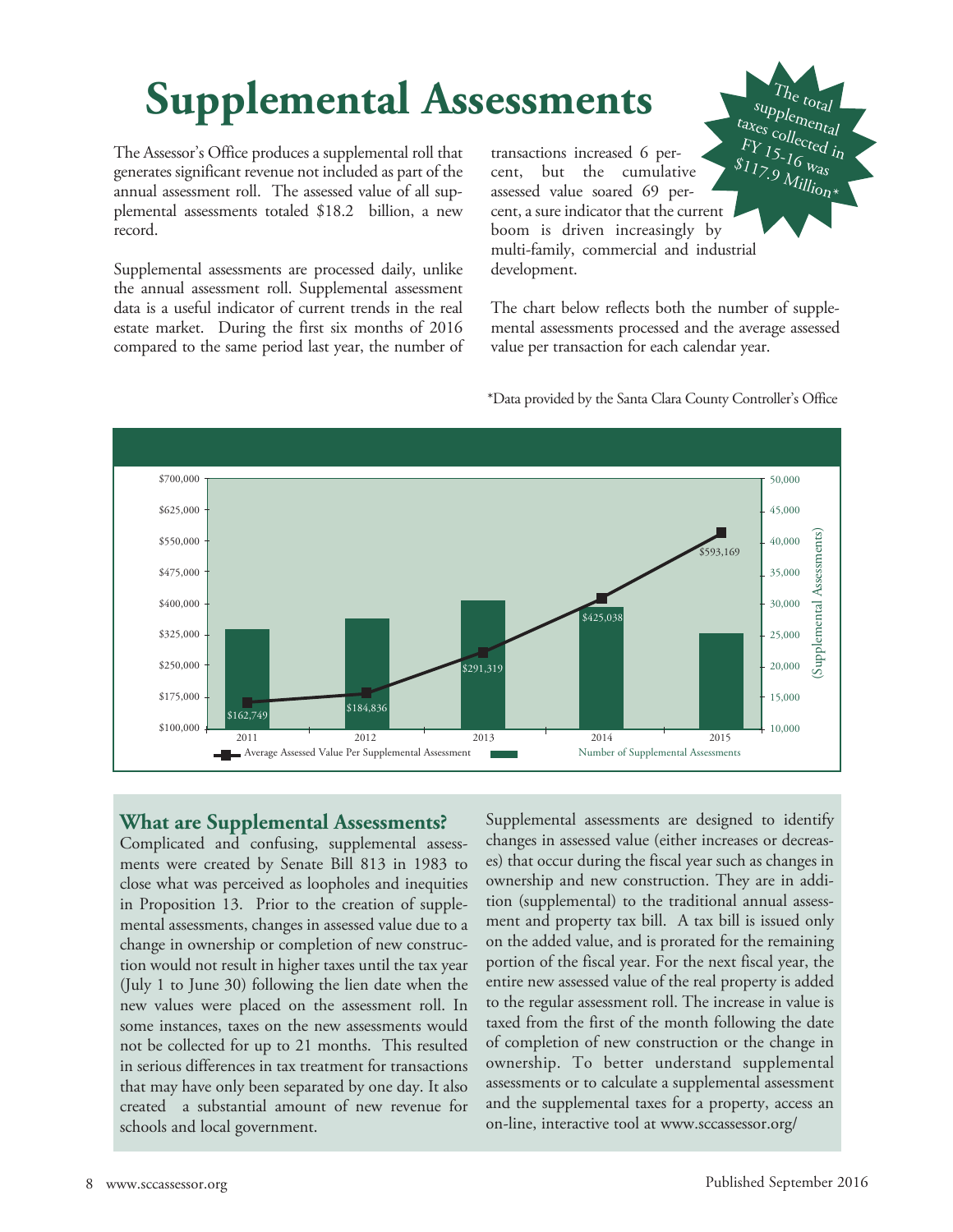### Bay Area Counties Assessed Value (AV) 2016-2017 Unsecured, Secured, and Total Net Assessment Roll

|                      | <b>Net</b>            | <b>Net</b>          |                       | Percent<br>increase over | AV<br>per |
|----------------------|-----------------------|---------------------|-----------------------|--------------------------|-----------|
| <b>County</b>        | <b>Unsecured Roll</b> | <b>Secured Roll</b> | <b>Total Net Roll</b> | prior year               | Capita+   |
| Alameda              | \$13,531,948,359      | \$240,518,829,251   | \$254,050,777,610     | 6.96%                    | \$156.06  |
| Contra Costa         | \$5,145,073,152       | \$176,545,464,148   | \$181,690,537,300     | 6.01%                    | \$161.73  |
| Marin                | \$1,421,797,381       | \$69,371,578,819    | \$70,793,376,200      | 6.28%                    | \$269.92  |
| Monterey             | \$2,269,366,040       | \$56,845,806,357    | \$59,115,172,397      | 4.56%                    | \$135.22  |
| Napa                 | \$1,306,866,332       | \$33,709,044,425    | \$35,015,910,757      | 7.04%                    | \$246.54  |
| <b>San Benito</b>    | \$412,472,699         | \$6,860,244,869     | \$7,272,717,568       | 7.32%                    | \$128.38  |
| <b>San Francisco</b> | \$13,750,364,838      | \$195,319,718,011   | \$209,070,082,849     | 8.84%                    | \$241.26  |
| <b>San Mateo</b>     | \$9,692,576,233       | \$181,288,361,532   | \$190,980,937,765     | 7.62%                    | \$249.31  |
| <b>Santa Clara</b>   | \$25,361,871,733      | \$393,908,179,785   | \$419,270,051,518     | 7.97%                    | \$217.48  |
| Santa Cruz           | \$876,809,414         | \$39,916,482,926    | \$40,793,292,340      | 5.05%                    | \$147.85  |
| <i>Solano</i>        | \$2,835,382,216       | \$46,393,493,813    | \$49,228,876,029      | $6.02\%$                 | \$114.09  |
| <b>Sonoma</b>        | \$2,647,408,172       | \$78,466,021,041    | \$81,113,429,213      | 5.90%                    | \$161.59  |

### **...Santa Clara leads California in assessed value of business equipment, second only to Los Angeles...**

| California's Most Populous Counties<br>2016-2017 Unsecured, Secured, and Total Net Assessment Roll<br>(ranked by population) |                                     |                                   |                       |                                        |                      |  |  |
|------------------------------------------------------------------------------------------------------------------------------|-------------------------------------|-----------------------------------|-----------------------|----------------------------------------|----------------------|--|--|
| County                                                                                                                       | <b>Net</b><br><b>Unsecured Roll</b> | <b>Net</b><br><b>Secured Roll</b> | <b>Total Net Roll</b> | Percent<br>increase over<br>prior year | AV<br>per<br>Capita+ |  |  |
| Los Angeles<br>$\mathbf{1}$                                                                                                  | \$49,461,620,261                    | \$1,286,063,501,040               | \$1,335,525,121,301   | 5.58%                                  | \$130.41             |  |  |
| San Diego<br>2                                                                                                               | \$15,940,781,280                    | \$451,659,979,527                 | \$467,600,760,807     | 5.60%                                  | \$142.19             |  |  |
| 3<br>Orange                                                                                                                  | \$20,419,863,366                    | \$505,710,691,498                 | \$526,130,554,864     | 5.44%                                  | \$165.29             |  |  |
| 4<br>Riverside                                                                                                               | \$8,063,350,267                     | \$241,057,066,179                 | \$249,120,416,446     | 5.09%                                  | \$106.11             |  |  |
| 5<br>San Bernardino                                                                                                          | \$10,469,520,312                    | \$184,202,261,192                 | \$194,671,781,504     | 4.02%                                  | \$90.99              |  |  |
| Santa Clara<br>6                                                                                                             | \$25,361,871,733                    | \$393,908,179,785                 | \$419,270,051,518     | 7.97%                                  | \$217.48             |  |  |
| Alameda<br>7                                                                                                                 | \$13,531,948,359                    | \$240,518,829,251                 | \$254,050,777,610     | 6.96%                                  | \$156.06             |  |  |
| 8<br>Sacramento                                                                                                              | \$5,442,915,377                     | \$136,718,915,888                 | \$142,161,831,265     | 5.53%                                  | \$95.07              |  |  |
| $\overline{9}$<br>Contra Costa                                                                                               | \$5,145,073,152                     | \$176,545,464,148                 | \$181,690,537,300     | 6.01%                                  | \$161.73             |  |  |
| Fresno<br>10                                                                                                                 | \$3,376,706,943                     | \$67,118,401,489                  | \$70,495,108,432      | 4.85%                                  | \$71.60              |  |  |
| Kern<br>11                                                                                                                   | \$7,914,291,158                     | \$74,464,432,955                  | \$82,378,724,113      | $-4.47%$                               | \$92.93              |  |  |
| San Francisco<br>12                                                                                                          | \$13,750,364,838                    | \$195,319,718,011                 | \$209,070,082,849     | 8.84%                                  | \$241.26             |  |  |
| Ventura<br>13                                                                                                                | \$4,213,087,476                     | \$118,868,711,083                 | \$123,081,798,559     | 3.74%                                  | \$143.70             |  |  |
| San Mateo<br>14                                                                                                              | \$9,692,576,233                     | \$181,288,361,532                 | \$190,980,937,765     | 7.62%                                  | \$249.31             |  |  |
| San Joaquin<br>15                                                                                                            | \$3,911,086,236                     | \$61,630,552,753                  | \$65,541,638,989      | 5.53%                                  | \$89.37              |  |  |

+ California Department of Finance, County population est., January 2016, Assessed Value (AV) per Capita/per 1000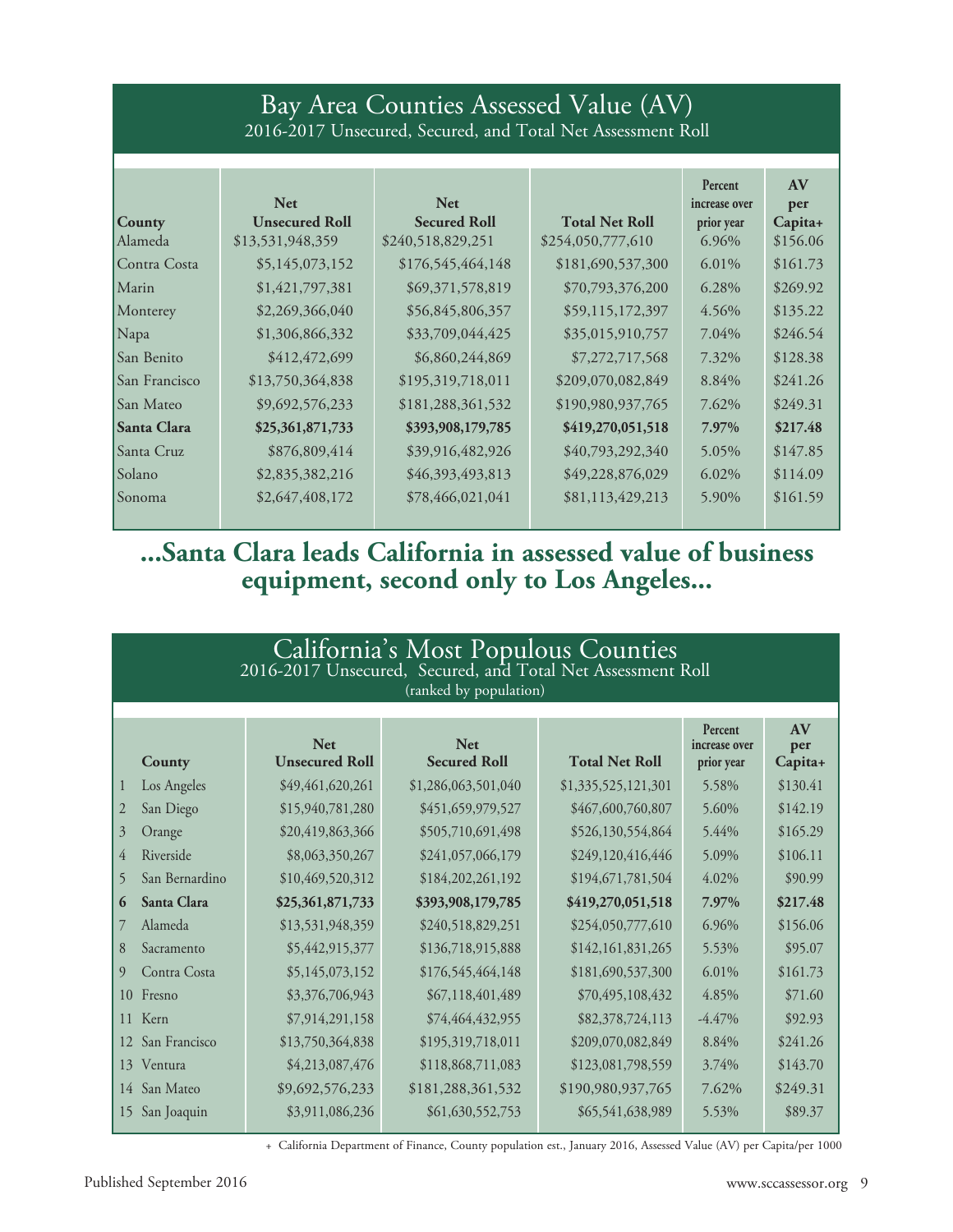## **Assessment Information by City**

| 2016-2017 Net Assessment Roll Growth<br>by City           |                  |                  |                |                  |  |  |  |  |
|-----------------------------------------------------------|------------------|------------------|----------------|------------------|--|--|--|--|
| (value in billions)                                       |                  |                  |                |                  |  |  |  |  |
|                                                           |                  |                  |                |                  |  |  |  |  |
|                                                           | Total*           | Total*           | Percent        | <b>Value Per</b> |  |  |  |  |
| City                                                      | <b>Roll 2016</b> | <b>Roll 2015</b> | $G$ rowth $**$ | Capita+          |  |  |  |  |
| Campbell                                                  | \$8.86           | \$8.23           | 7.61%          | \$208.01         |  |  |  |  |
| Cupertino                                                 | 21.35            | 19.40            | 10.06%         | 366.89           |  |  |  |  |
| Gilroy                                                    | 7.66             | 7.07             | 8.37%          | 138.82           |  |  |  |  |
| Los Altos                                                 | 13.71            | 12.83            | 6.87%          | 437.38           |  |  |  |  |
| Los Altos Hills                                           | 7.09             | 6.66             | 6.55%          | 819.27           |  |  |  |  |
| Los Gatos                                                 | 11.54            | 10.63            | 8.56%          | 367.93           |  |  |  |  |
| Milpitas                                                  | 16.02            | 15.06            | 6.38%          | 212.09           |  |  |  |  |
| Monte Sereno                                              | 1.96             | 1.85             | 5.63%          | 563.47           |  |  |  |  |
| Morgan Hill                                               | 8.31             | 7.71             | 7.83%          | 190.45           |  |  |  |  |
| Mountain View                                             | 25.23            | 22.43            | 12.52%         | 323.81           |  |  |  |  |
| Palo Alto                                                 | 31.99            | 29.46            | 8.59%          | 468.99           |  |  |  |  |
| San Jose                                                  | 160.94           | 150.34           | 7.05%          | 154.44           |  |  |  |  |
| Santa Clara                                               | 36.63            | 32.92            | 11.27%         | 296.03           |  |  |  |  |
| Saratoga                                                  | 13.67            | 12.99            | 5.21%          | 452.39           |  |  |  |  |
| Sunnyvale                                                 | 38.20            | 34.80            | 9.77%          | 257.46           |  |  |  |  |
| Unincorporated                                            | 16.10            | 15.96            | 0.89%          | 184.29           |  |  |  |  |
| \$217.48<br><b>TOTAL</b><br>\$388.34<br>\$419.27<br>7.97% |                  |                  |                |                  |  |  |  |  |

**While assessment roll growth was strong in every community, Santa Clara, Cupertino, Mountain View and Sunnyvale recorded higher growth rates than the county wide average of 7.97 percent--between 9.7 and 12.5 percent which was triggered by commercial and industrial development…a direct result of being at the epicenter of the nation's high technology boom.**

Net of nonreimbursable exemptions

\*\* Percentages and Totals based on non-rounded values

+ California Department of Finance, County population est., January 2016

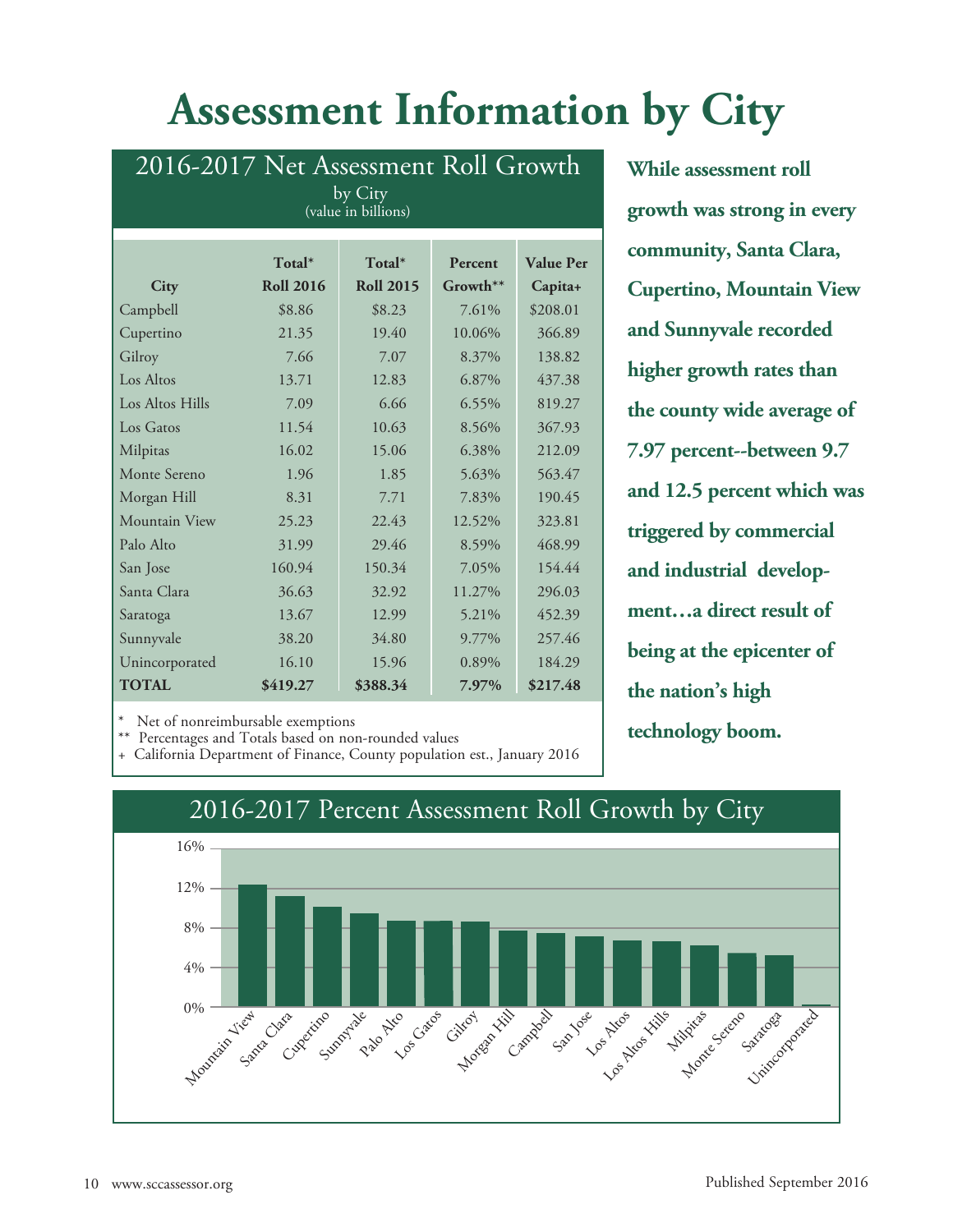| 2016-2017 Net Assessment Roll by City<br>(value in billions) |                               |                                 |                          |                            |                          |                       |  |  |
|--------------------------------------------------------------|-------------------------------|---------------------------------|--------------------------|----------------------------|--------------------------|-----------------------|--|--|
| City                                                         | <b>Secured</b><br><b>CITY</b> | <b>Secured</b><br><b>RPTTF*</b> | Unsecured<br><b>CITY</b> | Unsecured<br><b>RPTTF*</b> | <b>Total</b><br>$Roll**$ | Percent<br>$of$ Roll+ |  |  |
| Campbell                                                     | \$7.67                        | \$0.89                          | \$0.21                   | \$0.08                     | \$8.86                   | 2.11%                 |  |  |
| Cupertino                                                    | 20.20                         |                                 | 1.15                     |                            | 21.35                    | 5.09%                 |  |  |
| Gilroy                                                       | 7.39                          | N/A                             | 0.27                     | N/A                        | 7.66                     | 1.83                  |  |  |
| Los Altos                                                    | 13.63                         | N/A                             | 0.08                     | N/A                        | 13.71                    | 3.27%                 |  |  |
| Los Altos Hills                                              | 7.09                          | N/A                             |                          | N/A                        | 7.09                     | 1.69%                 |  |  |
| Los Gatos                                                    | 9.78                          | 1.46                            | 0.25                     | 0.06                       | 11.54                    | 2.75%                 |  |  |
| Milpitas                                                     | 7.92                          | 6.58                            | 0.53                     | 0.99                       | 16.02                    | 3.82%                 |  |  |
| Monte Sereno                                                 | 1.96                          | N/A                             |                          | N/A                        | 1.96                     | $0.47\%$              |  |  |
| Morgan Hill                                                  | 5.47                          | 2.50                            | 0.20                     | 0.15                       | 8.31                     | 1.98%                 |  |  |
| Mountain View                                                | 20.09                         | 2.66                            | 1.22                     | 1.26                       | 25.23                    | 6.02%                 |  |  |
| Palo Alto                                                    | 30.15                         | N/A                             | 1.84                     | N/A                        | 31.99                    | 7.63%                 |  |  |
| San Jose                                                     | 129.74                        | 22.97                           | 4.13                     | 4.10                       | 160.94                   | 38.39%                |  |  |
| Santa Clara                                                  | 26.54                         | 4.24                            | 4.30                     | 1.56                       | 36.63                    | 8.74%                 |  |  |
| Saratoga                                                     | 13.63                         | N/A                             | 0.04                     | N/A                        | 13.67                    | 3.26%                 |  |  |
| Sunnyvale                                                    | 34.09                         | 1.35                            | 2.63                     | 0.13                       | 38.20                    | 9.11%                 |  |  |
| Unincorporated                                               | 15.93                         |                                 | 0.16                     |                            | 16.10                    | 3.84%                 |  |  |
| <b>TOTAL</b>                                                 | \$351.27                      | \$42.64                         | \$17.02                  | \$8.34                     | \$419.27                 | 100.00%               |  |  |

Secured Roll: Property for which taxes become a lien on real property to secure payment of taxes. Unsecured Roll: Property for which taxes are not a lien on real property to secure payment of taxes. \*RPTTF: Redevelopment Property Tax Trust Fund \*\*Net of nonreimbursable exemptions +Percentages based on non-rounded values; "-" Indicates a value of 0 or less than \$10 million

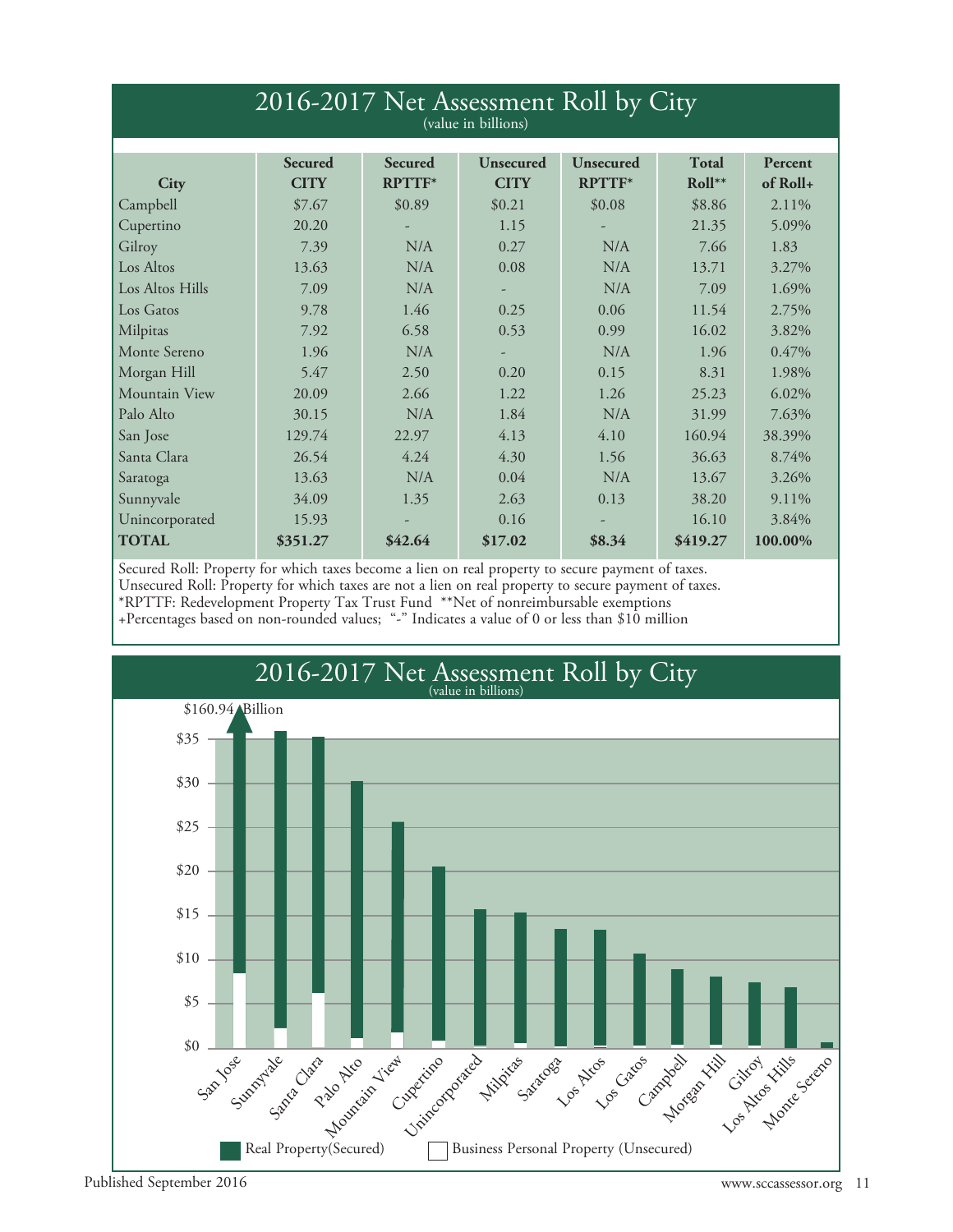| 2016-2017 Real Property Distribution by City<br>(value in billions) |          |          |          |         |          |         |  |  |
|---------------------------------------------------------------------|----------|----------|----------|---------|----------|---------|--|--|
| Land<br>Total<br><b>Net</b><br>Parcel<br>Exemptions+<br>Improvement |          |          |          |         |          |         |  |  |
| City                                                                | Value    | Value    | Value    |         | Total    | Count   |  |  |
| Campbell                                                            | \$4.66   | \$4.05   | \$8.70   | \$0.17  | \$8.53   | 12,123  |  |  |
| Cupertino                                                           | 10.42    | 9.04     | 19.46    | 0.11    | 19.34    | 16,595  |  |  |
| Gilroy                                                              | 3.14     | 4.31     | 7.44     | 0.17    | 7.27     | 13,923  |  |  |
| Los Altos                                                           | 8.67     | 5.12     | 13.79    | 0.17    | 13.62    | 11,115  |  |  |
| Los Altos Hills                                                     | 4.34     | 2.78     | 7.12     | 0.03    | 7.09     | 3,208   |  |  |
| Los Gatos                                                           | 6.31     | 5.19     | 11.50    | 0.28    | 11.22    | 10,673  |  |  |
| Milpitas                                                            | 6.70     | 7.57     | 14.27    | 0.30    | 13.98    | 18,548  |  |  |
| Monte Sereno                                                        | 1.12     | 0.85     | 1.96     |         | 1.96     | 1,254   |  |  |
| Morgan Hill                                                         | 3.49     | 4.67     | 8.16     | 0.25    | 7.91     | 12,336  |  |  |
| Mountain View                                                       | 11.56    | 11.35    | 22.90    | 0.55    | 22.35    | 19,105  |  |  |
| Palo Alto                                                           | 17.33    | 16.66    | 34.00    | 4.12    | 29.88    | 20,607  |  |  |
| San Jose                                                            | 75.31    | 79.81    | 155.12   | 4.78    | 150.34   | 238,409 |  |  |
| Santa Clara                                                         | 13.87    | 17.07    | 30.94    | 1.79    | 29.15    | 28,976  |  |  |
| Saratoga                                                            | 8.51     | 5.28     | 13.79    | 0.17    | 13.62    | 11,133  |  |  |
| Sunnyvale                                                           | 17.71    | 16.57    | 34.28    | 0.40    | 33.88    | 32,024  |  |  |
| Unincorporated                                                      | 9.42     | 11.14    | 20.56    | 4.86    | 15.69    | 25,955  |  |  |
| <b>TOTAL</b>                                                        | \$202.54 | \$201.45 | \$403.98 | \$18.17 | \$385.82 | 475,984 |  |  |

Note: Does not include mobilehomes; includes possessory interest assessments which, until 2014-15, were previously on the unsecured roll.

Totals based on non-rounded values.

"-" Indicates a value of 0 or less than \$10 million +Nonreimbursable Exemptions

## 2016-2017 Real Property Distribution of Value by Property Type

|                               | Value*        | Value     | Percent of         | Parcel  | Parcel      |
|-------------------------------|---------------|-----------|--------------------|---------|-------------|
| <b>Property Type</b>          | (in billions) | Growth    | <b>Total Value</b> | Count   | Percentage+ |
| Single Family Detached        | \$215.47      | 6.28%     | 55.85%             | 334,745 | 70.33%      |
| Condominiums                  | 38.70         | 8.90%     | 10.03%             | 85,104  | 17.88%      |
| Office                        | 28.13         | 21.03%    | 7.29%              | 5,191   | 1.09%       |
| Apartments 5+ Units           | 27.45         | 13.92%    | 7.12%              | 5,867   | 1.23%       |
| Other Industrial/Non-Mfg      | 12.44         | 8.16%     | 3.22%              | 3,615   | 0.76%       |
| R&D Industrial                | 15.66         | 7.40%     | 4.06%              | 820     | 0.17%       |
| Specialty Retail and Hotels   | 11.94         | 7.80%     | 3.09%              | 5,729   | 1.20%       |
| Single Family 2-4 units       | 7.79          | 5.25%     | 2.02%              | 15,110  | 3.17%       |
| Other Urban                   | 8.03          | 22.77%    | 2.08%              | 7,759   | 1.63%       |
| <b>Major Shopping Centers</b> | 7.32          | 5.28%     | 1.90%              | 866     | 0.18%       |
| Electronic & Machinery Mfg.   | 2.45          | 1.11%     | $0.63\%$           | 276     | 0.06%       |
| Other Industrial & Mfg.       | 3.20          | 3.57%     | 0.83%              | 2,111   | $0.44\%$    |
| Agricultural                  | 2.12          | 0.74%     | $0.55\%$           | 5,817   | 1.22%       |
| Public & Quasi-Public         | 5.04          | $-6.62\%$ | 1.31%              | 2,796   | 0.59%       |
| Residential Misc.             | 0.07          | 17.65%    | 0.02%              | 178     | $0.04\%$    |
| <b>TOTAL</b>                  | \$385.82      | 8.15%     | 100.00%            | 475,984 | 100.00%     |

+ Percentages based on non-rounded values<br>\* Net of nonreimbursable exemptions: does

Net of nonreimbursable exemptions; does not include mobilehomes; includes possessory interest assessments which, until 2014-15, were previously on the unsecured roll.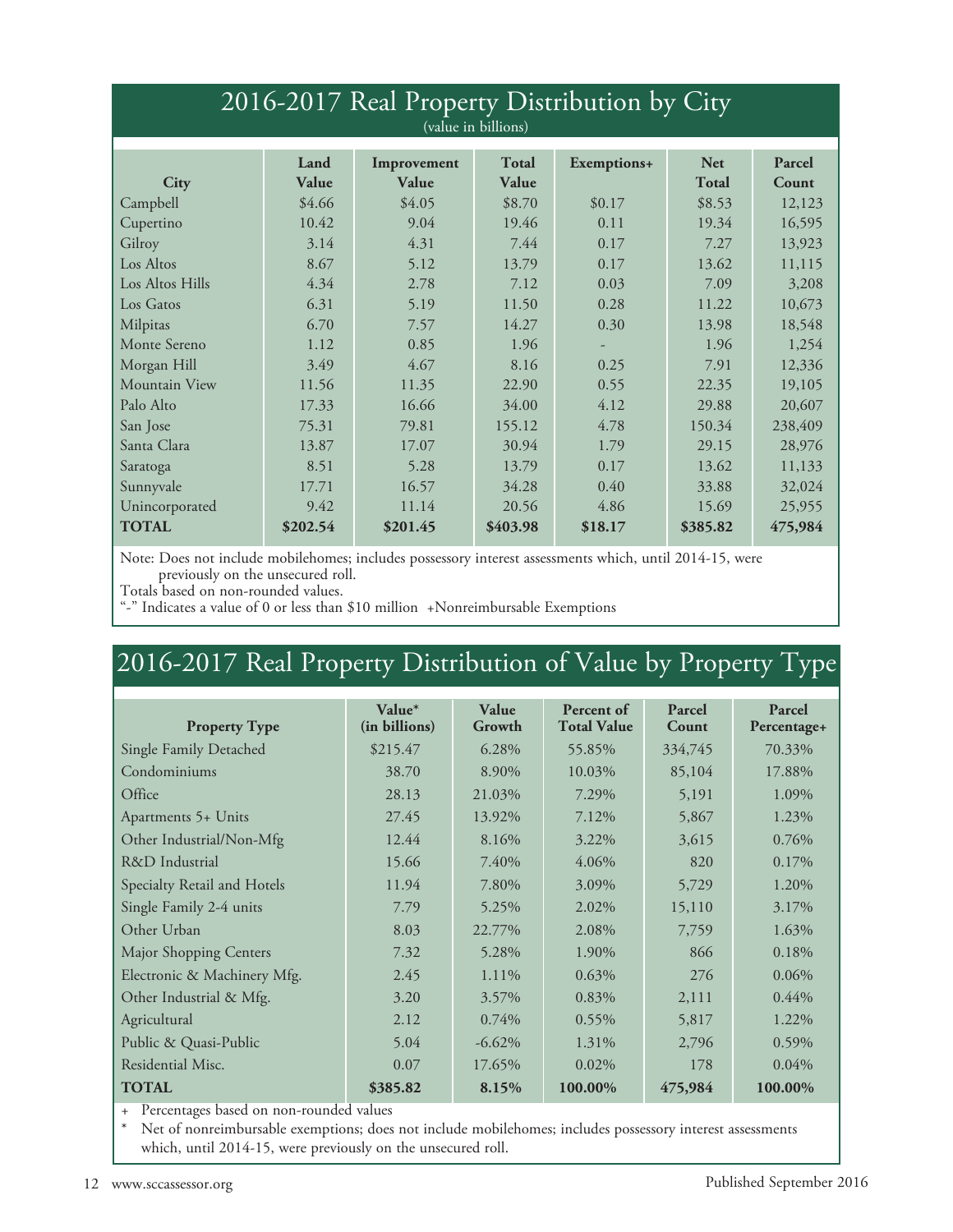#### Qualifying Exemptions 2016-17 (value in billions)

|                            |         |              | Percent         | Percent  |
|----------------------------|---------|--------------|-----------------|----------|
|                            | Roll    | <b>Total</b> | Value           | Exempt   |
| <b>Exemption</b>           | Units   | Value        | <b>Increase</b> | Value+   |
| Non-Profit Colleges        | 400     | \$11.45      | 28.16%          | 39.34%   |
| Qualifying Affordable      |         |              |                 |          |
| Multi-family Housing       | 390     | 4.08         | 6.07%           | 16.95%   |
| Charitable                 |         |              |                 |          |
| Non-Profit Org.            | 1,252   | 3.00         | 0.82%           | 13.10%   |
| Homeowners                 |         |              |                 |          |
| Exemption*                 | 263,989 | 1.85         | $-1.32\%$       | 8.26%    |
| Hospitals                  | 34      | 3.23         | 1.72%           | 13.98%   |
| Religious Org.             | 767     | 0.91         | 2.59%           | 3.90%    |
| Private Schools            | 155     | 0.70         | 12.29%          | 2.74%    |
| Cemeteries                 | 41      | 0.16         | $-6.70\%$       | 0.75%    |
| Museums/Libraries          | 12      | 0.01         | $-16.33\%$      | 0.06%    |
| <b>Disabled Veterans</b>   | 879     | 0.10         | 7.01%           | 0.42%    |
| Misc.                      | 53      | 0.13         | 15.26%          | 0.50%    |
| <b>Historical Aircraft</b> | 19      |              | 12.61%          | $0.00\%$ |
| <b>TOTAL</b>               | 267,991 | \$25.62      | 12.83%          | 100.00%  |
| Exemptions not             |         |              |                 |          |
| reimbursed by              |         |              |                 |          |
| the State                  | 4,002   | \$23.77      | 14.10%          |          |
| $T = 1$                    |         |              |                 |          |

Includes only those non-profit organizations that have applied and

% The state reimburses the County for the Homeowners' Exemption.<br>
+ Percentages based on non-rounded values<br>
"-" Indicates a value of \$0 or less than \$10 million

## **Exemptions**

The homeowners exemption is familiar to most homeowners and typically provides \$70 reduction in property taxes for owner occupied homes. Driven by the "Great Recession" and emerging trends in homeownership, the total number of homes receiving the homeowners exemption declined 7.9 percent and has been shrinking since 2008.

There are other exemptions available to qualifying non profits that own property, including exemptions for properties owned by charitable non-profit organizations, religious institutions, and private and non-profit colleges. While these entities reduced the amount of property tax revenue available to cities and schools by over \$240 million, the vital services they provide, and the additional charitable support they attract, outweigh the loss in revenue.

### 2016-17 Affordable Apartments By City\*

|                                                                                   | <b>Exempt Assessed</b> | Number Of |  |  |  |  |
|-----------------------------------------------------------------------------------|------------------------|-----------|--|--|--|--|
| City                                                                              | Value                  | Units     |  |  |  |  |
| Campbell                                                                          | \$72,581,905           | 356       |  |  |  |  |
| Cupertino                                                                         | \$10,109,824           | 88        |  |  |  |  |
| Gilroy                                                                            | \$121,792,641          | 876       |  |  |  |  |
| Los Altos                                                                         |                        |           |  |  |  |  |
| Los Altos Hills                                                                   |                        |           |  |  |  |  |
| Los Gatos                                                                         | \$30,064,753           | 198       |  |  |  |  |
| Milpitas                                                                          | \$94,643,266           | 1,131     |  |  |  |  |
| Monte Sereno                                                                      |                        |           |  |  |  |  |
| Morgan Hill                                                                       | \$190,249,316          | 1,043     |  |  |  |  |
| Mountain View                                                                     | \$184,745,136          | 1,172     |  |  |  |  |
| Palo Alto                                                                         | \$209,538,364          | 1,442     |  |  |  |  |
| San Jose                                                                          | \$2,927,489,393        | 18,312    |  |  |  |  |
| Santa Clara                                                                       | \$193,292,920          | 984       |  |  |  |  |
| Saratoga                                                                          |                        |           |  |  |  |  |
| Sunnyvale                                                                         | \$134,162,939          | 1,149     |  |  |  |  |
| Unincorporated                                                                    | \$3,546,556            | 26        |  |  |  |  |
| <b>TOTALS</b>                                                                     | \$4,172,217,013        | 26,777    |  |  |  |  |
| *Multi-Family properties only. Includes both secured and unsecured assessed value |                        |           |  |  |  |  |

*...An economic engine for the region, Stanford University qualifies and receives a \$11.6 billion exemption from property taxes, an increase of 28 percent. ...Many other University properties, like Stanford Mall, do not qualify and generate significant property tax revenue for schools and local government.*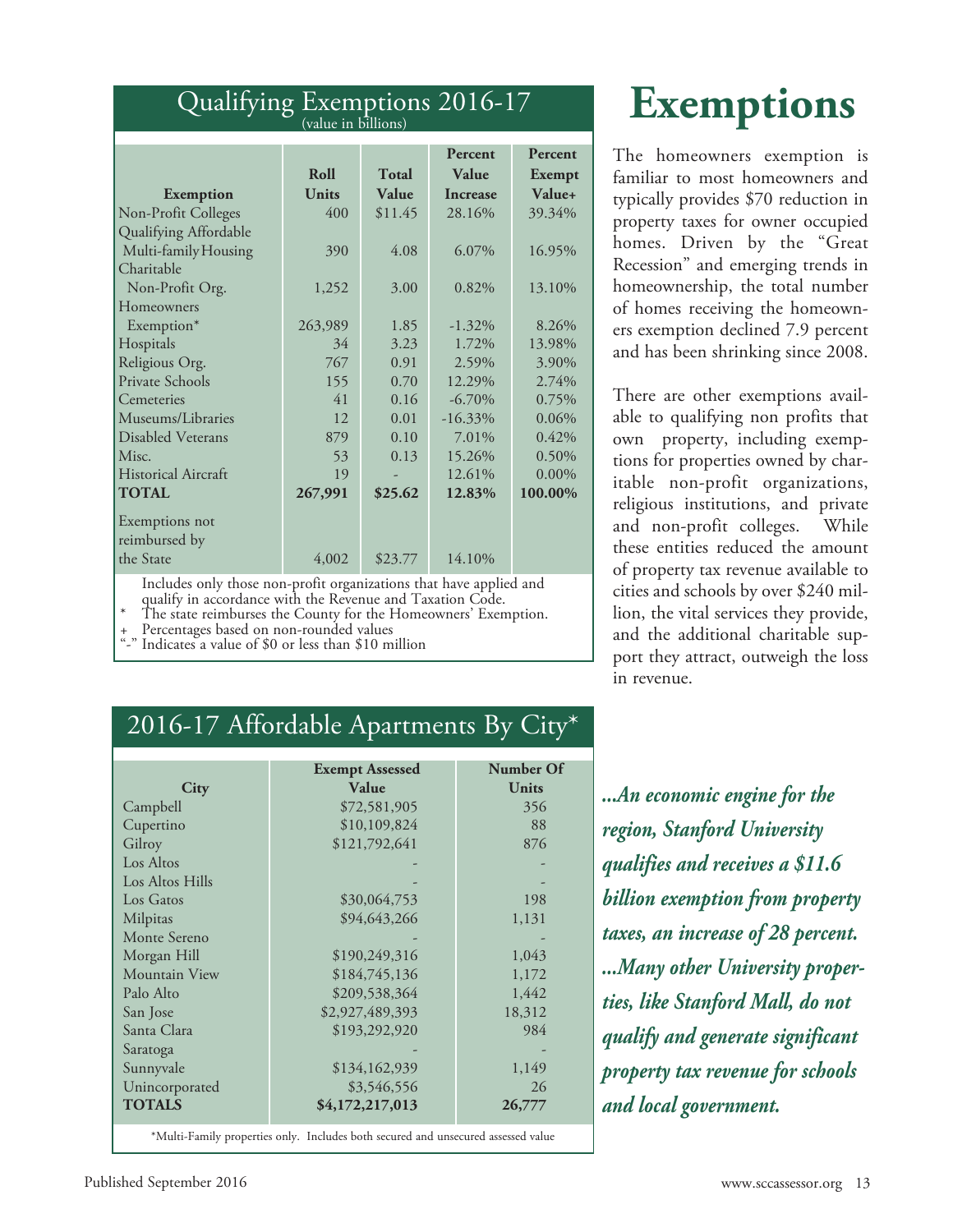## **Temporary Declines in Assessed Value**

The number of residential properties in which the market value is less than the original purchase price has declined steadily since the end of the great recession, from 136,000 properties in 2012 to just 10,510.

*...For most people, their home is their largest asset, so for every dollar increase in property taxes, there is a \$100 increase in homeowner equity...*

|                            |                               | $($ where the minimum $($ |                      |                                      |                 |
|----------------------------|-------------------------------|---------------------------|----------------------|--------------------------------------|-----------------|
|                            | Value/                        | Townhouse/                | <b>Single Family</b> | Commercial                           |                 |
| <b>City</b>                | Parcel                        | Condo                     | Residential          | <b>Properties</b>                    | Total           |
| Campbell                   | Value                         | \$0.47                    | \$1.56               | \$8.87                               | \$10.90         |
|                            | Parcel                        | 18                        | 14                   | 32                                   | 64              |
| Cupertino                  | Value                         | \$0.43                    | \$4.47               | \$15.48                              | \$20.38         |
|                            | Parcel                        | 3                         | 11                   | 13                                   | 27              |
| Gilroy                     | Value                         | \$4.92                    | \$149.02             | \$78.43                              | \$232.37        |
|                            | Parcel                        | 64                        | 1,028                | 134                                  | 1,226           |
| Los Altos                  | Value                         | \$0.07                    | \$7.78               | \$3.50                               | \$11.35         |
|                            | Parcel                        | 1                         | 20                   | 7                                    | 28              |
| Los Altos Hills            | Value                         |                           | \$98.38              | \$3.75                               | \$102.14        |
|                            | Parcel                        |                           | 57                   | 3                                    | 60              |
| Los Gatos                  | Value                         | \$1.49                    | \$29.28              | \$27.90                              | \$58.67         |
|                            | Parcel                        | 22                        | 38                   | 25                                   | 85              |
| <b>Milpitas</b>            | Value                         | \$5.71                    | \$10.41              | \$218.72                             | \$234.84        |
|                            | Parcel                        | 148                       | 85                   | 80                                   | 313             |
| Monte Sereno               | Value                         |                           | \$20.20              |                                      | \$20.20         |
|                            | Parcel                        |                           | 20                   |                                      | 20              |
| Morgan Hill                | Value                         | $\sqrt{$9.19}$            | \$95.84              | \$99.44                              | \$204.47        |
|                            | Parcel                        | 113                       | 713                  | 110                                  | 936             |
| Mountain View              | Value                         |                           |                      | \$21.05                              | \$21.05         |
|                            | Parcel                        |                           |                      | 10                                   | 10              |
| Palo Alto                  | Value                         |                           | \$13.62              | \$3.02                               | \$16.64         |
|                            | Parcel                        |                           | 14                   | 5                                    | 19              |
| San Jose                   | Value                         | \$94.65                   | \$408.71             | \$766.24                             | \$1,269.60      |
|                            | Parcel                        | 2,038                     | 3,949                | 522                                  | 6,509           |
| Santa Clara                | Value                         | \$1.19                    | \$2.61               | \$47.02                              | \$50.82         |
|                            | Parcel                        | 32                        | 25                   | 45<br>\$4.71                         | 102             |
| Saratoga                   | Value                         | \$0.56                    | \$116.87             | 8                                    | \$122.14<br>126 |
|                            | Parcel<br>Value               | 5<br>\$0.01               | 113<br>\$0.09        | \$32.84                              | \$32.93         |
| Sunnyvale                  | Parcel                        |                           | 1                    | 18                                   | 20              |
| Unincorporated             | Value                         | \$0.32                    | \$185.20             | \$85.66                              | \$271.18        |
|                            | Parcel                        | 5                         | 784                  | 176                                  | 965             |
| <b>Grand Total</b>         | Value                         | \$118.99                  | \$1,144.05           | \$1,416.63                           | \$2,679.66      |
|                            | Parcel                        | 2,450                     | 6,872                | 1,188                                | 10,510          |
| $T \times I$<br><b>N</b> T | $1 \quad 1 \cdot \quad \cdot$ | $I \cup I \cup I$         | $1 \cdot 1$          | 11.1 <sub>n</sub><br><b>Contract</b> | 12.             |

(value in millions)

**Properties with Temporary Declines by City and Property Type: 2016-17**

Note: *Values represent decline in assessed value had the market value exceeded the Proposition 13 protected* factored base year value. "-" Indicates a value of \$0 or less than \$10 million



#### 2010-2016 Number of Properties Temporarily Reduced to Reflect Changes in Market Value

14 www.sccassessor.org Published September 2016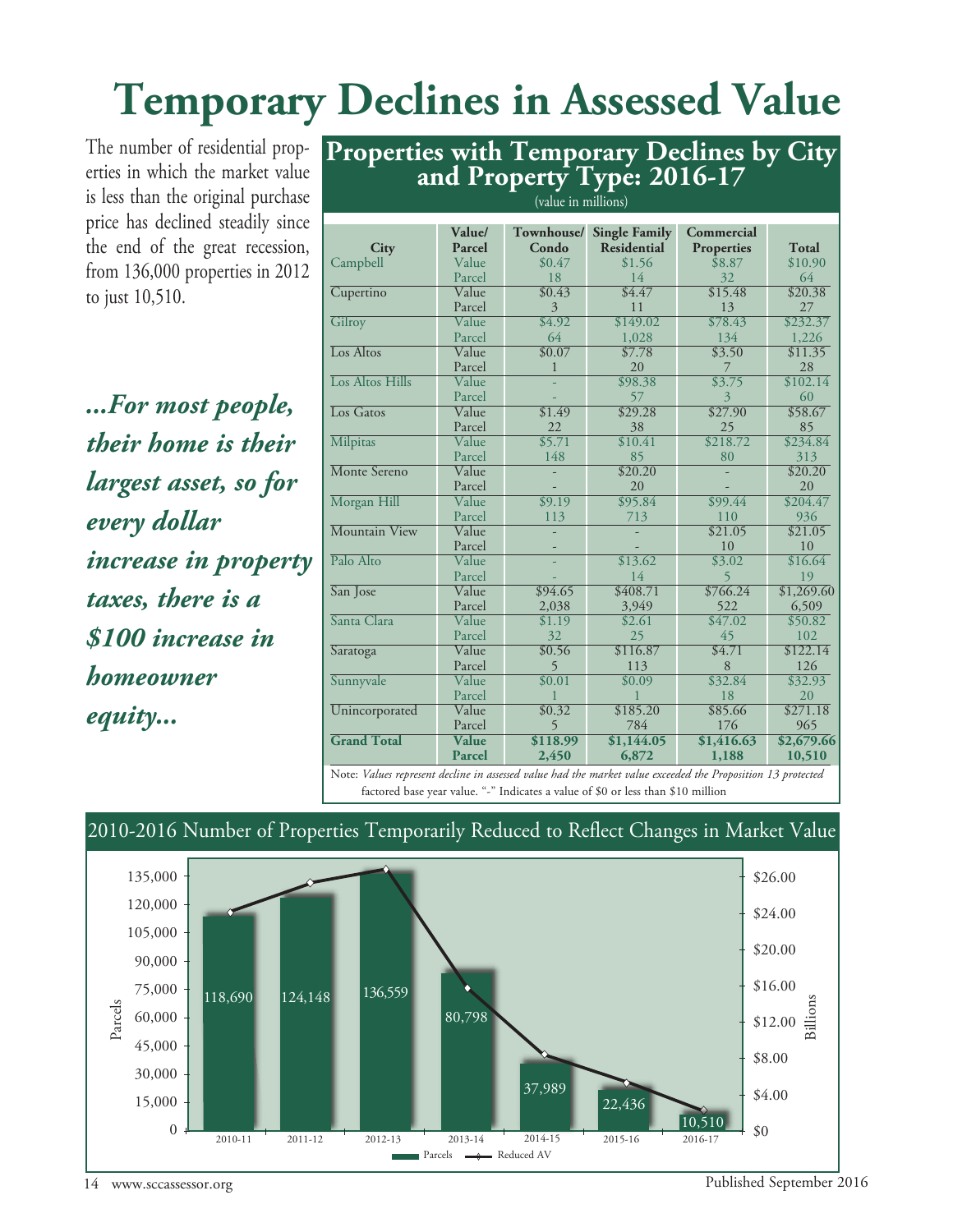## **Strong Recovery Restores Values for 10,643 Properties Previously Reduced**

As the economy has recovered, fewer properties are assessed below their purchase price.

This year, the market values of 10,643 properties have risen to the point that all the value lost due to the "Great Recession" has been fully restored, and the market values now exceed the original purchase prices.

Last year, 13,639 properties were fully restored. Nearly 90 percent of these properties were single family homes or condominiums.

### Proposition 8 Parcels With Full Restorations By City: 2016-17

| <b>City</b>        | <b>Number of Parcels</b> | <b>Net Change</b> |
|--------------------|--------------------------|-------------------|
| Campbell           | 209                      | \$42,718,413      |
| Cupertino          | 8                        | \$862,834         |
| Gilroy             | 489                      | \$35,645,004      |
| Los Altos          | 12                       | \$7,055,458       |
| Los Altos Hills    | 23                       | \$7,684,546       |
| Los Gatos          | 178                      | \$31,701,629      |
| Milpitas           | 675                      | \$78,833,236      |
| Monte Sereno       | 17                       | \$4,443,193       |
| Morgan Hill        | 466                      | \$45,994,147      |
| Mountain View      | 35                       | \$3,377,920       |
| Palo Alto          | 15                       | \$6,194,609       |
| San Jose           | 7,225                    | \$705,276,942     |
| Santa Clara        | 563                      | \$71,155,092      |
| Saratoga           | 66                       | \$15,408,866      |
| Sunnyvale          | 120                      | \$105,160,548     |
| Unincorporated     | 542                      | \$59,680,813      |
| <b>Grand Total</b> | 10,643                   | \$1,221,193,250   |

*...At the height of the Great Recession there were 3.6 million properties assessed below their purchase price in California*

## **What is Proposition 8?**

Proposition 8, passed by California voters in November 1978, entitles property owners to the lower of the fair market value of their property as of January 1, 2016, or the assessed value as determined at the time of purchase or construction, increased by no more than two percent or the California Consumer Price Index (CCPI), whichever is lower. When the market value of a property declines below the previously established assessed value measured as of January 1 each year (lien date), the assessor is required to proactively reduce the assessed value to reflect the lower of the fair market value of their property (as of January 1, 2016).

As the real estate market rebounds, the assessor is required to "restore" the assessed values for properties previously reduced during the downturn. The restoration of the property's assessed value is not limited to the CCPI or two percent, until the market value of the property reaches its purchase price, plus the annual inflation increased by a maximum of two percent. Properties where the market value exceeds the assessed value as of January 1, 2016 are not eligible for an adjustment. The market alone determines whether the assessed value of a property is reduced or restored.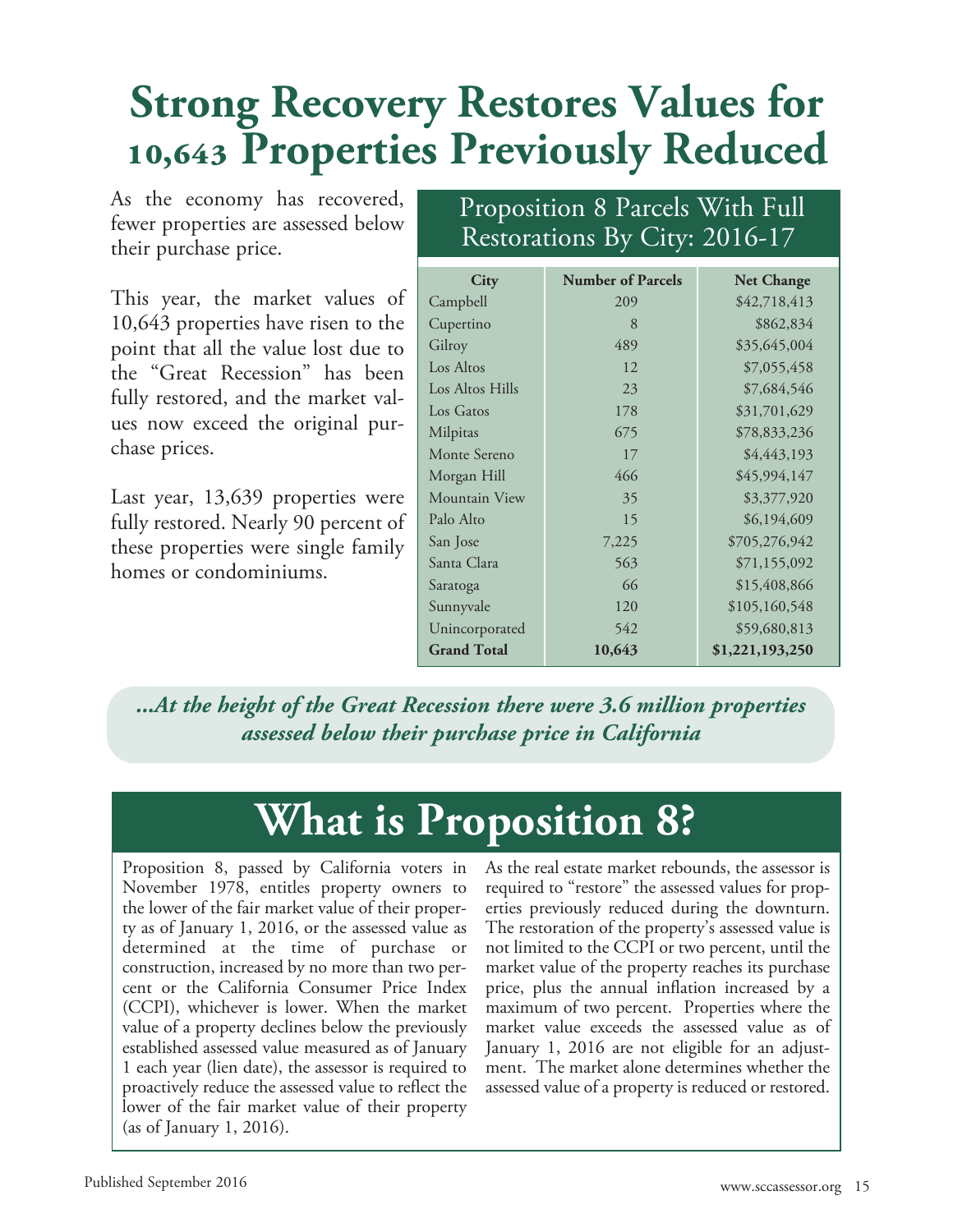## **Proposition 13**

Passed by the voters in June 1978, Proposition 13 amended the California Constitution limiting the assessment and taxation of property in California. It restricts both the tax rate and the annual increase of assessed value as follows:

- The property tax cannot exceed 1 percent of a property's taxable value (plus service fees, improvement bonds and special assessments, many of which require voter approval).
- A property's original base value is its 1975-76 market value. A new base year value is established by

reappraisal whenever there is a change in ownership or new construction. An increase in the assessed value of real property is limited to no more than two percent per year.

- The adjusted (factored) base year value of real property is the upper limit of value for property tax purposes.
- Business personal property, boats, airplanes and certain restricted properties are subject to annual reappraisal and assessment.

During a recession the gap between the market value and assessed value of single family homes declines. However as the as the economy recovers, the gap widens.

## **...428,258 properties received the CCPI increase of 1.525 percent in accordance with Proposition 13...**



## Historical Trend of Assessed Values in Santa Clara County

The chart compares the total net assessed value of single family and condominium properties to other property, including commercial and industrial properties. Since Proposition 13 passed in 1978, the portion of the secured assessment roll comprised of commercial and industrial properties declined 15 percent, a trend consistent with data from other counties.

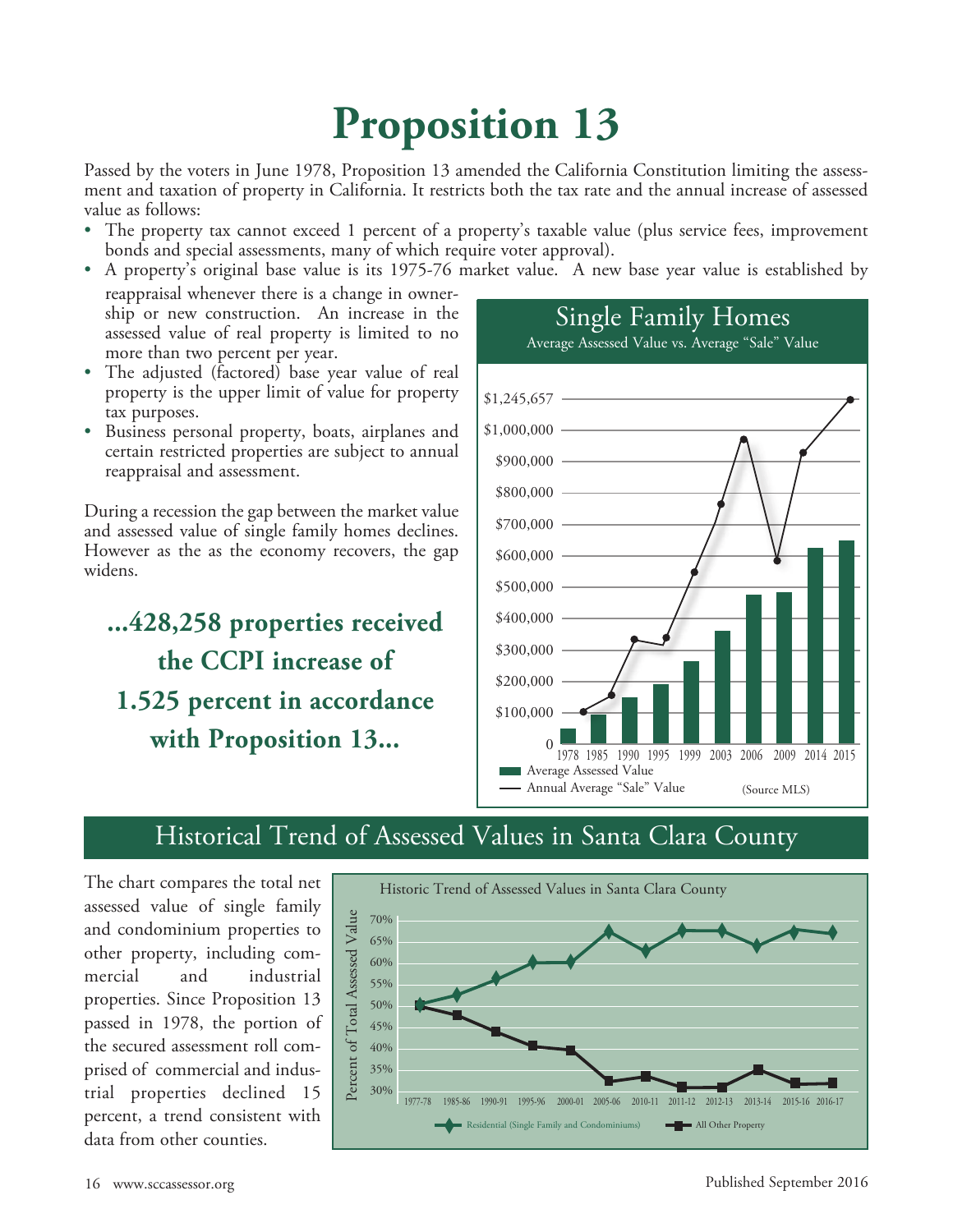## **Who benefits?**

Every property owner benefits from Proposition 13; however, the longer a property is owned the greater the property tax benefit. For example, nearly half—49 percent—of all single family properties purchased in 1999 or earlier have not had their assessed value adjusted beyond the Proposition 13 two percent cap or the CPI (whichever is lower). However, these properties only comprise 25 percent of the assessed value for all single family properties. The same is true for commercial and industrial (C&I) properties, 44 percent have not been reassessed due to a transfer prior to 2000 and they are 76 percent of the total value of all C&I. The one property group that differs are condominiums and townhomes—76 percent have had a transfer since 2000 and 88 percent of the total assessed value is derived from acquisitions after 1999.

The charts below provide a snapshot as of January 1, 2016, of properties assessed as of 1975 (all property owned prior to March 1, 1975) and for each subsequent year of acquisition. It also shows the 2016 gross assessed value, based upon market value as of March 1, 1975, or as of the date of acquisition, plus the inflation rate not to exceed two percent per year. For example, of the 475,984 properties in the County, 23,449 were reassessed to market value in 2016 accounting for \$36.2 billion in gross assessed value. By comparison 98,000 properties acquired before 1987, equaled \$31.5 billion, virtually the same amount of the current year's changes in ownership.

### Distribution of Assessment Roll by Base Year and Property Type

| <b>Base Year</b><br><b>Lien Date</b> |         | Parcel Parcel % | Single Family/Condominium<br><b>Assessed Value</b> | $AV\%$ |        | Parcel Parcel % | Commercial, Industrial, Other<br><b>Assessed Value</b> | $AV\%$ |
|--------------------------------------|---------|-----------------|----------------------------------------------------|--------|--------|-----------------|--------------------------------------------------------|--------|
| Prior to 1979                        | 56,028  | 13.34%          | \$6,117,370,509                                    | 2.40%  | 8,907  | 15.87%          | \$11,125,065,391                                       | 7.44%  |
| 1979-1988                            | 47,623  | 11.34%          | \$13,342,949,076                                   | 5.24%  | 7,183  | 12.80%          | \$8,100,696,689                                        | 5.42%  |
| 1989-1998                            | 68,714  | 16.37%          | \$32,509,950,618                                   | 12.77% | 7.359  | 13.11%          | \$13,160,859,109                                       | 8.81%  |
| 1999-2008                            | 114,742 | 27.33%          | \$92,361,388,678                                   | 36.29% | 13,560 | 24.16%          | \$40,944,441,955 27.40%                                |        |
| 2009-2016                            | 132,742 | 31.62%          | \$110,196,642,941                                  | 43.29% | 19,126 | 34.07%          | \$76,125,391,368                                       | 50.93% |
| <b>Total</b>                         | 419,849 | 100%            | \$254,528,301,822                                  | 100%   | 56,135 | 100%            | \$149,456,454,512                                      | 100%   |

| <b>Base Year</b><br>Lien Date | Parcels | <b>Gross Assessed Value</b><br><b>Base Year</b><br>(Land & Imp.)<br>Lien Date |       | Parcels | Assessed Value<br>(Land & Imp.) |
|-------------------------------|---------|-------------------------------------------------------------------------------|-------|---------|---------------------------------|
|                               |         |                                                                               |       |         |                                 |
| Prior to 1979                 | 64,935  | \$17,242,435,900                                                              | 1998  | 10,970  | \$7,191,232,303                 |
| 1979                          | 5,859   | \$1,389,414,220                                                               | 1999  | 11,657  | \$9,650,015,256                 |
| 1980                          | 6,219   | \$1,587,627,032                                                               | 2000  | 13,058  | \$11,203,036,505                |
| 1981                          | 4,294   | \$1,441,702,192                                                               | 2001  | 10,695  | \$11,050,379,341                |
| 1982                          | 3,195   | \$1,136,460,162                                                               | 2002  | 8,257   | \$8,888,489,346                 |
| 1983                          | 2,990   | \$1,235,842,727                                                               | 2003  | 12,106  | \$11,611,168,526                |
| 1984                          | 5,116   | \$2,143,890,545                                                               | 2004  | 14,326  | \$12,866,919,147                |
| 1985                          | 5,895   | \$3,540,715,762                                                               | 2005  | 17,243  | \$16,240,718,400                |
| 1986                          | 6,364   | \$2,402,824,317                                                               | 2006  | 15,313  | \$16,948,635,924                |
| 1987                          | 7,503   | \$3,391,624,771                                                               | 2007  | 12,445  | \$15,683,501,058                |
| 1988                          | 7,371   | \$3,173,544,037                                                               | 2008  | 13,202  | \$19,162,967,130                |
| 1989                          | 8,511   | \$4,189,450,290                                                               | 2009  | 12,747  | \$14,471,596,079                |
| 1990                          | 6,293   | \$3,497,141,300                                                               | 2010  | 16,087  | \$12,227,748,263                |
| 1991                          | 4,957   | \$2,975,143,330                                                               | 2011  | 16,953  | \$16,791,658,197                |
| 1992                          | 6,281   | \$3,314,225,911                                                               | 2012  | 17,120  | \$18,298,337,535                |
| 1993                          | 7,172   | \$3,756,364,456                                                               | 2013  | 21,077  | \$25,650,640,123                |
| 1994                          | 7,377   | \$4,893,374,352                                                               | 2014  | 22,339  | \$30,355,742,730                |
| 1995                          | 7,959   | \$4,780,004,527                                                               | 2015  | 22,096  | \$32,301,919,944                |
| 1996                          | 7,885   | \$5,296,341,888                                                               | 2016  | 23,449  | \$36,224,391,438                |
| 1997                          | 8,668   | \$5,777,531,370                                                               | Total | 475,984 | \$403,984,756,334               |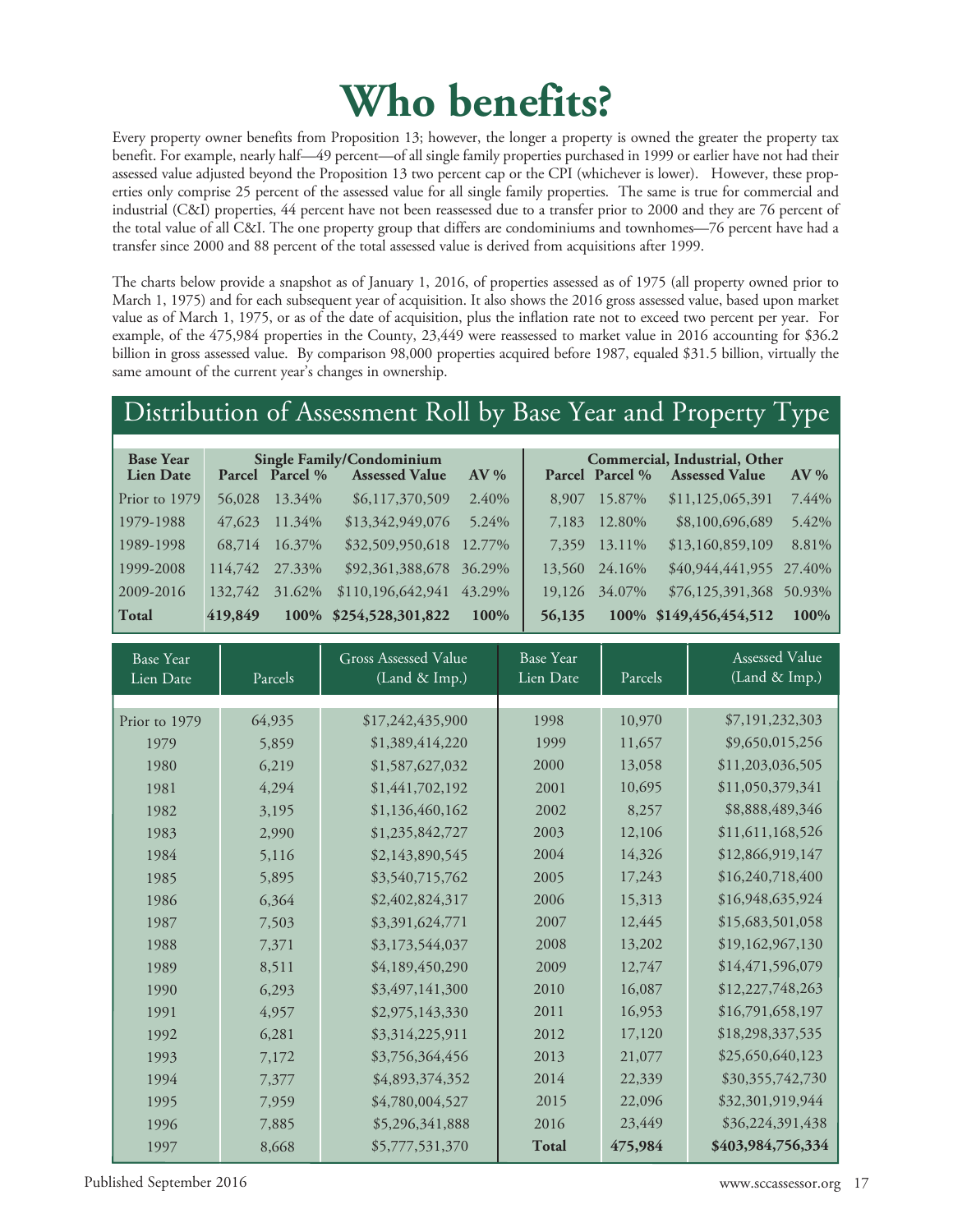## Organizational Overview of



### **Assessment Standards, Services, and Exemptions Division**

#### **Division Description**

Responsible for locating and identifying ownership and reappraisability of all taxable real property as well as approving and enrolling all legal property tax exemptions. Professional staff members monitor assessment appeal information; process legal appeals; maintain and update assessment maps; and manage the public service center, document imaging center and oversee quality control.

#### **Staff Composition**

A majority of the staff members of the Assessment Standards, Services and Exemption Division possess expert knowledge in exemption law, cartography and/or the legal complexities of property transfers. In addition, fifteen employees are certified as Assessment Analysts and two staff members are certified by the State Board of Equalization as advanced appraisers.

| <b>Major Accomplishments</b>                            | 2016/2017 | 2015/2016 |
|---------------------------------------------------------|-----------|-----------|
| Ownership Title Documents Processed                     | 71,192    | 67,480    |
| Organizational Exemption Claims                         | 4,002     | 3,970     |
| Parcel Number Changes (split & combinations)            | 3,336     | 3,200     |
| Parent/Child Exclusions from Reassessment (Prop 58/193) | 2.767     | 2,843     |

### **Real Property Division**

#### **Division Description**

Responsible for valuing and enrolling all taxable real property (land and improvements). The Division provides assessment-related information to the public, and cooperates with other agencies regarding assessment and property tax related matters.

#### **Staff Composition**

In addition to clerical staff, there are eighty-four certified real property appraisers including forty-six appraisers who hold advanced certificates issued by the State Board of Equalization.

| <b>Major Accomplishments</b>                                 | 2016/2017 | 2015/2016 |
|--------------------------------------------------------------|-----------|-----------|
| Real Property Parcels (secured; taxable)                     | 475,984   | 472,712   |
| Reappraisable changes of ownership processed                 | 25,895    | 23,972    |
| Permits Processed (reassessable and non-reassessable events) | 33,280    | 30,626    |
| Temporary Decline in Value Parcels (Proposition 8)           | 10,510    | 22,436    |
| Parcels with New Construction (reassessable events)          | 6,701     | 6,158     |
| Senior Citizen Exclusion (Prop 60/90)                        | 258       | 325       |
| Historical Properties (Mills Act)                            | 296       | 287       |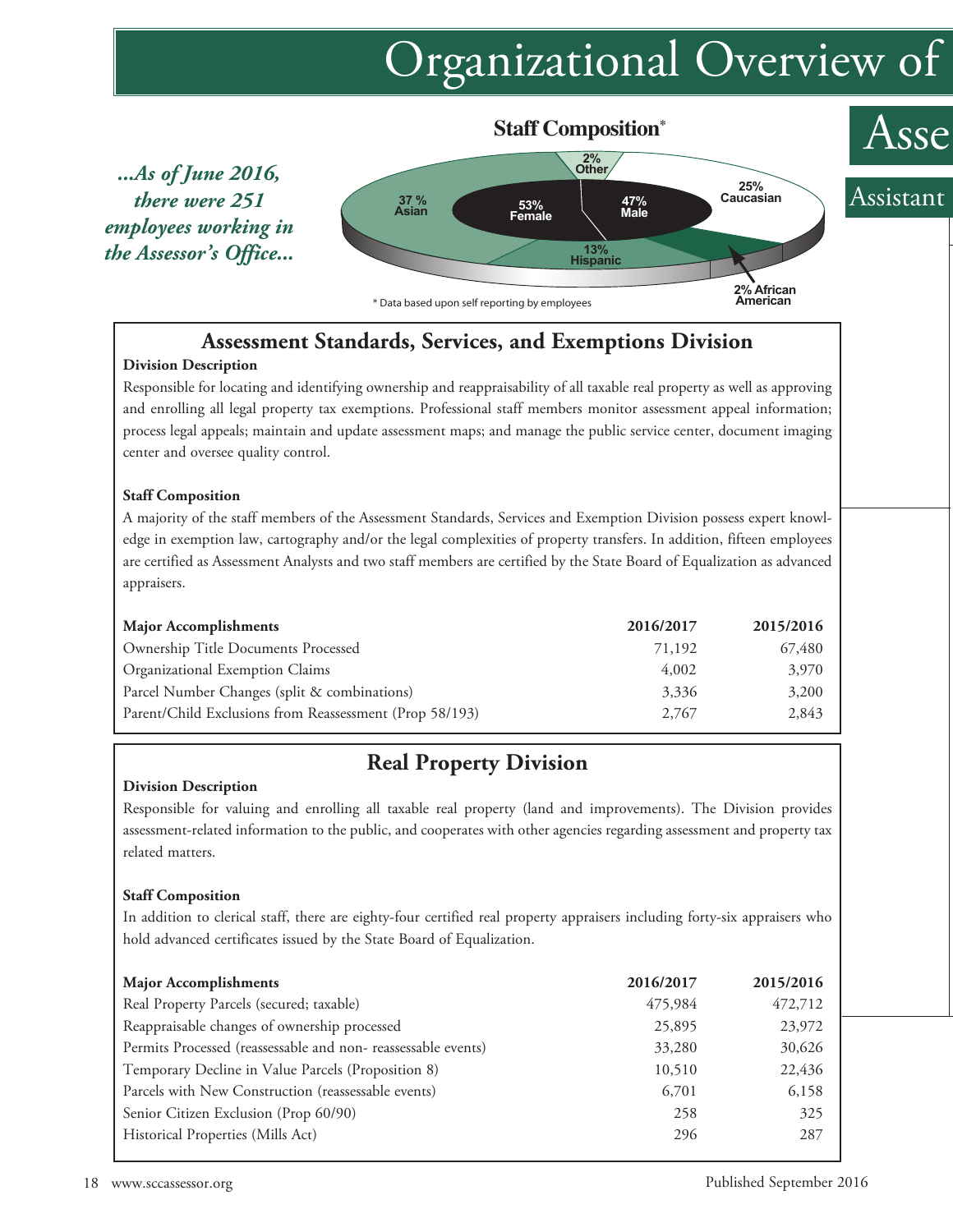## the County Assessor ' s Office

## ssor

Assessor

Office Mission: The mission of the Santa Clara County Assessor's Office is to produce an annual assessment roll including all assessable property in accordance with legal mandates in a timely, accurate, and efficient manner; and provide current assessment-related information to the public and to governmental agencies in a timely and responsive way.

#### **Administration Division**

#### **Division Description**

Provides executive leadership and policy development. Functions include operational oversight, policy analysis and legislative advocacy, strategic planning, performance management, and internal/external communications. Provides administrative support services including budget, accounting, personnel, payroll, purchasing, and facilities management.

#### **Staff Composition**

A staff of ten includes two certified appraisers and one advanced certified appraiser who are certified by the State Board of Equalization. Employees possess backgrounds in assessment operations, policy development, strategic planning, communications, fiscal and contract management, accounting, and personnel.

| <b>Assessor's Office</b> (as of $6/30$ ) | FY 2015/2016 | FY 2014/2015 |
|------------------------------------------|--------------|--------------|
| <b>Actual Expenses</b>                   | \$34,710,276 | \$32,769,813 |
| <b>Authorized Positions</b>              | 282          | 273          |
|                                          |              |              |

#### **Information Systems Division**

#### **Division Description**

Responsible for providing systems support to all other divisions in the pursuit of preparing and delivering the secured, unsecured and supplemental assessment rolls.

#### **Staff Composition**

The staff has a broad knowledge of advanced computer systems.

#### **Business Division (Business Personal Property)**

#### **Division Description**

Responsible for locating, valuing and enrolling all taxable business personal property including property (owned and leased) such as computers, supplies, machinery, equipment and fixtures, as well as mobilehomes, airplanes and boats. Last year, the Division completed 923 business audits. The Division is responsible for the administration of assessment appeals involving business personal property. Once every four years, all businesses with personal property are subject to audit. Ninety-seven percent of all personal property is owned by 17 percent of all business entities.

#### **Staff Composition**

In addition to clerical staff, there were forty-six staff members certified as auditor-appraisers including thirty-one employees who have advanced certification awarded by the State Board of Equalization. The staff is comprised of accountants and experts skilled in auditing and assessing high-tech businesses.

| <b>Major Accomplishments</b>                           | 2016/2017 | 2015/2016 |
|--------------------------------------------------------|-----------|-----------|
| Business Assessments on Secured Roll                   | 2.696     | 2,698     |
| Mobilehome Parcels Assessed                            | 11,028    | 10,900    |
| Business Personal Property (BPP) Appraisals Enrolled   | 58,599    | 58,698    |
| Total Business Personal Property Assessment Activities | 69,711    | 72,303    |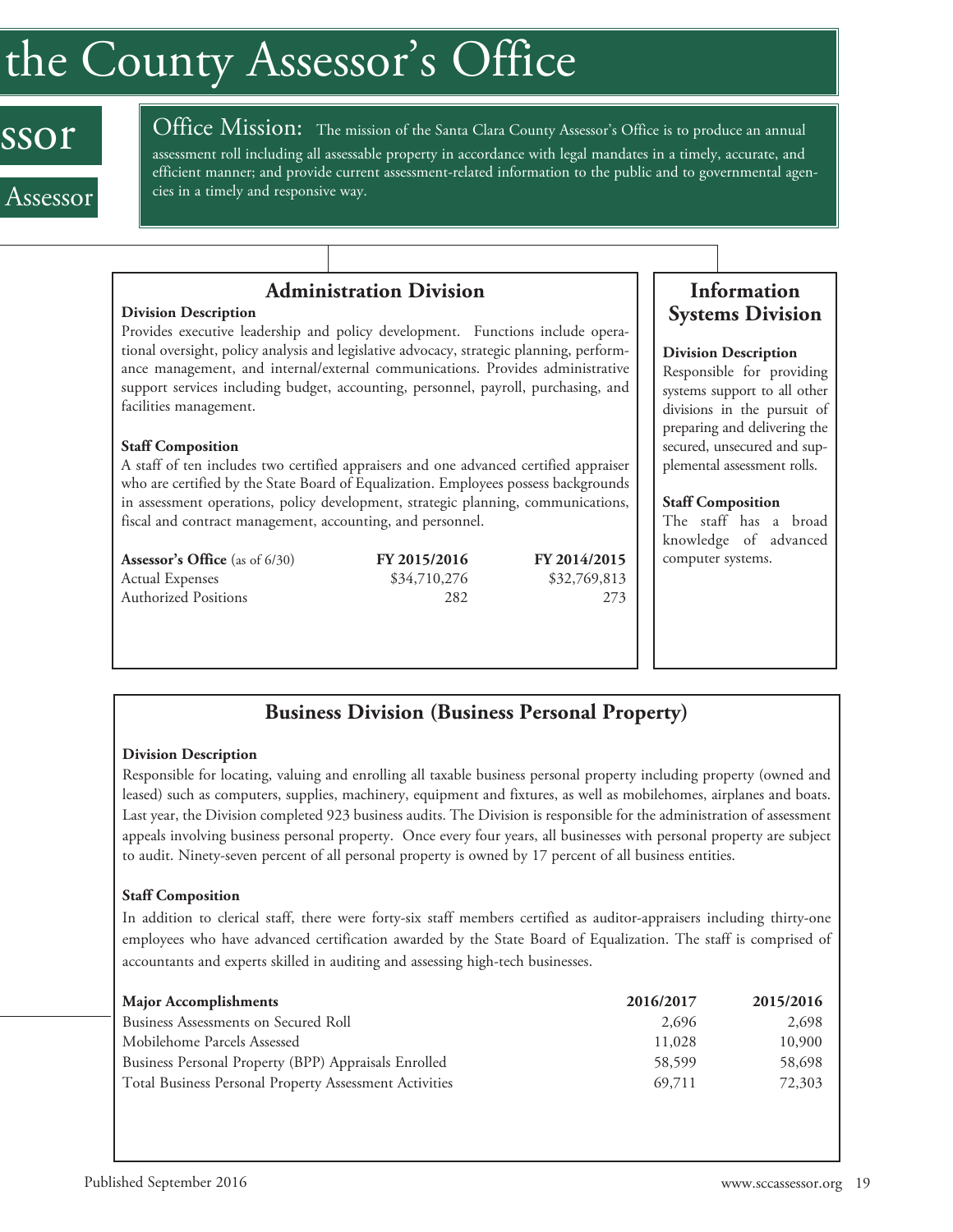## **Business Personal Property**

Assessed values of business personal property are determined from the business property statements filed annually by 30,000 businesses; nearly two-thirds of all businesses file their statement electronically which improves accuracy and reduce paperwork for both the taxpayers and the Assessor. In Santa Clara County, the gross assessed value of business property represents nine percent of the assessment roll. Santa Clara County has almost as much assessed value in equipment than the value of equipment and machinery in San Diego and Orange County combined. While Santa Clara County ranks 6th in population, and has historically ranked fourth in total asseessed value, but is second in the value of business property.

| 2016-2017 Business Personal Property Distribution by City |                     |             |                      |                            |                     |                 |  |  |
|-----------------------------------------------------------|---------------------|-------------|----------------------|----------------------------|---------------------|-----------------|--|--|
|                                                           | (value in billions) |             |                      |                            |                     |                 |  |  |
| City                                                      | Gross<br>Secured*   | Unsecured** | Gross<br>Exemptions+ | <b>Net</b><br><b>Total</b> | Percent<br>of Value | Value<br>Growth |  |  |
| Campbell                                                  | \$0.04              | \$0.30      | \$0.02\$             | \$0.33                     | 0.99%               | 5.37%           |  |  |
| Cupertino                                                 | 0.86                | 1.16        | 0.01                 | 2.00                       | 5.99%               | 11.52%          |  |  |
| Gilroy                                                    | 0.12                | 0.28        |                      | 0.39                       | 1.17%               | 10.94%          |  |  |
| Los Altos                                                 | 0.02                | 0.09        | 0.02                 | 0.09                       | 0.28%               | $-33.28%$       |  |  |
| Los Altos Hills                                           |                     |             |                      |                            | 0.01%               | 9.44%           |  |  |
| Los Gatos                                                 | 0.06                | 0.32        | 0.05                 | 0.33                       | 0.98%               | 40.36%          |  |  |
| Milpitas                                                  | 0.53                | 1.53        | 0.02                 | 2.04                       | 6.10%               | $-4.07\%$       |  |  |
| Monte Sereno                                              |                     | ٠           |                      |                            | $0.00\%$            | 12.68%          |  |  |
| Morgan Hill                                               | 0.06                | 0.35        |                      | 0.40                       | 1.20%               | 13.57%          |  |  |
| Mountain View                                             | 0.45                | 2.97        | 0.54                 | 2.88                       | 8.62%               | 14.22%          |  |  |
| Palo Alto                                                 | 0.40                | 4.35        | 2.64                 | 2.11                       | 6.32%               | $-1.66%$        |  |  |
| San Jose                                                  | 2.47                | 8.47        | 0.34                 | 10.60                      | 31.69%              | 4.88%           |  |  |
| Santa Clara                                               | 2.05                | 5.91        | 0.48                 | 7.49                       | 22.39%              | 12.88%          |  |  |
| Saratoga                                                  | 0.01                | 0.05        | 0.01                 | 0.05                       | $0.14\%$            | $-7.11\%$       |  |  |
| Sunnyvale                                                 | 1.61                | 2.79        | 0.08                 | 4.32                       | 12.91%              | $-1.76%$        |  |  |
| Unincorporated                                            | 0.31                | 1.48        | 1.39                 | 0.41                       | 1.21%               | 3.09%           |  |  |
| <b>GRAND TOTAL</b>                                        | \$9.00              | \$30.05     | \$5.60               | \$33.45                    | 100.00%             | 5.93%           |  |  |

\* Secured Roll: Property for which taxes become a lien on real property to secure payment of taxes. Includes possessory

\*\* Unsecured Roll: Property for which taxes are not a lien on real property to secure payment of taxes.<br>Net of nonreimbursable exemptions; includes mobile<br>homes "-" Indicates a value of 0 or less than \$10 million +Nonreimb

*...The Assessor ' s Office has reduced the cost to administer the assessment of business personal property while improving customer satisfaction. In the most recent survey of companies who were audited, the level of satisfaction was 93.5 percent. At the same time the costs has declined for processing and assessing business personal property. For example for every new property statement filed electronically the office saves \$12.23. Nearly two-thirds of filers now file on-line...*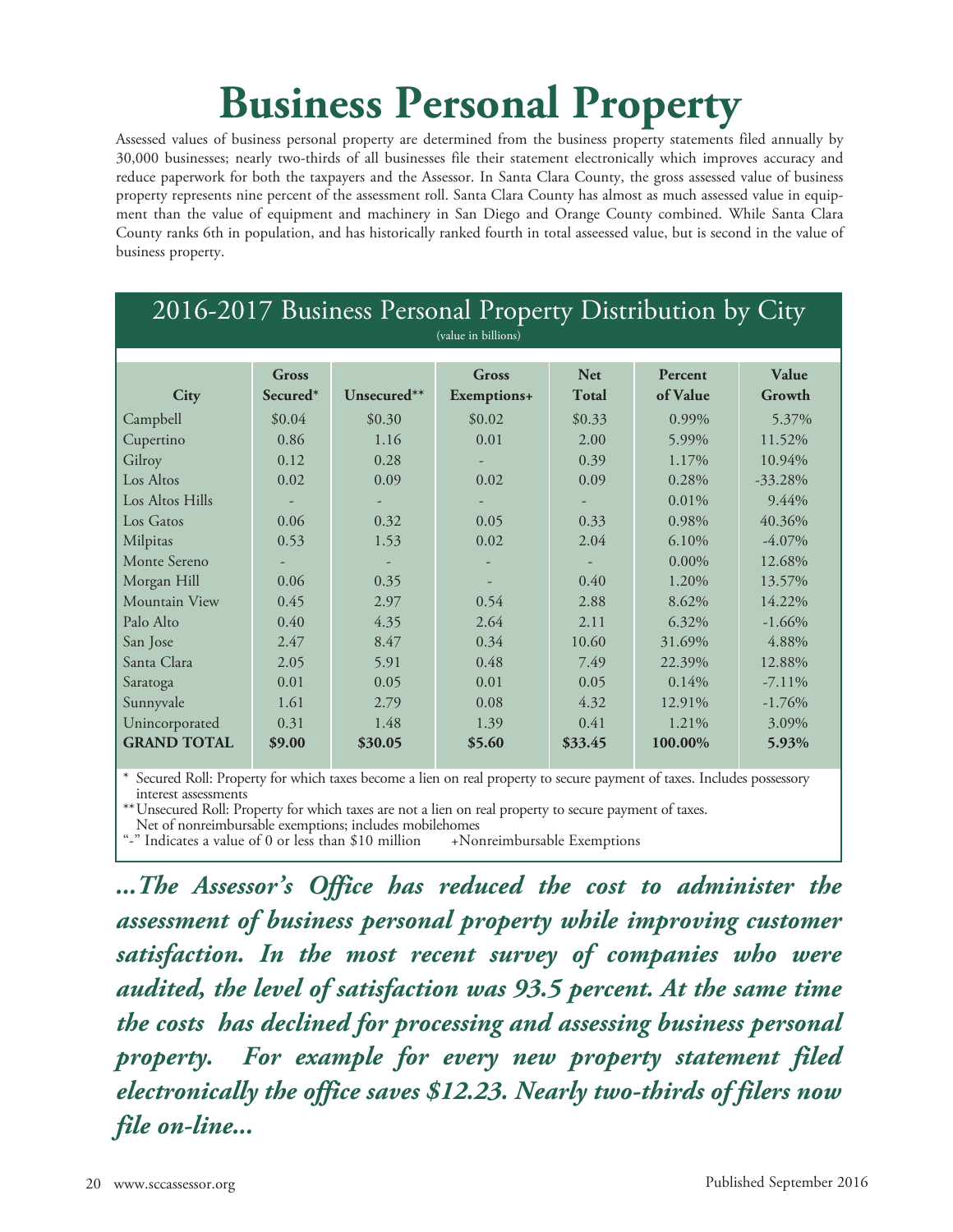### 2016-2017 Business Personal Property Distribution of Value by Type

(value in billions)

|                                 | Secured <sup>*</sup>     | Unsecured** | <b>Exemptions</b> | <b>Net</b><br><b>Total</b> | Percent of<br><b>Value+</b> | Value<br>Growth+ | Number of<br><b>Businesses</b> |
|---------------------------------|--------------------------|-------------|-------------------|----------------------------|-----------------------------|------------------|--------------------------------|
| <b>Property Type</b>            |                          |             |                   |                            |                             |                  |                                |
| <b>Professional Services</b>    | \$1.97                   | \$12.59     | \$2.55            | \$12.01                    | 35.89%                      | 7.43%            | 13,608                         |
| <b>Electronic Manufacturing</b> | 2.22                     | 3.27        |                   | 5.49                       | 16.40%                      | 0.63%            | 766                            |
| <b>Computer Manufacturing</b>   | 1.37                     | 3.88        |                   | 5.24                       | 15.67%                      | 17.14%           | 12                             |
| Other Manufacturing             | 0.98                     | 1.82        | -                 | 2.80                       | 8.37%                       | $-6.74\%$        | 2,671                          |
| Retail                          | 0.13                     | 2.33        | 0.10              | 2.37                       | 7.08%                       | 4.71%            | 6,206                          |
| Semiconductor Manufacturing     | 0.62                     | 0.88        | -                 | 1.51                       | 4.50%                       | $4.21\%$         | 18                             |
| Other                           | 0.90                     | 3.03        | 2.92              | 1.00                       | 3.00%                       | 6.79%            | 621                            |
| Aircraft                        |                          | 0.92        |                   | 0.91                       | 2.73%                       | 1.53%            | 674                            |
| Leased Equipment                | $\overline{\phantom{a}}$ | 1.06        | -                 | 1.06                       | 3.17%                       | 14.36%           | 558                            |
| Mobilehome Owners               | 0.70                     |             |                   | 0.70                       | 2.08%                       | 7.69%            | 10,805                         |
| <b>Financial Institutions</b>   | 0.01                     | 0.20        |                   | 0.20                       | 0.61%                       | 5.97%            | 77                             |
| Apartments                      | 0.11                     | 0.02        | 0.01              | 0.12                       | $0.35\%$                    | 3.46%            | 1,005                          |
| <b>Boats</b>                    |                          | 0.05        |                   | 0.05                       | 0.15%                       | 1.45%            | 3,045                          |
| <b>TOTAL</b>                    | \$9.00                   | \$30.05     | \$5.60            | \$33.45                    | 100.00%                     | 5.93%            | 40,066                         |

Secured Roll: Property for which taxes become a lien on real property to secure payment of taxes, includes possessory interest assessments valued by Real Property Division.

\*\* Unsecured Roll: Property for which taxes are not a lien on real property to secure payment of taxes. Net of nonreimbursable exemptions

Percentages based on non-rounded values.

"-" Indicates a value of 0 or less than \$10 million. As a result, totals of displayed numbers may be off by up to \$10 million.

Six percent of all business locations account for over 93 percent of the assessed value of business personal property. Below are the top 25 companies in Santa Clara County as of the lien date, January 1, 2016. They were ranked by the gross assessed taxable value of their business property, which includes, computers, machinery, equipment, fixtures and furniture ranging from \$140 million to over \$2 billion. All business property is assessed annually at market value.

[Note: The ranking does not include the assessed value of real property or exempt value.]

| (parentheses indicate last year's ranking; highlighted companies not in rankings 10 years ago) |                                  |                                                                                   |  |  |  |
|------------------------------------------------------------------------------------------------|----------------------------------|-----------------------------------------------------------------------------------|--|--|--|
| Apple Computer Inc (1)                                                                         | 11 VMWare Inc (14)               | 21 Symantec Corp (31)                                                             |  |  |  |
| Cisco Systems Inc (2)                                                                          | 12 Oracle Corp (16)              | 22 Lumileds Lighting US LLC (25)                                                  |  |  |  |
| Google Inc (3)<br>3                                                                            | 13 KLA Tencor Corp (13)          | 23 Broadcom Corp (22)                                                             |  |  |  |
| Intel Corp (4)<br>4                                                                            | 14 Juniper Networks Inc (6)      | 24 Hanson Permanente Cement (24)                                                  |  |  |  |
| Microsoft Corp (9)                                                                             | 15 Space Systems Loral Inc (17)  | 25 Southwest Airline (21)                                                         |  |  |  |
| 6 Lockheed Martin Corp (5)                                                                     | 16 Equinix Operating Co Inc (15) |                                                                                   |  |  |  |
| Applied Materials Inc (7)                                                                      | 17 A100 US LLC (NR)              | * Ranked by gross assessed value of their<br>business personal property. Excludes |  |  |  |
| Hitachi Global Storage Techs Inc (8)<br>8                                                      | 18 Intuitive Surgical Inc (15)   | exempt entities.                                                                  |  |  |  |
| 49ers SC Stadium (11)<br>19 Hewlett Packard (10)<br>$\vert 9 \vert$                            |                                  |                                                                                   |  |  |  |
| 10 Xeres Ventures LLC (12)                                                                     | 20 NVIDIA Corp (20)              |                                                                                   |  |  |  |

*...ten years ago more than half of the top 25 companies, like The 49ers Stadium, Oracle and Juniper Networks, (companies shaded above) were not on the list...*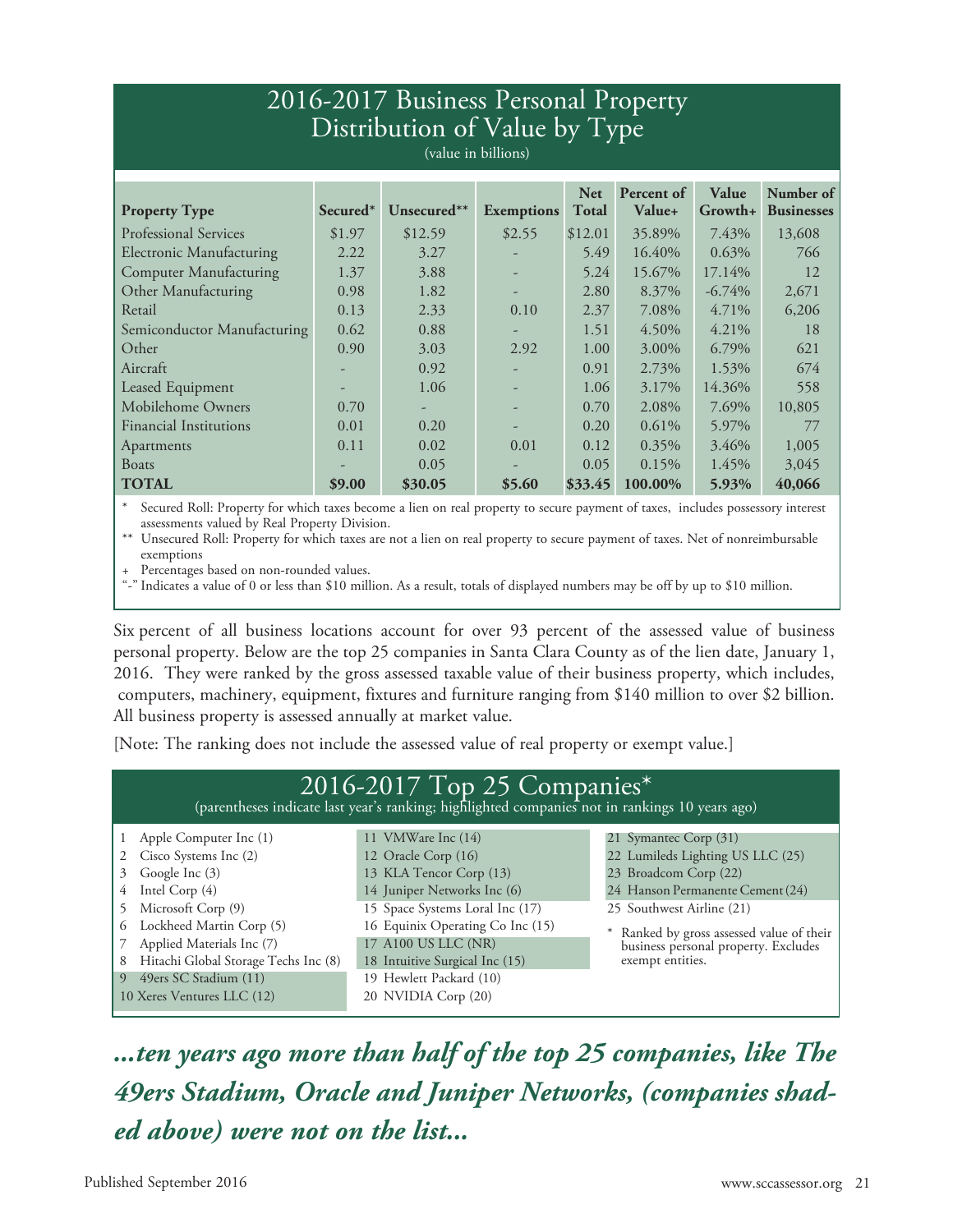## Added Assessed Value due to Changes in Ownership (CIO) and New Construction (NC)

by City and Major Property Type, Value and Parcel Count: 2016-17

|                        |                        | Agricultural<br>& Misc. | Industrial<br>& Mfg | Multifamily<br>Housing                    | Office                   | Retail             | Townhouse/<br>Condo  | <b>Single Family</b><br>Home | Total                             |
|------------------------|------------------------|-------------------------|---------------------|-------------------------------------------|--------------------------|--------------------|----------------------|------------------------------|-----------------------------------|
| Campbell               | CIO                    | \$23,865,227            | \$12,000,828        | \$15,994,785                              | \$43,091,188             | \$19,251,456       | \$81,177,524         | \$176,538,493                | \$371,919,501                     |
|                        |                        | 21                      | 28                  | 23                                        | 10                       | 17                 | 217                  | 364                          | 680                               |
|                        | NC                     | \$4,627,628             | \$92,387            | \$58,868,085                              |                          | \$51,615           | \$2,882,920          | \$12,349,715                 | \$78,872,350                      |
|                        | CIO                    | 18                      |                     | 22                                        |                          |                    | 15                   | 123<br>\$345,458,220         | 182<br>\$566,214,078              |
| Cupertino              |                        | \$10,260,291<br>14      | \$7,726,839         | \$13,585,039<br>19                        | \$70,705,984<br>$\theta$ | \$68,092,666<br>8  | \$50,385,039<br>160  | 341                          | 544                               |
|                        | NC                     | \$649,749,218           | \$45,655,528        | \$38,336,103                              | \$144,566,723            | \$15,212           | \$27,500             | \$58,302,127                 | \$936,652,411                     |
|                        |                        | 5                       | $\overline{2}$      | $\overline{2}$                            | 6                        |                    | 3                    | 252                          | 272                               |
| <b>Gilroy</b>          | CIO                    | \$17,523,956            | \$2,582,222         | \$19,722,741                              | \$1,218,270              | \$1,902,728        | \$6,366,804          | \$230,270,703                | \$279,587,424                     |
|                        |                        | 94                      | 13                  | 28                                        | 11                       | 18                 | $\overline{55}$      | 1,006                        | 1,225                             |
|                        | $\overline{\text{NC}}$ | \$8,434,470             | \$30,523,670        | \$12,927,625                              | \$860,000                |                    | \$46,980             | \$31,279,480                 | \$84,072,225                      |
|                        |                        | 34                      | 5                   |                                           |                          |                    |                      | 177                          | 221                               |
| Los Altos              | CIO                    | \$5,355,170             |                     | \$11,027,753                              | \$1,987,879              |                    | \$64,688,776         | \$521,408,912                | \$604,468,490                     |
|                        |                        | 5                       |                     |                                           | 4                        |                    | 107                  | 363                          | 487                               |
|                        | NC                     | \$47,510,283<br>6       |                     | \$38,933,840<br>$\overline{\mathfrak{c}}$ | \$4,482,224              | \$3,114,800        | \$263,424            | \$95,397,773<br>348          | \$189,702,344                     |
| <b>Los Altos Hills</b> | CIO                    | \$39,330,880            | (\$4,052)           |                                           | 3                        |                    |                      | \$193,263,271                | 367<br>\$232,590,099              |
|                        |                        | 24                      | 3                   |                                           |                          |                    |                      | 122                          | 149                               |
|                        | <b>NC</b>              | \$22,127,638            |                     |                                           |                          |                    |                      | \$73,004,945                 | \$95,132,583                      |
|                        |                        | 26                      |                     |                                           |                          |                    |                      | 148                          | 174                               |
| Los Gatos              | CIO                    | \$44,569,978            | \$2,768,758         | \$28,966,318                              | \$1,921,732              | \$5,283,377        | \$45,052,225         | \$268,257,942                | \$396,820,330                     |
|                        |                        | 34                      |                     | 17                                        | 18                       | 14                 | 156                  | 358                          | 598                               |
|                        | $\overline{\text{NC}}$ | \$18,649,260            | \$1,067,920         | \$51,000                                  | \$161, 165, 935          |                    | \$30,264             | \$41,110,046                 | \$222,074,425                     |
|                        |                        | 14                      |                     |                                           | 8                        |                    | 3                    | 200                          | 229                               |
| <b>Milpitas</b>        | CIO                    | \$84,334,094            | \$103,550,765       | \$32,065,726                              | \$379,274                | \$7,233,649        | \$179,948,982        | \$192,814,028                | \$600,326,518                     |
|                        |                        | 30                      | 44                  | 15                                        | 2                        | 8                  | 495                  | 499                          | 1,093                             |
|                        | NC                     | \$386,910               | (\$21,864,470)      | \$90,011,359<br>10                        |                          | \$1,140,000        | \$13,813,740<br>153  | \$6,635,384<br>88            | \$90,122,923<br>254               |
| Monte Sereno           | CIO                    | \$2,030,368             |                     |                                           |                          |                    |                      | \$63,377,182                 | \$65,407,550                      |
|                        |                        |                         |                     |                                           |                          |                    |                      | 70                           | 73                                |
|                        | NC                     | \$1,396,157             |                     |                                           |                          |                    |                      | \$11,470,191                 | \$12,866,348                      |
|                        |                        |                         |                     |                                           |                          |                    |                      | 44                           | 47                                |
| <b>Morgan Hill</b>     | CIO                    | \$45,920,394            | \$6,231,176         | \$6,677,281                               | \$457,852                | \$3,504,502        | \$54,588,746         | \$192,021,388                | \$309,401,339                     |
|                        |                        | 36                      | 20                  | 21                                        | 6                        | 12                 | 205                  | 735                          | 1,035                             |
|                        | NC                     | \$1,427,263             | \$3,040,550         | \$28,918,071                              | \$185,000                | \$4,570,535        | \$11,580,423         | \$35,484,938                 | \$85,206,780                      |
|                        |                        |                         | 9                   |                                           | 2                        | 4                  | 31                   | 214                          | 269                               |
| <b>Mountain View</b>   | CIO                    | \$77,046,202<br>39      | \$189,991,698<br>45 | \$449,169,578<br>104                      | \$198,446,241<br>50      | \$47,190,438<br>44 | \$198,292,901<br>415 | \$314,443,200<br>357         | \$1,474,580,258<br>1,054          |
|                        | NC                     | \$16,257,534            | \$6,489,543         | \$60,993,044                              | \$603,392,375            | \$2,024,970        | \$21,356,771         | \$36,038,116                 | \$746,552,353                     |
|                        |                        | 59                      | 9                   | 18                                        | 17                       | 5                  | 89                   | 213                          | 410                               |
| Palo Alto              | CI <sub>O</sub>        | \$66,616,543            | \$228,124,784       | \$60,800,647                              | \$499,098,661            | \$51,693,238       | \$78,575,902         | \$820,833,826                | \$1,805,743,601                   |
|                        |                        | 42                      | 17                  | $\overline{33}$                           | 45                       | 30                 | 125                  | 460                          | 752                               |
|                        | NC                     | \$40,001,483            | \$41,822,628        | \$40,835,720                              | \$131,820,556            | \$119,745,120      | \$7,410,262          | \$158,749,670                | \$540,385,439                     |
|                        |                        | $\overline{35}$         | 9                   | 9                                         | 18                       | 11                 | 9                    | 500                          | 591                               |
| San Jose               | CIO                    | \$482,925,653           | \$444,500,630       | \$521,889,981                             | \$342,316,364            | \$190,550,347      | \$672,356,235        | \$2,702,382,486              | \$5,356,921,696                   |
|                        |                        | 424                     | 237                 | 766                                       | 175                      | 206                | 3,560                | 7,607                        | 12,975                            |
|                        | NC                     | \$226,914,657           | \$78,823,082        | \$908,906,177                             | \$253,490,551            | \$115,731,488      | \$13,756,736         | \$147,581,704                | \$1,745,204,395                   |
| Santa Clara            | CIO                    | 62<br>\$94,201,125      | 27<br>\$235,040,082 | 57<br>\$84,761,460                        | 22<br>\$356,700,556      | 28<br>\$37,764,515 | 141<br>\$149,575,304 | 1,608<br>\$450,460,893       | 1,945<br>\$1,408,503,935          |
|                        |                        | 42                      | 96                  | 101                                       | 35                       | $\overline{35}$    | 541                  | 852                          | 1,702                             |
|                        | $\overline{\text{NC}}$ | \$92,454,870            | \$68,672,273        | \$587,909,213                             | \$337,326,960            | \$23,474,944       | \$13,466,634         | \$20,628,015                 | \$1,143,932,909                   |
|                        |                        | 11                      | $\overline{15}$     | $\overline{12}$                           | 9                        | 3                  | 159                  | 286                          | 495                               |
| <b>Saratoga</b>        | CIO                    | \$25,927,161            |                     | $($ \$330,191)                            | \$1,240,834              | \$2,823,572        | \$36,920,887         | \$373,605,637                | \$440,187,900                     |
|                        |                        | 32                      |                     |                                           | 6                        | 13                 | 60                   | 372                          | 484                               |
|                        | NC                     | \$2,438,860             |                     |                                           | \$459,843                | \$370,829          | \$1,418,008          | \$44,833,431                 | \$49,520,971                      |
|                        |                        |                         |                     |                                           |                          |                    |                      | 251                          | $\overline{265}$                  |
| Sunnyvale              | CIO                    | \$46,643,984            | \$557,252,846       | \$290,893,424                             | \$251,148,131            | \$144,895,630      | \$241,598,146        | \$598,468,302                | \$2,130,900,463                   |
|                        |                        | 54                      | 86                  | 103                                       | 29                       | 41                 | 543                  | 805                          | 1,661                             |
|                        | NC                     | \$34,687,813<br>-5      | \$226,222,162<br>12 | \$107,460,548<br>19                       | \$295,913,974<br>14      | \$25,141,582       | \$12,294,355<br>65   | \$42,333,370<br>402          | \$744,053,804<br>$\overline{521}$ |
| Unincorporated         | CIO                    | \$59,291,458            | \$1,828,189         | \$6,868,323                               | \$37,590                 | \$37,134,743       | \$2,349,858          | \$429,654,276                | \$537,164,437                     |
|                        |                        | 421                     | 17                  | 22                                        | 2                        | 8                  | 11                   | 892                          | 1,373                             |
|                        | $\overline{\text{NC}}$ | \$77,667,762            |                     | \$57,427                                  |                          | \$58,000           |                      | \$59,414,524                 | \$137,197,713                     |
|                        |                        | 70                      |                     | 5                                         |                          |                    |                      | 383                          | 459                               |
| <b>Total</b>           | CIO                    | \$1,125,842,484         | \$1,791,594,765     | \$1,542,092,865                           | \$1,768,750,556          | \$617,320,861      | \$1,861,877,329      | \$7,873,258,759              | \$16,580,737,619                  |
|                        |                        | 1,315                   | 609                 | 1,254                                     | 406                      | 461                | 6,650                | 15,203                       | 25,898                            |
|                        | NC                     | \$1,268,597,033         | \$492,546,101       | \$1,990,202,997                           | \$1,976,755,329          | \$314,690,551      | \$179,525,541        | \$1,051,151,922              | \$6,901,549,973                   |
|                        |                        | 363                     | $\overline{92}$     | 162                                       | 102                      | 67                 | 678                  | 5,237                        | 6,701                             |

Published September 2016 363 92 162 102 67 678 5,237 5,237 6,701<br>Note: New construction with negative assessed value may be the result of a natural disaster or other circumstances that may trigger demolition and/or site preparation. Not all CIO or NC result in a change in assessed value.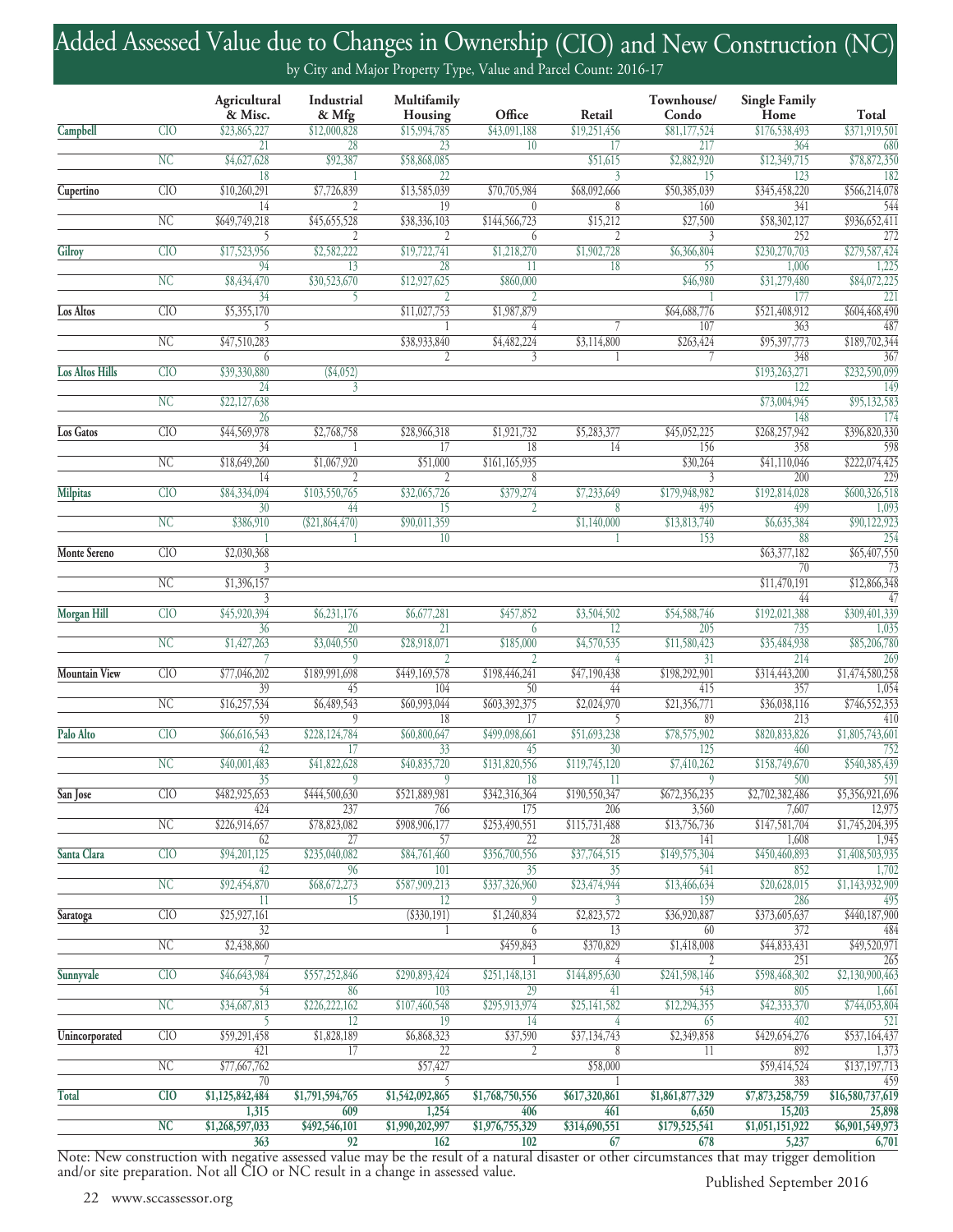*Eighty-Five percent of all new construction was driven by commercial and industrial development projects.... Apple's massive new "spaceship" campus, added \$700 million in new construction for a total of \$1.6 billion in assessed value*

| Major Changes in Ownership <sup>*</sup> 2016-2017                                                                                                                                                                                                                        | (assessed value in millions)                     |             |                  |
|--------------------------------------------------------------------------------------------------------------------------------------------------------------------------------------------------------------------------------------------------------------------------|--------------------------------------------------|-------------|------------------|
|                                                                                                                                                                                                                                                                          |                                                  |             |                  |
| <b>Company</b> (Assessee)                                                                                                                                                                                                                                                | <b>Property Type</b>                             | <b>City</b> | <b>Net Value</b> |
| Standford University                                                                                                                                                                                                                                                     | Office                                           | Palo Alto   | \$335.04         |
| Hudson Concourse LLC                                                                                                                                                                                                                                                     | Office                                           | San Jose    | \$290.15         |
| Sunnyvale Office Acquisition                                                                                                                                                                                                                                             | Office                                           | Sunnyvale   | \$270.00         |
| CFEP Pruneyard LLC                                                                                                                                                                                                                                                       | Office/Retail                                    | Campbell    | \$262.00         |
| Samsung Electronics America Inc                                                                                                                                                                                                                                          | Office                                           | San Jose    | \$252.80         |
| CMK LLC<br>Office                                                                                                                                                                                                                                                        | San Jose                                         | \$207.00    |                  |
| 50 West San Fernando Owner LLC                                                                                                                                                                                                                                           | Office                                           | San Jose    | \$165.50         |
| PR Cupertino Gateway LLC                                                                                                                                                                                                                                                 | Office                                           | Santa Clara | \$165.00         |
| Capitol Village (ML7 Residential II LLC)                                                                                                                                                                                                                                 | Apartment                                        | San Jose    | \$159.89         |
| Plaza Del Rey Owner LLC                                                                                                                                                                                                                                                  | Apartment                                        | San Jose    | \$178.26         |
|                                                                                                                                                                                                                                                                          |                                                  |             |                  |
| * Income generating properties only.<br>$\mathbf{r}$ and the contract of the contract of the contract of the contract of the contract of the contract of the contract of the contract of the contract of the contract of the contract of the contract of the contract of | $\sim$ $\sim$ $\sim$ $\sim$ $\sim$ $\sim$ $\sim$ |             |                  |

+ Includes only properties with 100% change in ownership in 2016.

## Major New Construction\*\* 2016-2017

**Company (Assessee)** Property **Type City** Apple (Campus Holdings Inc) **Office** Cupertino Irvine Co. (3515-3585 Monroe ST LLC) Apartment Santa Clara San Antonio Station Owner LLC **Can Contain Contained Antonio Station Owner LLC** Office Mountain View Samsung Semiconductor Inc **San Jose** Coffice San Jose Irvine Co. (Augustine Bowers LLC) Questing office Santa Clara KR 690 Middlefield LLC **COFFICE COFFICE COFFICE COFFICE COFFICE COFFICE COFFICE COFFICE COFFICE COFFICE COFFICE COFFICE COFFICE COFFICE COFFICE COFFICE COFFICE COFFICE COFFICE COFFICE COFFICE COFFICE COFFICE COFFICE COFFIC** San Jose Health Care Sys LP Hospital Hospital San Jose River View Apartments 1 LLC Apartment Apartment San Jose 441 MPD Campus LLC **Campus CLC Campus CLC Campus CLC C** Office Sunnyvale Irvine Co. (River View Apartment 2 LLC) Apartment San Jose ICS Transit Vil Prop Owner LLC Apartment San Jose

Includes partial or completed construction.

### Assessing New Construction Is it worth the expense?

Annually a commercial property with new construction is assessed as of the work completed on January 1. On average each assessment increased the assessment roll by

nearly \$11Million or approximately \$126,000 in tax revenue. On average the County expended approximately \$4,700 assessing a typical construction site.

*Nearly half of the increase in assessed value, \$16.6 billion, is attributable to reassessable changes in ownership, followed by a \$6.9 billion in new construction. In 2010, changes in ownership accounted for a meager \$2.8 billion, new construction was less than \$1 billion.*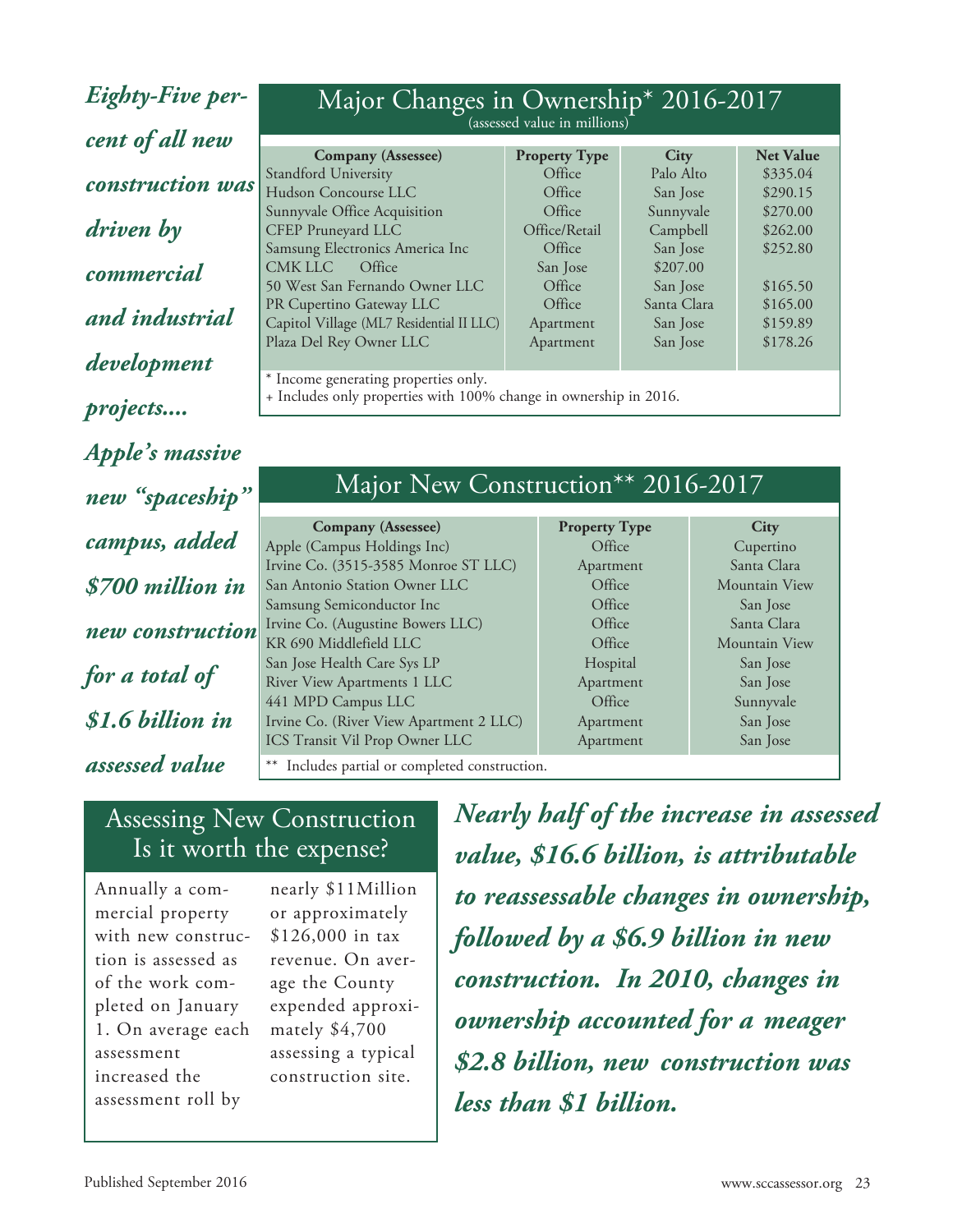| <b>School District</b>                       | Count                        | Mobilehome                 | Multifamily<br>Housing   | Single family<br>Housing   | Residential<br>Non        | <b>Total Net</b><br>Secured | Unsecured<br><b>Total Net</b> | <b>Grand Total</b> | Exemption<br>Other              | Home Owner<br>Exemption | <b>Total Value</b><br>Growth |
|----------------------------------------------|------------------------------|----------------------------|--------------------------|----------------------------|---------------------------|-----------------------------|-------------------------------|--------------------|---------------------------------|-------------------------|------------------------------|
| Campbell Union High School                   |                              |                            |                          |                            |                           |                             |                               |                    |                                 |                         |                              |
| Burbank                                      | $\overline{\mathcal{N}}$     | $\Im$                      | \$106,417,109            | \$194,652,467              | \$56,361,074              | \$357,430,650               | \$6,153,581                   | \$363,584,231      | \$9,291,636                     | \$1,943,200             | 6.49%                        |
|                                              | <b>NdV</b>                   |                            | 179                      | 594                        |                           | 890                         |                               |                    |                                 | 278                     |                              |
| Cambrian                                     | $\mathbb{R}^2$               | \$1,995,078                | \$571,888,535            | \$4,153,895,836            | \$1,039,796,733           | \$5,767,576,182             | \$114,757,314                 | \$5,882,333,496    | \$64,751,558                    | \$36,764,000            | 6.30%                        |
|                                              | <b>APN</b>                   |                            | 472                      | 8,290                      | 507                       | 9.283                       |                               |                    | ငှ                              | 1156                    |                              |
| Campbell Union*                              | $\mathbb{R}^2$<br><b>APN</b> | \$10,401,238<br>114        | \$2,915,654,348<br>2,367 | \$11,669,741,341<br>20,901 | \$4,373,004,955<br>1,660  | \$18,968,801,882<br>25,042  | \$698,989,821                 | \$19,667,791,703   | \$538,219,519<br>202            | \$89,388,600<br>12,775  | 7.80%                        |
| Moreland                                     | $\overline{V}$ al            | $\boldsymbol{\mathcal{S}}$ | \$1,124,384,449          | \$5,819,804,862            | \$978,475,426             | \$7,922,664,737             | \$121,052,438                 | \$8,043,717,175    | \$149,452,400                   | \$49,151,200            | 7.03%                        |
|                                              | <b>APN</b>                   |                            | 1,091                    | 10,760                     | 323                       | 12,174                      |                               |                    | 8                               | 023                     |                              |
| Union Elementary                             | $\mathbb{F}^1$               | \$29,435                   | \$292,990,603            | \$7,664,516,977            | \$694,076,390             | \$8,651,613,405             | \$80,373,731                  | \$8,731,987,136    | \$111,959,654                   | \$63,058,800            | 7.05%                        |
|                                              | <b>APN</b>                   |                            | 378                      | 13,622                     | 281                       | 14,282                      |                               |                    |                                 | 9,016                   |                              |
|                                              | Total Value                  | \$12,425,751               | \$5,011,335,044          | \$29,502,611,483           | \$7,141,714,578           | \$41,668,086,856            | \$1,021,326,885               | \$42,689,413,741   | \$873,674,767                   | \$240,305,800           | 7.28%                        |
|                                              | Total APN                    | 129                        | 4,487                    | 54,167                     | 2,888                     | 61,671                      |                               |                    | 389                             | 34,248                  |                              |
| East Side High School<br>Alum Rock Union     | Val                          | \$4,538,511                | \$616,707,762            | \$6,200,705,743            | \$1,283,735,623           | \$8,105,687,639             | \$164,298,186                 | \$8,269,985,825    | \$669,784,951                   | \$74,082,400            | 8.73%                        |
|                                              | <b>APN</b>                   | 125                        | 863                      | 19,181                     | 1.224                     | 21,393                      |                               |                    | 208                             | 10,370                  |                              |
| Berryessa Union                              | $\mathbb{R}^2$               | \$123,767                  | \$241,420,394            | \$9,723,474,625            | \$757,789,205             | \$10,722,807,991            | \$246,091,917                 | \$10,968,899,908   | \$150,119,075                   | \$92,741,600            | 5.32%                        |
|                                              | <b>NdN</b>                   |                            | 51                       | 22,447                     | 475                       | 23,015                      |                               |                    | 108                             | 13,261                  |                              |
| Evergreen                                    | $\overline{\mathcal{M}}$     | \$30,451,562               | \$215,905,220            | \$15,112,354,656           | \$1,143,597,253           | \$16,502,308,691            | \$175,159,539                 | \$16,677,468,230   | \$205,805,432                   | \$112,774,200           | 4.47%                        |
|                                              | <b>APN</b>                   | 563                        |                          | 25,419                     | 708                       | 26,761                      |                               |                    |                                 | 16,125                  |                              |
| Franklin McKinley                            | $\mathbb{F}^1$               | \$109,306,159              | \$829,363,354            | \$5,238,295,057            | \$2,180,006,496           | \$8,356,971,066             | \$338,672,147                 | \$8,695,643,213    | \$753,126,746                   | \$59,935,379            | 6.86%                        |
|                                              | <b>APN</b>                   | 2,159                      | 939                      | 14,313                     | 1,613                     | 19.024                      |                               |                    |                                 | 8,569                   |                              |
| Mount Pleasant                               | $\mathbb{Z}$                 | \$83,251                   | \$10,263,852             | \$2,004,303,078            | \$127,380,083             | \$2,142,030,264             | \$9,177,538                   | \$2,151,207,802    | \$19,706,395                    | \$20,158,600            | 5.17%                        |
|                                              | <b>APN</b>                   |                            | 28                       | 5,008                      | 178                       | 5,215                       |                               |                    |                                 | 2,882                   |                              |
| Oak Grove                                    | $\sqrt{a}$                   | \$80,035,704               | \$1,494,395,702          | \$10,412,828,804           | \$2,341,288,146           | \$14,328,548,356            | \$706,451,826                 | \$15,035,000,182   | \$491,414,082                   | \$106,932,000           | 8.24%                        |
| Orchard                                      | <b>APN</b><br>$\mathbb{R}^2$ | \$42,929,679<br>1,304      | 514<br>\$1,137,555,078   | \$1,316,611,569<br>25,590  | \$6,264,896,861           | 28,140<br>\$8,761,993,187   | \$1,339,701,170               | \$10,101,694,357   | \$121,996,002<br>$\frac{40}{5}$ | \$11,830,000<br>15,288  | 7.97%                        |
|                                              | <b>APN</b>                   | 889                        | 32                       | 2,268                      | 1,330                     | 4,519                       |                               |                    | š                               | 1,691                   |                              |
|                                              | Total Value                  | \$267,468,633              | \$4,545,611,362          | \$50,008,573,532           | \$14,098,693,667          | \$68,920,347,194            | \$2,979,552,323               | \$71,899,899,517   | \$2,411,952,683                 | \$478,454,179           | 6.65%                        |
|                                              | Total APN                    | 5,043                      | 2,538                    | 114,226                    | 6,260                     | 128,067                     |                               |                    | 768                             | 68,186                  |                              |
| Fremont Union High School*                   |                              |                            |                          |                            |                           |                             |                               |                    |                                 |                         |                              |
| Cupertino Union                              | $\mathbb{F}^1$               | SQ                         | \$2,424,669,443          | \$27,721,628,994           | \$6,447,276,894           | \$36,593,575,331            | \$1,277,756,468               | \$37,871,331,799   | \$231,137,660                   | \$174,178,200           | 6.41%                        |
|                                              | <b>APN</b>                   |                            | 1,559                    | 36,360                     | 1,306                     | 39.225                      |                               |                    | 159                             | 24,894                  |                              |
| Sunnyvale Elementary <sup>*</sup>            | $\sqrt{2}$                   | \$73,793,105               | \$3,317,182,416          | \$8,571,044,015            | \$12,328,064,966          | \$24,290,084,502            | \$2,425,262,091               | \$26,715,346,593   | \$374,185,056                   | \$73,218,600            | 10.07%                       |
|                                              | <b>APN</b>                   | 914                        | 1,334                    | 16,073                     | 1,397                     | 19,718                      |                               |                    | 112                             | 10,465                  |                              |
|                                              | Total Value<br>Total APN     | \$73,793,105<br>914        | \$5,741,851,859<br>2,893 | \$36,292,673,009<br>52,433 | \$18,775,341,860<br>2,703 | \$60,883,659,833<br>58,943  | \$3,703,018,559               | \$64,586,678,392   | \$605,322,716<br>271            | \$247,396,800<br>35,359 | 7.89%                        |
|                                              |                              |                            |                          |                            |                           |                             |                               |                    |                                 |                         |                              |
| Gilroy Unified High School                   | $\overline{V}$ al            | \$9,770,827                | \$413,590,545            | \$6,202,312,296            | \$2,483,988,544           | \$9,109,662,212             | \$314,078,918                 | \$9,423,741,130    | \$186,912,474                   | \$55,224,400            | 7.80%                        |
|                                              | <b>APN</b>                   | 166                        | 561                      | 13,289                     | 3,387                     | 17,403                      |                               |                    | 136                             | 7,897                   |                              |
|                                              | Total Value                  | \$9,770,827                | \$413,590,545            | \$6,202,312,296            | \$2,483,988,544           | \$9,109,662,212             | \$314,078,918                 | \$9,423,741,130    | \$186,912,747                   | \$55,224,400            | 7.80%                        |
|                                              | Total APN                    | 166                        | 561                      | 13,289                     | 3,387                     | 17,403                      |                               |                    | 136                             | 7,897                   |                              |
| Los Gatos - Saratoga Joint Union High School |                              |                            |                          |                            |                           |                             |                               |                    |                                 |                         |                              |
| Lakeside Union*                              | $\mathbb{F}^d$               | $\Im$                      | \$446,279                | \$111,987,625              | \$19,422,958              | \$131,856,862               | \$106,749                     | \$131,963,611      | \$1,418,680                     | \$784,000               | 6.92%                        |
|                                              | <b>APN</b>                   |                            |                          | 174                        | 123                       | 298                         |                               |                    |                                 | $\frac{1}{2}$           |                              |
| Loma Prieta Union*                           | V <sub>al</sub>              | SQ.                        | \$5,364,658              | \$203,253,831              | \$42,012,542              | \$250,631,031               | \$1,396,027                   | \$252,027,058      | \$943,440                       | \$1,505,000             | 4.27%                        |
| Los Gatos Union*                             | <b>APN</b><br>Val            | \$3,500,159                | \$363,253,131            | \$9,402,924,953<br>328     | \$1,460,607,159<br>253    | \$11,230,285,402<br>584     | \$211,391,467                 | \$11,441,676,869   | \$216,155,666                   | \$40,286,400<br>215     | 8.37%                        |
|                                              | <b>APN</b>                   | 52                         | 248                      | 8.769                      | 1,469                     | 10,538                      |                               |                    | 47                              | 5,760                   |                              |

 $\mathcal{C}$  $\bigcirc$  $\overline{\phantom{0}}$  $\circ$  $\gamma$  $\bigcirc$  $\overline{\phantom{0}}$  $\overline{\phantom{1}}$  $\mathsf{Z}% _{0}$  $\mathbf \omega$ ب

 $\gtrsim$ 

High School an

ರ

Elementary

Districts an

d by

Major Property

 $\vdash$ 

ype (Value in

Millions\*\*)

A s s e

s s e d  $\geq$ 

alu e (AV) a

 $\mathbf d$ セ  $\mathsf{Z}% _{0}$  $\Xi$ m بک  $\mathbf \omega$ r o  $\overline{f}$  $\triangleright$  $\mathfrak{a}$ r c

els (A

 $\mathord{\text{P}}_1$  $\widehat{\boldsymbol{\mathsf{Z}}}$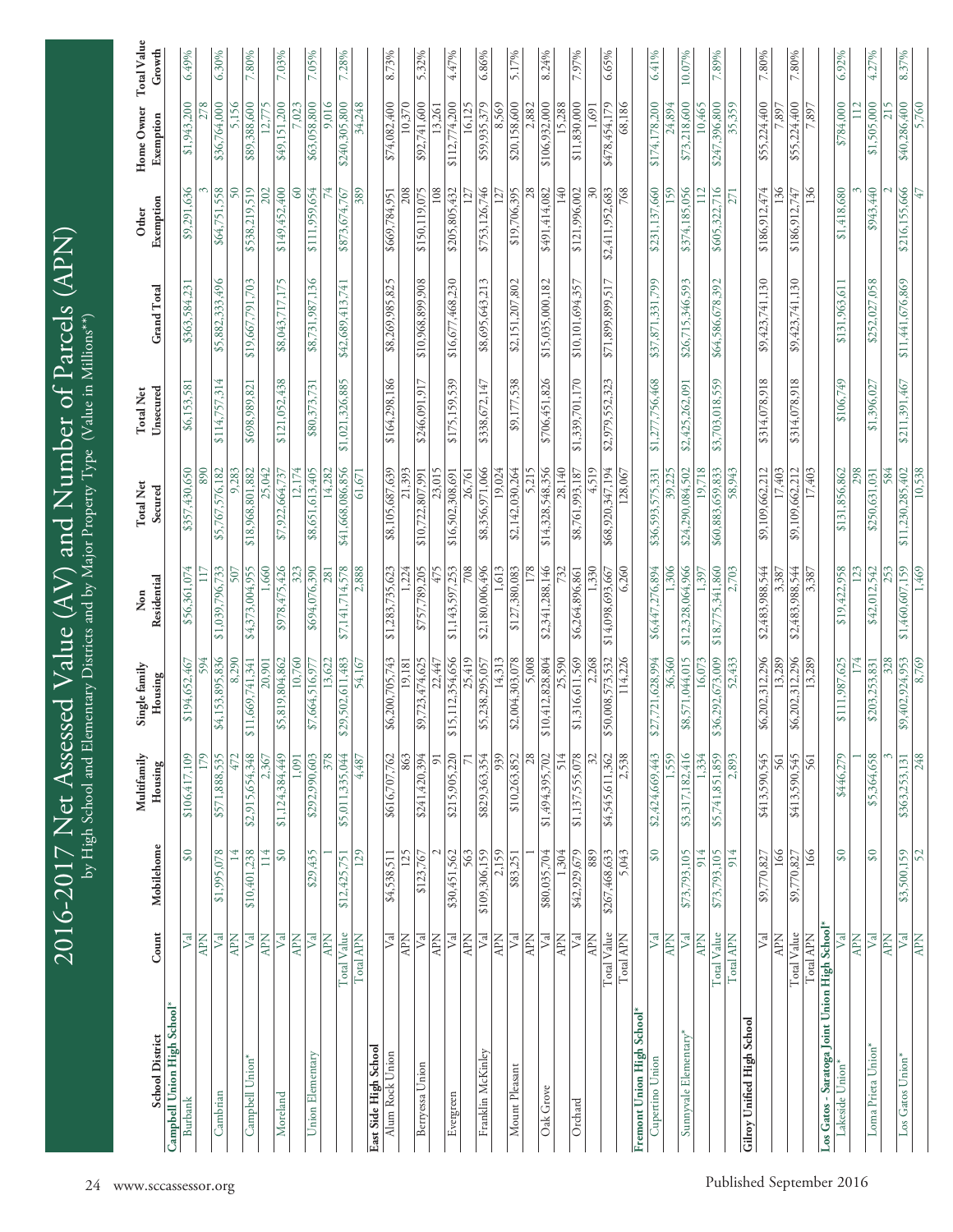| <b>School District</b>                                                                 | Count                      | Mobilehome                 | Multifamily<br>Housing | Single family<br>Housing   | Residential<br>Non       | <b>Total Net</b><br>Secured        | Unsecured<br><b>Total Net</b> | <b>Grand Total</b> | Exemption<br>Other     | Home Owner<br>Exemption | Total Value<br>Growth |
|----------------------------------------------------------------------------------------|----------------------------|----------------------------|------------------------|----------------------------|--------------------------|------------------------------------|-------------------------------|--------------------|------------------------|-------------------------|-----------------------|
| Los Gatos - Saratoga Joint Union High School continued*                                |                            |                            |                        |                            |                          |                                    |                               |                    |                        |                         |                       |
| Saratoga <sup>*</sup>                                                                  | $\mathbb{R}^2$             | \$59,652                   | \$15,713,917           | \$10,101,807,797           | \$399,551,065            | \$10,517,132,431                   | \$26,907,758                  | \$10,544,040,189   | \$165,935,765          | \$33,075,000            | 4.71%                 |
|                                                                                        | <b>NdV</b>                 |                            | $\overline{0}$         | 6,847                      | 581                      | ,445                               |                               |                    | 28                     |                         |                       |
|                                                                                        | Total Value                | \$3,559,811                | \$384,777,985          | \$19,819,974,206           | \$1,921,593,724          | \$22,129,905,726                   | \$239,802,001                 | \$22,369,707,727   | \$384,453,551          | \$75,650,400            | 6.56%                 |
| Milpitas Unified High School                                                           | Total APN                  | 53                         | 268                    | 16,118                     | 2,426                    | 18,865                             |                               |                    | 80                     | 10,814                  |                       |
|                                                                                        | $\vert$ z                  | \$23,211,312               | \$926,723,469          | \$8,324,732,827            | \$5,169,526,827          | \$14,444,194,435                   | \$1,503,364,842               | \$15,947,559,277   | \$292,535,276          | \$70,592,200            | 6.36%                 |
|                                                                                        | <b>APN</b>                 | 378                        | 358                    | 17,063                     | ,461                     | 19,260                             |                               |                    | 105                    | 10,093                  |                       |
|                                                                                        | Total Value                | \$23,211,312               | \$926,723,469          | \$8,324,732,827            | \$5,169,526,827          | \$14,444,194,435                   | \$1,503,361,842               | \$15,947,559,277   | \$292,535,276          | \$70,592,200            | 6.36%                 |
|                                                                                        | Total APN                  | 378                        | 358                    | 17,063                     | 1,461                    | 19,260                             |                               |                    | 105                    | 10,093                  |                       |
| Morgan Hill Unified High School                                                        |                            |                            |                        |                            |                          |                                    |                               |                    |                        |                         |                       |
|                                                                                        | $\mathbb{F}^1$             | \$29,382,880               | \$324,628,435          | \$9,319,793,770            | \$2,600,025,489          | \$12,273,830,574                   | \$418,962,780                 | \$12,692,793,354   | \$263,656,333          | \$75,003,600            | 7.07%                 |
|                                                                                        | Total Value<br><b>APN</b>  | \$29,382,880<br>440        | \$324,628,435<br>334   | \$9,319,793,770<br>16,609  | \$2,600,025,489<br>3,466 | \$12,273,830,574<br>20,849         | \$418,962,780                 | \$12,692,793,354   | \$263,656,333<br>143   | \$75,003,600<br>10,584  | 7.07%                 |
|                                                                                        | Total APN                  | 440                        | 334                    | 16,609                     | 3,466                    | 20,849                             |                               |                    | 143                    | 10,584                  |                       |
| Mountain View - Los Altos*                                                             |                            |                            |                        |                            |                          |                                    |                               |                    |                        |                         |                       |
| Los Altos Elementary*                                                                  | $\mathbb{V}^{\mathsf{al}}$ | \$39,110                   | \$684,756,445          | \$18,248,404,063           | \$1,699,999,048          | \$20,633,198,666                   | \$128,384,160                 | \$20,761,582,826   | \$258,679,201          | \$66,047,800            | 7.06%                 |
|                                                                                        | <b>APN</b>                 |                            | 186                    | 13,775                     | 1,031                    | 14,993                             |                               |                    | 105                    | 9,443                   |                       |
| Mountain View Elementary                                                               | $\sqrt{2}$                 | \$52,133,290               | \$2,865,140,781        | \$8,607,396,992            | \$9,491,374,886          | \$21,016,045,949                   | \$2,500,644,770               | \$23,516,690,719   | \$584,079,358          | \$60,583,600            | 13.84%                |
|                                                                                        | <b>APN</b>                 | 740                        | 1,427                  | 13,515                     | 1,487                    | 17,169                             |                               |                    | 100                    | 8,655                   |                       |
|                                                                                        | Total Value                | \$52,172,400               | \$3,549,897,226        | \$26,855,801,055           | \$11,191,373,934         | \$41,649,244,615                   | \$2,629,028,930               | \$44,278,273,545   | \$842,758,559          | \$126,631,400           | 10.56%                |
|                                                                                        | Total APN                  | 741                        | 1,613                  | 27,290                     | 2,518                    | 32,162                             |                               |                    | 205                    | 18,098                  |                       |
| Palo Alto Unified High School*                                                         |                            |                            |                        |                            |                          |                                    |                               |                    |                        |                         |                       |
|                                                                                        | $\overline{\triangledown}$ | \$78,364                   | \$1,797,481,848        | \$23,055,538,138           | \$8,328,501,857          | \$33,181,600,207                   | \$1,848,361,846               | \$35,029,962,053   | \$9,077,964,302        | \$93,291,207            | 5.34%                 |
|                                                                                        | <b>Ndy</b>                 |                            | 863                    | 19,829                     | 1,886                    | 22,585                             |                               |                    | 434                    | 13,334                  |                       |
|                                                                                        | Total Value<br>Total APN   | \$78,364                   | \$1,797,481,848<br>863 | \$23,055,538,138<br>19,829 | 1,886<br>\$8,328,501,857 | 22,585<br>\$33,181,600,207         | \$1,848,361,846               | \$35,029,962,053   | \$9,077,964,302<br>434 | \$93,291,207<br>13,334  | 5.34%                 |
| Patterson Joint High School                                                            |                            |                            |                        |                            |                          |                                    |                               |                    |                        |                         |                       |
|                                                                                        | $\sum_{i=1}^{n}$           | $\overline{\mathscr{S}}$   | $\Im$                  | \$449,521                  | \$31,710,354             | \$32,159,875                       | \$188,216                     | \$32,348,091       | \$305                  | \$161,000               | 4.02%                 |
|                                                                                        | <b>APN</b>                 |                            |                        |                            | 429                      | 430                                |                               |                    |                        | 23                      |                       |
|                                                                                        | Total Value                | $\frac{8}{3}$              | $\frac{30}{2}$         | \$449,521                  | \$31,710,354             | \$32,159,875                       | \$188,216                     | \$32,348,091       | \$305                  | \$161,000               | 4.02%                 |
|                                                                                        | Total APN                  |                            |                        |                            | 429                      | 430                                |                               |                    |                        | 23                      |                       |
| San Benito Joint Union High School                                                     |                            |                            |                        |                            |                          |                                    |                               |                    |                        |                         |                       |
| North County Union Joint                                                               | $\mathbb{F}^1$             | $\Im$                      | $\Im$                  | $\Im \vartheta$            | \$37,884,871             | \$37,884,871                       | \$1,413,502                   | \$39,298,373       | $\mathbf{S}$           | \$42,000                | 3.12%                 |
|                                                                                        | <b>APN</b>                 |                            |                        |                            | 218                      | 218                                |                               |                    |                        | ٥                       |                       |
|                                                                                        | Total Value                | $\boldsymbol{\mathcal{S}}$ | $\mathfrak{g}_0$       | $\boldsymbol{\mathcal{S}}$ | \$37,884,871             | \$37,884,871                       | \$1,413,502                   | \$39,298,373       | SQ                     | \$42,000                | 3.12%                 |
|                                                                                        | Total APN                  |                            |                        |                            | 218                      | 218                                |                               |                    |                        | O                       |                       |
| San Jose Unified High School                                                           | ∑व                         | \$31,508,349               | \$5,033,674,110        | \$30,968,195,297           | \$8,540,065,843          | \$44,573,443,599                   | \$2,302,666,223               | \$46,876,109,822   | \$1,739,831,838        | \$256,919,600           | 7.29%                 |
|                                                                                        | <b>APN</b>                 | 465                        | 5,077                  | 60,135                     | 4,753                    | 70,430                             |                               |                    | 548                    | 36,721                  |                       |
|                                                                                        | Total Value                | \$31,508,349               | \$5,033,674,110        | \$30,968,195,297           | \$8,540,065,843          | \$44,573,443,599                   | \$2,302,666,223               | \$46,876,108,822   | \$1,739,831,838        | \$256,919,600           | 7.29%                 |
|                                                                                        | Total APN                  | 465                        | 5,077                  | 60,135                     | 4,753                    | 70,430                             |                               |                    | 548                    | 36,721                  |                       |
| Santa Clara Unified High School*                                                       |                            |                            |                        |                            |                          |                                    |                               |                    |                        |                         |                       |
|                                                                                        | $\sqrt{2}$                 | \$193,371,611              | \$7,690,722,914        | \$13,831,393,093           | \$23,288,672,170         | \$45,004,159,788                   | \$8,400,106,708               | \$53,404,266,496   | \$2,401,300,134        | \$130,331,600           | 12.15%                |
|                                                                                        | <b>APN</b>                 | 2,692                      | 2,163                  | 28,689                     | 2,585                    | 36,129                             |                               |                    |                        | 18,626                  |                       |
|                                                                                        | Total Value                | \$193,371,611              | \$7,690,722,914        | \$13,831,393,093           | \$23,288,672,170         | \$45,004,159,788                   | \$8,400,106,708               | \$53,404,266,496   | \$2,401,300,134        | \$130,331,600           | 12.15%                |
|                                                                                        | Total APN                  | 2,692                      | 2,163                  | 28,689                     | 2,585                    | 36,129                             |                               |                    | 277                    | 18,626                  |                       |
|                                                                                        | <b>Grand Total Value</b>   | \$696,743,043              | \$35,420,294,797       | \$254,182,048,227          | \$103,609,093,718        | \$393,908,179,785 \$25,361,871,733 |                               | \$419,270,051,518  | \$19,080,363,211       | \$1,850,004,186         | 7.97%                 |
|                                                                                        | Grand Total APN            | 11,028                     | 21,155                 | 419,849                    | 34,980                   | 487,012                            |                               |                    | 3,357                  | 263,989                 |                       |
| *Basic Aid School Districts ** includes other exemptions, excludes homeowner exemption |                            |                            |                        |                            |                          |                                    |                               |                    |                        |                         |                       |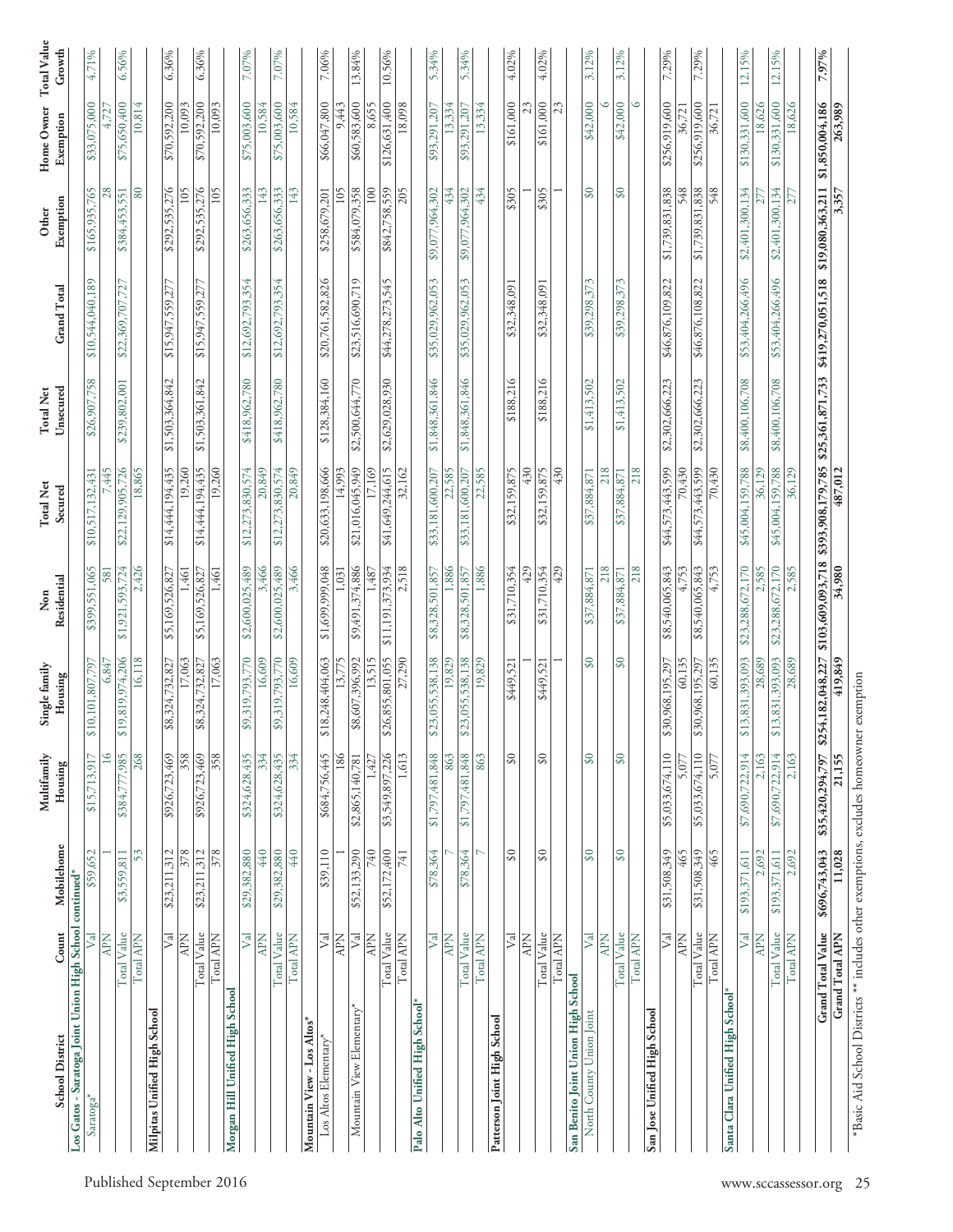2016-2017 Net Secured Assessed Value  $(AV)$  and Number of Parcels  $(APN)$ <br>by Gity and Major Property Type 2016-2017 Net Secured Assessed Value (AV) and Number of Parcels (APN) by City and Major Property Type

| City               |                 | Agricultural &<br>miscellaneous | Manufacturing<br>Industrial & | Mobilehome     | Multifamily<br>Housing | Office                   | Retail           | Single Family<br>Housing | <b>Total Net</b><br>Secured | Exemption<br>Other | Homeowner<br>Exemption |
|--------------------|-----------------|---------------------------------|-------------------------------|----------------|------------------------|--------------------------|------------------|--------------------------|-----------------------------|--------------------|------------------------|
| Campbell           | V <sub>al</sub> | \$167,385,525                   | \$535,932,073                 | \$8,330,700    | \$1,040,530,050        | \$685,097,264            | \$699,263,925    | \$5,431,145,725          | \$8,567,685,262             | \$178,024,282      | \$45,200,400           |
|                    | <b>APN</b>      | 230                             | 329                           | 84             | 758                    | 218                      | 269              | 10,319                   | 12,207                      | $\Xi$              | 6,362                  |
| Cupertino          | V <sub>al</sub> | \$1,868,689,734                 | \$678,075,916                 |                | \$1,074,103,625        | \$3,004,069,102          | \$1,049,770,428  | \$12,521,549,613         | \$20,196,258,418            | \$118,257,368      | \$71,248,800           |
|                    | <b>APN</b>      | 241                             | $\mathcal{O}$                 |                | 578                    | 219                      | 157              | 15,338                   | 16,595                      | $\infty$           | 10,182                 |
| Gilroy             | $\rm{V\bar{d}}$ | \$415,718,311                   | \$452,688,199                 | \$9,488,554    | \$409,451,887          | \$90,167,890             | \$790,017,027    | \$5,217,598,693          | \$7,385,130,561             | \$176,855,041      | \$46,578,000           |
|                    | <b>APN</b>      | 970                             | 223                           | 152            | 537                    | 110                      | 314              | 11,769                   | 14,075                      | 120                | 6,662                  |
| Los Altos          | $\sqrt{a}$      | \$108,372,133                   | \$10,468,101                  |                | \$257,484,624          | \$471,917,577            | \$290,170,861    | \$12,493,937,863         | \$13,632,351,159            | \$180,881,037      | \$50,958,600           |
|                    | <b>APN</b>      | 163                             | 29                            |                | 134                    | 298                      | 190              | 10,301                   | 11,115                      | 72                 | 7,285                  |
| Los Altos Hills    | $\rm{V}$ al     | \$306,870,395                   | \$2,232,045                   | \$39,110       |                        |                          |                  | \$6,780,394,826          | \$7,089,536,376             | \$35,042,061       | \$14,357,000           |
|                    | <b>APN</b>      | 254                             | $18$                          |                |                        |                          |                  | 2,936                    | 3,209                       | 14                 | 2,052                  |
| Los Gatos          | Val             | \$320,583,771                   | \$169,174,411                 | \$3,500,159    | \$612,455,654          | \$802,786,293            | \$429,007,784    | \$8,902,028,646          | \$11,239,536,718            | \$321,848,711      | \$42,316,400           |
|                    | <b>APN</b>      | 391                             | 55                            | 52             | 459                    | 276                      | 217              | 9,275                    | 10,725                      | S                  | 6,050                  |
| Milpitas           | $\sqrt{a}$      | \$551,435,631                   | \$3,229,451,171               | \$23,210,291   | \$984,652,538          | \$258,057,184            | \$1,170,162,126  | \$8,227,953,989          | \$14,494,922,930            | \$307,017,544      | \$70,109,200           |
|                    | <b>APN</b>      | 417                             | 405                           | 378            | 359                    | 178                      | 190              | 16,999                   | 18,926                      | 106                | 10,024                 |
| Monte Sereno       | $\sqrt{a}$      | \$25,162,735                    | \$1,594,667                   |                |                        |                          |                  | \$1,930,800,915          | ,558,317<br>\$1,957         | \$3,822,998        | \$6,031,200            |
|                    | <b>APN</b>      | 35                              | $\overline{\mathcal{L}}$      |                |                        |                          |                  | 1,217                    | 1,254                       | $\mathrel{\sim}$   | 863                    |
| Morgan Hill        | $\sqrt{a}$      | \$335,160,931                   | \$538,100,408                 | \$28,840,539   | \$315,371,612          | \$122,061,211            | \$437,279,917    | \$6,188,441,465          | \$7,965,256,083             | \$248,544,334      | \$50,008,000           |
|                    | <b>APN</b>      | 543                             | 226                           | 422            | 312                    | 97                       | 221              | 10,937                   | 12,758                      | 108                | 7,011                  |
| Mountain View      | $\sqrt{a}$      | \$905,017,661                   | \$3,462,730,818               | \$52,133,290   | \$3,351,866,852        | \$3,492,041,594          | \$1,039,515,641  | \$10,447,185,342         | \$22,750,491,198            | \$604,832,572      | \$71,915,200           |
|                    | <b>APN</b>      | 333                             | 378                           | 740            | 1,530                  | 412                      | 411              | 16,041                   | 19,845                      | 115                | 10,275                 |
| Palo Alto          | $\sqrt{a}$      | \$589,383,373                   | \$1,834,622,083               | \$78,364       | \$1,800,831,213        | \$4,287,861,059          | \$1,677,654,813  | \$19,957,909,815         | \$30,148,340,720            | \$4,244,500,347    | \$83,459,007           |
|                    | <b>APN</b>      | 573                             | 252                           |                | 844                    | 541                      | 391              | 18,006                   | 20,614                      | 277                | 11,929                 |
| San Jose           | $\sqrt{d}$      | \$4,278,974,359                 | \$12,053,835,849              | \$351,984,201  | 6,806,532,283<br>€     | \$8,384,925,565          | \$8,611,591,855  | \$102,218,464,474        | \$152,706,308,586           | \$4,883,676,428    | \$920,415,979          |
|                    | <b>APN</b>      | 4,253                           | 2,863                         | 6,476          | 11,199                 | 2,085                    | 3,171            | 214,838                  | 244,885                     | 1,556              | 131,351                |
| Santa Clara        | V <sub>al</sub> | \$2,317,479,209                 | \$7,478,852,985               | \$148,289      | \$3,826,911,552        | \$3,835,613,836          | \$1,494,640,968  | \$11,823,582,102         | \$30,777,228,941            | \$2,215,324,577    | \$104,633,200          |
|                    | <b>APN</b>      | 346                             | 983                           | $\overline{ }$ | 1,993                  | 300                      | 441              | 24,913                   | 28,977                      | 249                | 14,953                 |
| Saratoga           | Val             | \$207,400,481                   | \$32,202,450                  | \$59,652       | \$18,109,803           | \$130,499,882            | \$139,809,394    | \$13,099,594,019         | \$13,627,675,681            | \$178,026,928      | \$51,457,000           |
|                    | <b>APN</b>      | 360                             | 40                            |                | 22                     | 87                       | 8 <sup>o</sup>   | 10,556                   | 11,134                      | 47                 | 7,356                  |
| Sunnyale           | Val             | \$600,742,275                   | \$7,759,938,273               | \$217,770,892  | \$4,784,226,145        | \$4,474,079,411          | \$1,578,556,574  | \$16,020,769,066         | \$35,436,082,636            | \$449,196,586      | \$137,865,000          |
|                    | <b>APN</b>      | 262                             | 645                           | 2,675          | 2,103                  | 340                      | 430              | 28,244                   | 34,699                      | 150                | 19,705                 |
| Unincorporated     | $\sqrt{d}$      | \$2,632,262,431                 | \$162,969,355                 | \$1,159,002    | \$137,766,959          | \$21,692,366             | \$107,274,412    | \$12,870,691,674         | \$15,933,816,199            | \$4,934,512,397    | \$83,451,200           |
|                    | <b>APN</b>      | 7,001                           | 312                           | 39             | 327                    | $\overline{\mathcal{E}}$ | 125              | 18,160                   | 25,994                      | 274                | 11,929                 |
| <b>Grand Total</b> |                 | Val \$15,630,638,955            | \$38,402,868,804              | \$696,743,043  | \$35,420,294,797       | \$30,060,870,234         | \$19,514,715,725 | \$254,182,048,227        | \$393,908,179,785           | \$19,080,363,211   | \$1,850,004,186        |
|                    | <b>APN</b>      | 16,372                          | 6,822                         | 11,028         | 21,155                 | 5,191                    | 6,595            | 419,849                  | 487,012                     | 3,357              | 263,989                |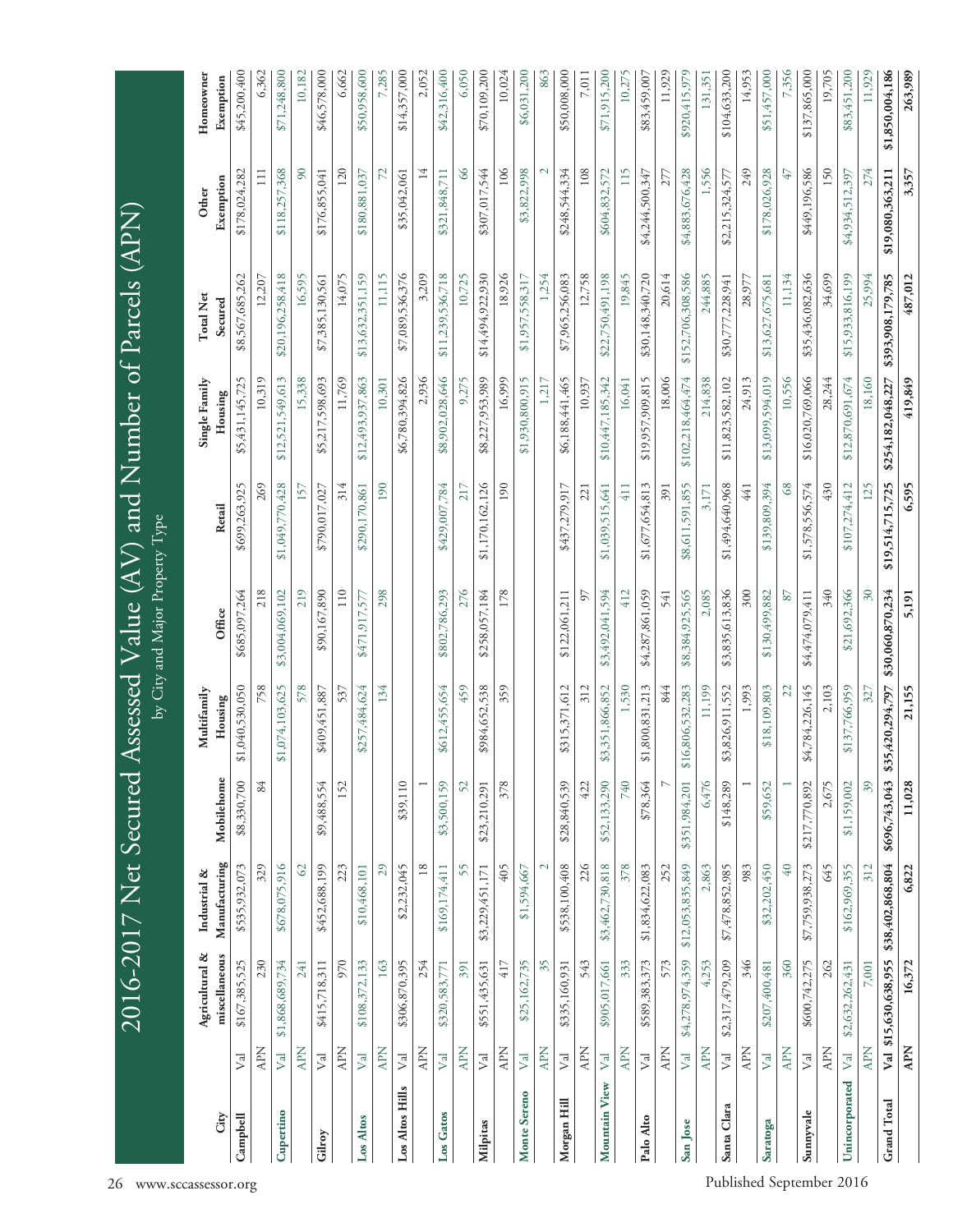| $2.50\%$ -         |      | Total Assessments Appealed |        |                |      | as a Percentage of Total Assessment Roll Units by Fiscal Year |                  |              |         |       |                  |
|--------------------|------|----------------------------|--------|----------------|------|---------------------------------------------------------------|------------------|--------------|---------|-------|------------------|
| 2.00%              |      |                            |        |                |      |                                                               |                  |              |         |       |                  |
| 1.50%              |      |                            |        |                |      |                                                               |                  |              |         |       |                  |
| $1.00\%$           |      |                            |        |                |      |                                                               |                  |              |         |       |                  |
| 0.00%<br>$0.50\%$  |      |                            |        |                |      |                                                               |                  |              |         |       |                  |
|                    | 2006 | 2007                       | 2008   | 2009           | 2010 | 2011                                                          | 2012             | 2013         | 2014    | 2015  | 2016             |
|                    |      |                            | 2016-2 |                |      | 2017 Assessment Appeals Filed by City                         |                  |              |         |       |                  |
|                    |      | Residential                |        |                |      | Non-Residential                                               |                  |              |         | Total |                  |
|                    |      | Appeals                    |        | Assessed Value |      | Appeals                                                       | Assessed Value   |              | Appeals |       | Assessed Value   |
| City               |      | filed                      |        | in Dispute     |      | filed                                                         | in Dispute       |              | filed   |       | in Dispute       |
| Campbell           |      | 13                         |        | \$2,199,431    |      | 50                                                            | \$168,016,573    |              | 63      |       | \$170,216,004    |
| Cupertino          |      | $\sqrt{40}$                | ↮      | 20,404,563     |      | 161                                                           | \$2,754,763,705  |              | 201     |       | \$2,775,168,268  |
| Gilroy             |      | 17                         |        | \$2,395,238    |      |                                                               | \$358,370,374    |              | 88      |       | \$360,765,612    |
| Los Altos          |      | 52                         | ↮      | 29,384,568     |      | $\overline{10}$                                               |                  | \$9,360,607  | 62      |       | \$38,745,175     |
| Los Altos Hills    |      | 56                         |        | \$65,106,229   |      |                                                               |                  |              | 56      |       | \$65,106,229     |
| Los Gatos          |      | 35                         |        | \$28,200,455   |      | $\delta$ 0                                                    |                  | \$65,264,315 | 65      |       | \$93,464,770     |
| Milpitas           |      | 20                         |        | \$6,396,938    |      | 134                                                           | \$1,296,676,779  |              | 154     |       | \$1,303,073,717  |
| Monte Sereno       |      | $\circ$                    |        | \$7,930,841    |      |                                                               |                  |              | $\circ$ |       | \$7,930,841      |
| Morgan Hill        |      | 21                         |        | \$5,084,236    |      | 43                                                            |                  | \$67,461,105 | 64      |       | \$72,545,341     |
| Mountain View      |      | 21                         |        | \$8,767,121    |      | 209                                                           | \$1,327,855,296  |              | 230     |       | \$1,336,622,417  |
| Palo Alto          |      | 68                         |        | \$72,741,450   |      | 128                                                           | \$1,682,939,354  |              | 196     |       | \$1,755,680,804  |
| San Jose           |      | 325                        |        | \$75,683,024   |      | 951                                                           | \$7,142,800,782  |              | 1276    |       | \$7,218,483,806  |
| Santa Clara        |      | 22                         |        | \$5,284,714    |      | 298                                                           | \$5,817,517,557  |              | 320     |       | \$5,822,802,271  |
| Saratoga           |      | 81                         | ↮      | 69,105,563     |      | 13                                                            |                  | \$11,634,544 | 94      |       | \$80,740,107     |
| Sunnyvale          |      | 20                         |        | \$5,181,931    |      | 341                                                           | \$4,848,423,300  |              | 361     |       | \$4,853,605,231  |
| Unincorporated     |      | 77                         |        | \$32,119,809   |      | 121                                                           | \$483,355,413    |              | 198     |       | \$515,475,222    |
| <b>Grand Total</b> |      | 877                        |        | \$435,986,111  |      | 2560                                                          | \$26,034,439,704 |              | 3437    |       | \$26,470,425,815 |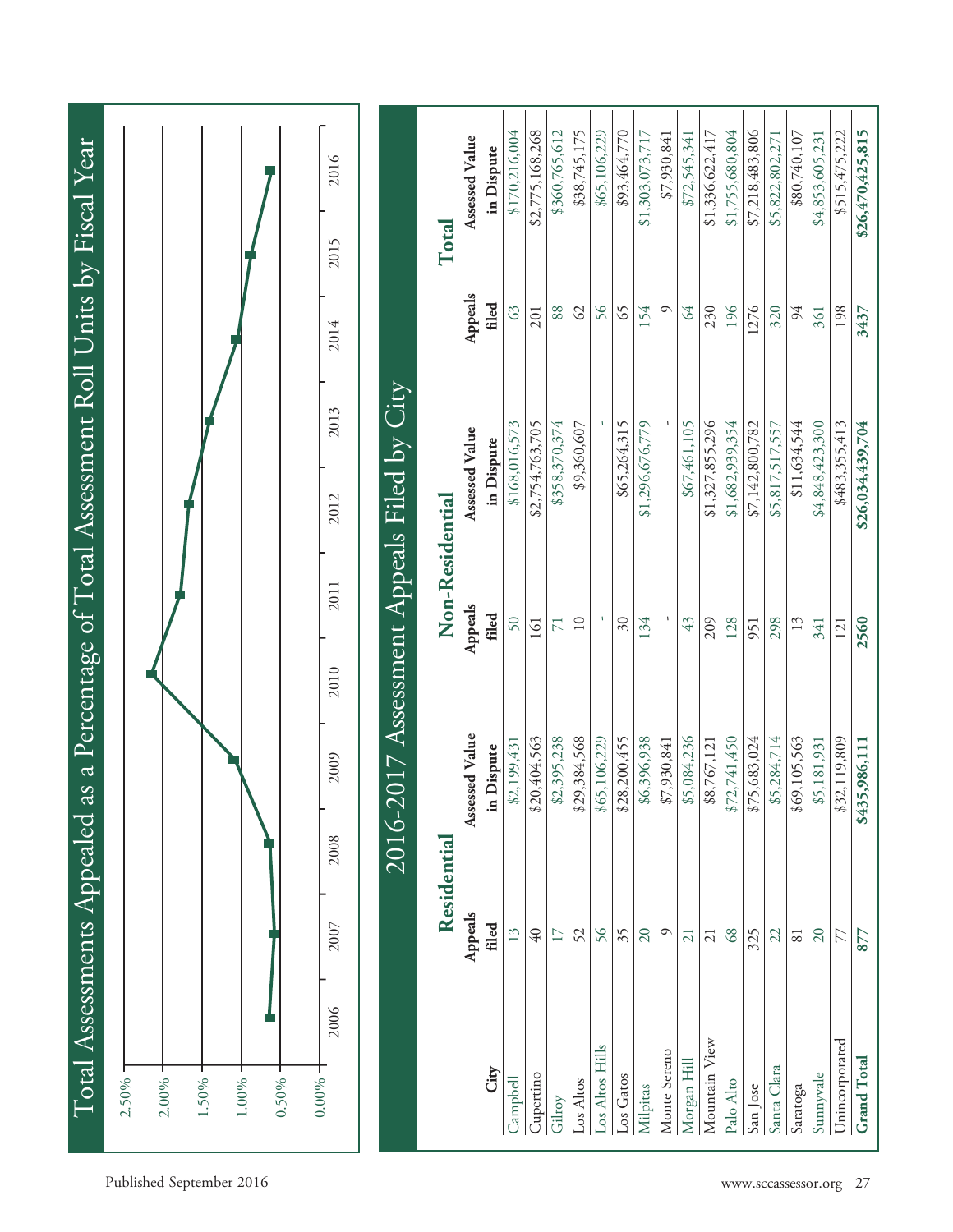## **Assessment Appeals Process**

In Santa Clara County, a Notification of Assessed Value indicating the assessed (taxable) value of each property is mailed in June to all property owners on the secured roll. A taxpayer who disagrees with the assessed value is encouraged to take advantage of the Assessor's "online tool," available 24/7. Last year, 353,000 property owners were able to review the comparable sales used to determine their assessment. Property owners can also request an informal review before August 1, if the Assessor agrees that a reduction is appropriate, an adjustment is made prior to the mailing of the property tax bill in October.

If a difference of opinion still exists, the taxpayer may file a formal assessment appeal. The appeal is then set for hearing before the local, independent Assessment Appeals Board. In Santa Clara County, appeal applications must be filed between July 2 and September 15 with the Clerk of the Board (Clerk to the County Board of Supervisors). State law requires that all assessment appeals be resolved within two years of filing, unless the property owner signs a waiver of the statute. To appeal a roll change or supplemental assessment, typically triggered by a change in ownership, audit, or completed new construction, the application must be filed within 60 days of the date of the notice. With the strong support of Assessor Larry Stone, Supervisor Joe Simitian led the Board of Supervisors in eliminating the \$40 fee to file an assessment appeal requesting a reduction.

Due to the large increase in assessment appeals during the recession, a Value Hearing Officer program was established in 2011. Designed to expedite resolution of residential assessment appeals, the program has been very successful; last year 700 appeals were resolved with this streamlined system. On average all residential appeals are completely resolved within 11 months.

*...In 2016, a 37 percent reduction in appeals enabled the Assessor's office to reallocate 8,169 hours to address workload increases driven by the booming economy...*

If the Assessment Appeals Board or Value Hearing Officer renders a decision granting a temporary reduction in value (Proposition 8), that value and the corresponding reduction in property taxes apply only to the property tax due for the year the application was filed.

Should the Assessment Appeals Board order a change in the base year value set by the Assessor for new construction or a change in ownership, the reduction in value applies to the tax bill(s) for the year the application was filed, and establishes a new base year value for the future. When a taxpayer appeals the Assessor's determination of the reassessability of a change in ownership, the matter is heard and adjudicated by an independently appointed legal hearing officer.

*Last year 55.4 percent of all appeals were withdrawn by appellants; 25.6 percent were resolved prior to hearing; 12.5 percent were denied due to lack of appearance and 6.5 percent were resolved at an assessment appeals board hearing.*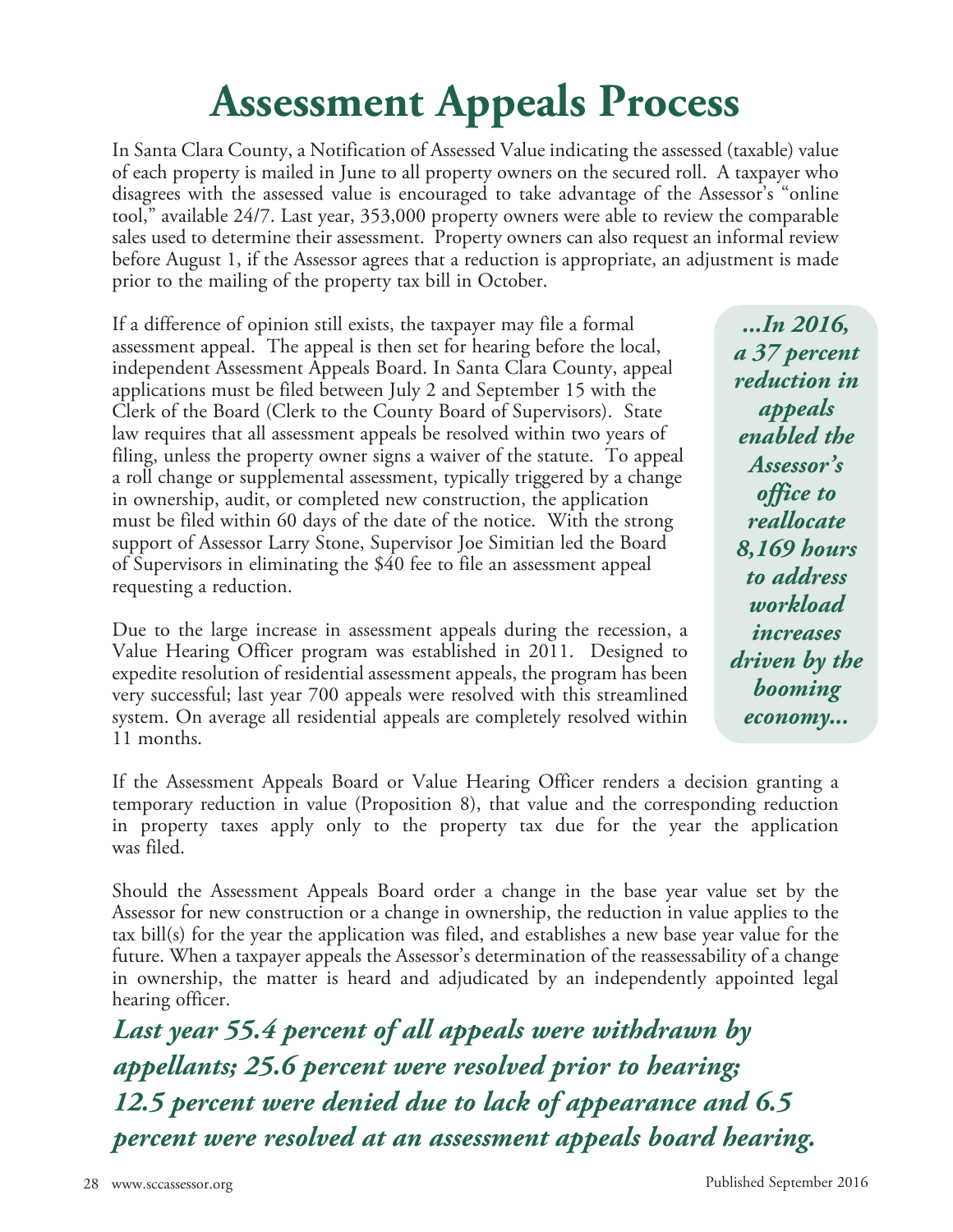## **Appeals Filed By Homeowners Drop 42 Percent** Appeals Comparison

Because of the strong economic recovery, the number of valid assessment appeals (877) filed by homeowners declined 42 percent over the prior year. However the value in dispute for those appeals totaled just \$505 million, less than 2 percent of the total value in dispute of all properties. At its peak in 2009, there were 6,698 residential appeals filed. This is the fifth year that fewer appeals were filed than the prior year.

Similarly, the number of appeals (2,560) filed by commercial and industrial property owners declined by 23



percent; however the overall value in dispute continues to rise. In 2013 there were 28 companies with values in dispute totaling \$27 billion, last year 29 companies were appealing \$45.3 billion. Ten companies account for 73 percent of the total amount in dispute as of ranging between \$1.9 billion and \$6.8 billion. In total, the amount in dispute as of July 1 was \$61.8 billion. To put that in context that exceeds the total assessed value of 17 of the smallest counties combined, yet represents less than 15% of the entire assessment roll.

|              |                | Assessment Appeals Filed: 2015-2016<br>(value in billions) |                       |                             |
|--------------|----------------|------------------------------------------------------------|-----------------------|-----------------------------|
| <b>Year</b>  | <b>Appeals</b> | <b>Total Local</b><br>Roll $**$                            | Value in<br>Dispute * | Percent of<br>Roll at Risk+ |
| 2015<br>2014 | 3,437<br>4,853 | \$388.34<br>\$357.34                                       | \$24.78<br>\$27.73    | 6.4%<br>7.8%                |
| 2013         | 5,443          | \$334.58                                                   | \$22.75               | $6.8\%$                     |
| 2012         | 7,371          | \$308.81                                                   | \$22.10               | 7.2%                        |
| 2011<br>2010 | 8,578<br>9,163 | \$299.10<br>\$296.47                                       | \$21.41<br>\$23.67    | 7.2%<br>8.0%                |
|              |                |                                                            |                       |                             |

Local roll value: Net of nonreimbursable exemptions

Value in dispute: The difference of value between the assessed roll value and applicants' opinion of value compiled at the end of the filing year.

Percentages based on non-rounded values

Note: Report shows all appeals filed between July 1, 2015 and June 30, 2016, including appeals later determined to be invalid.

Between July 1, 2015 and June 30, 2016, the Assessor's Office resolved 4,130 appeals. Ninetysix percent of the Assessor's originally enrolled assessed values disputed by appellants were sustained by the Assessment Appeals Board and the Value Hearing Officers.

*...In 2016, the overall assessed value in dispute was on average \$9.4 million, a 120 percent jump over the prior year.*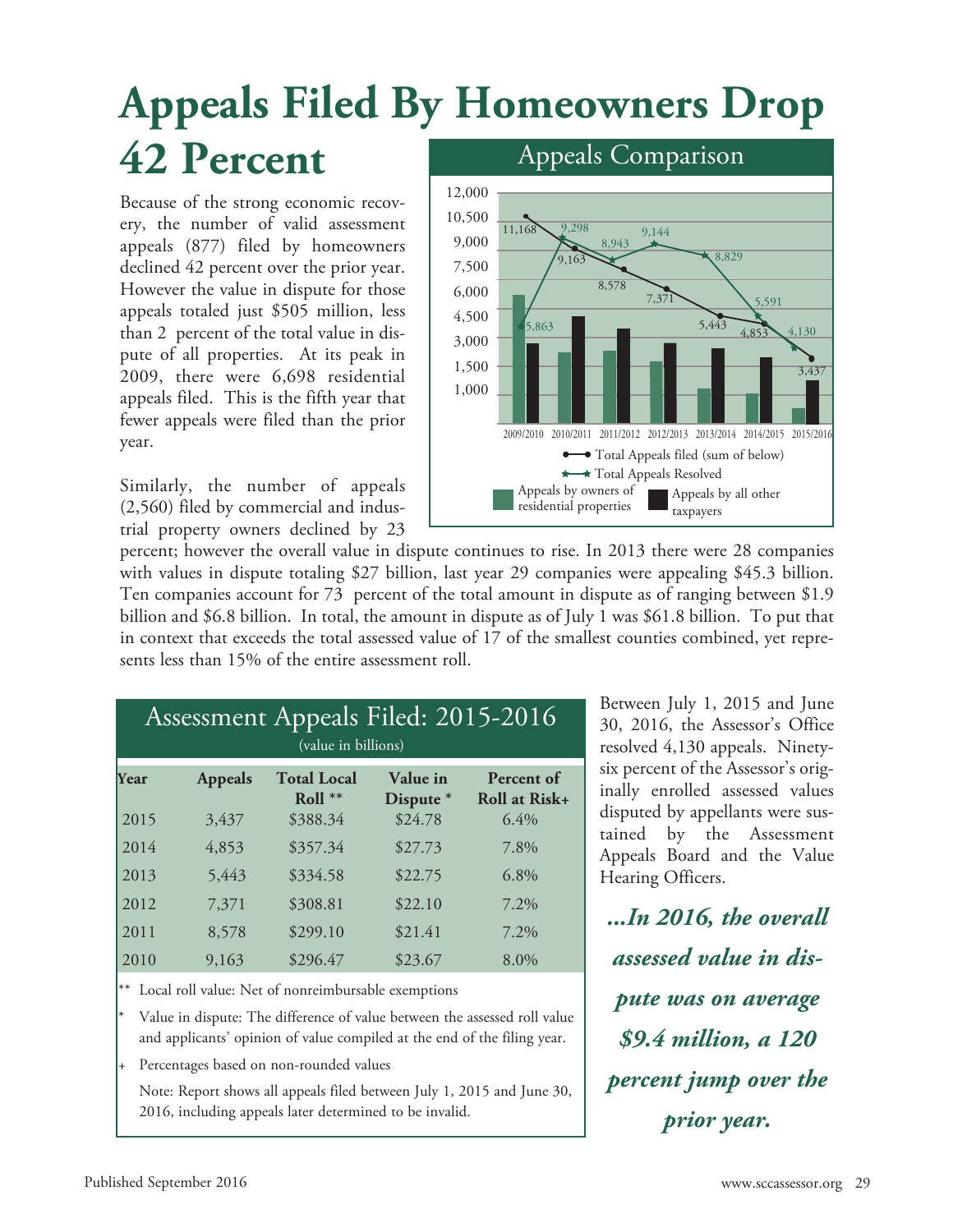## **Performance Counts**

Led by County Assessor Larry Stone, the Assessor's Office has implemented an ambitious performance-based budgeting and management initiative. Based on the simple idea that what gets measured gets done, the Assessor's Office has <sup>a</sup> clear mission statement and measurable performance indicators designed to quantify improvement over time, all tied directly to the budget.

The Assessor's Office utilizes an automated telephone based customer satisfaction survey which measures clarity of information, courtesy, helpfulness, professionalism, promptness, and overall satisfaction.

Last year 214 taxpayers participated in our customer satisfaction survey and results were consistent with the prior year, shown in the chart to the right. Participants gave the staff an average rating of 4.3 on overall satisfaction (5 point scale, with 5 being the highest).



### What Our Customers are Saying

Each year, scores of customers respond to customer surveys with comments about the office and the staff. Below is a small sample.

*"Tess loves her job, and it shows. She's a class act and has a great staff who seem to be following her lead with exemplary customer service."*

*"I was extremely impressed, not only with the person I talked to on the phone yesterday, but from the gal who was at the front desk to the individual who then came out. I was able to get everything done. So, thank you so much. .""*

*"Steve Lin was great! You are lucky to have him"*

*"I spoke to Mr. Hsu who is very knowledgeable and very helpful on the area that I was concerned with. Then, I was fortunate enough to have Mr. Stone call me who was fantastic—excellent in all aspects. I was so appreciative of the call and his demeanor, attitude, and knowledge was excellent. Thank you very much."*

*"Shalini Agrawal was helpful...She ensured the audit went smoothly for us."*

*"I can't speak highly enough of your prompt and courteous help. With great appreciation"*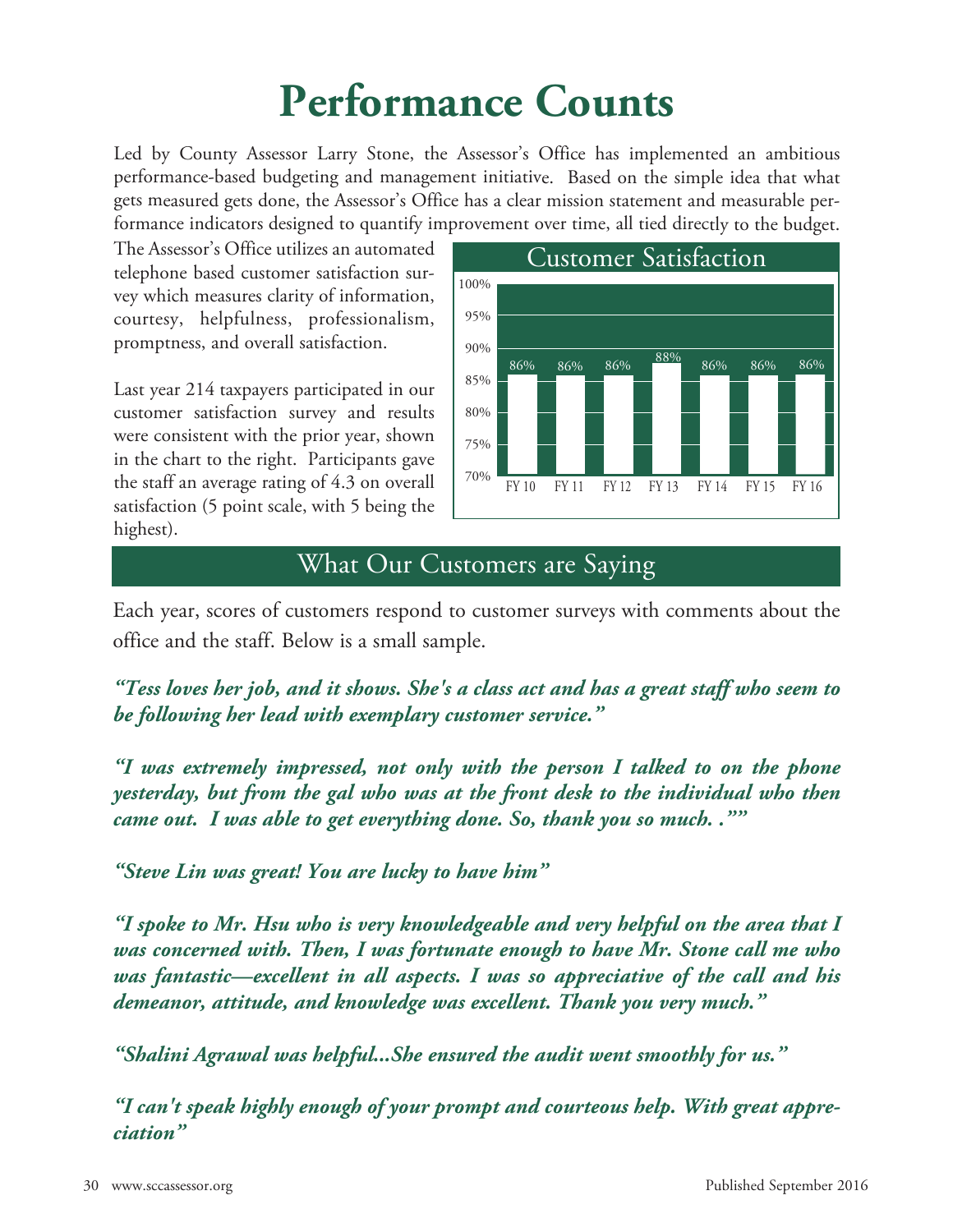### Performance Measures

The following are the Assessor's comprehensive performance measures. By reporting high-level quantitative and qualitative data that tracks levels of customer satisfaction, timeliness of product delivery, accuracy of assessments and overall financial efficiency, these measures allow the Assessor to identify and record service levels from year to year, designed to achieve specific continuous improvement objectives. The data is compiled from the results of similar, more detailed measures in each Division of the Assessor's Office. The performance measures in each Division were developed in collaboration with both line staff and managers.

**1. Completed 98.9 percent of assessments (97.6 percent in 2015)**

The assessment roll is the basis by which property taxes are levied. The completeness of the assessment roll assures public agencies dependent upon property tax revenue that the assessment roll accurately reflects current market activity.

- **2. 162 was the average number of days, to deliver supplemental assessments to the Tax Collector. (165 in 2015)** Supplemental assessments occur upon a "change in ownership" or "new construction" of real property. This performance measure ensures timely notification to those property owners who acquire or complete new construction on their property.
- **3. The average number of days to resolve an assessment appeal in 2016 was 525. (494 in 2015)**

By statute, assessment appeals must be resolved within two

years of filing, unless a waiver is executed by the taxpayer. This performance measure ensures a timely equalization of assessments for property owners. The average number of days to resolve a residential appeal was 335 days.

**4. Customer satisfaction rating from all surveys in FY 2015-16 was 88.2 percent. (85.8 percent in 2014-15)**

This outcome measures cumulatively the satisfaction level of both our internal and external customers who rely on the Assessor for timely service and accurate information.

**5. Total expenditures were 96.1 percent of the budget in FY 2016. (98.3 percent in 2015)**

The budget/cost ratio compares the department's actual bottom line expenditures at the end of the fiscal year to the budget to ensure that costs do not exceed anticipated resources.

### Reaching out to the Community

County Assessor Larry Stone enjoys speaking to Neighborhood Associations, Civic Groups like Rotary and the Kiwanis, City Councils and School Boards, business organizations and realtors. Last year he delivered over 60 speeches. To request him to speak go to www.sccassessor.gov. Below is feedback he received following a speech.

*"I and the whole board, want to thank Larry for coming to our meeting. I heard a lot of positive comments from the residents. I think it was one of our best and most informative meetings ever. I hope we can have the Larry come back in the near future. Thanks again,*

*Art Maurice, President Cory Neighborhood Association"*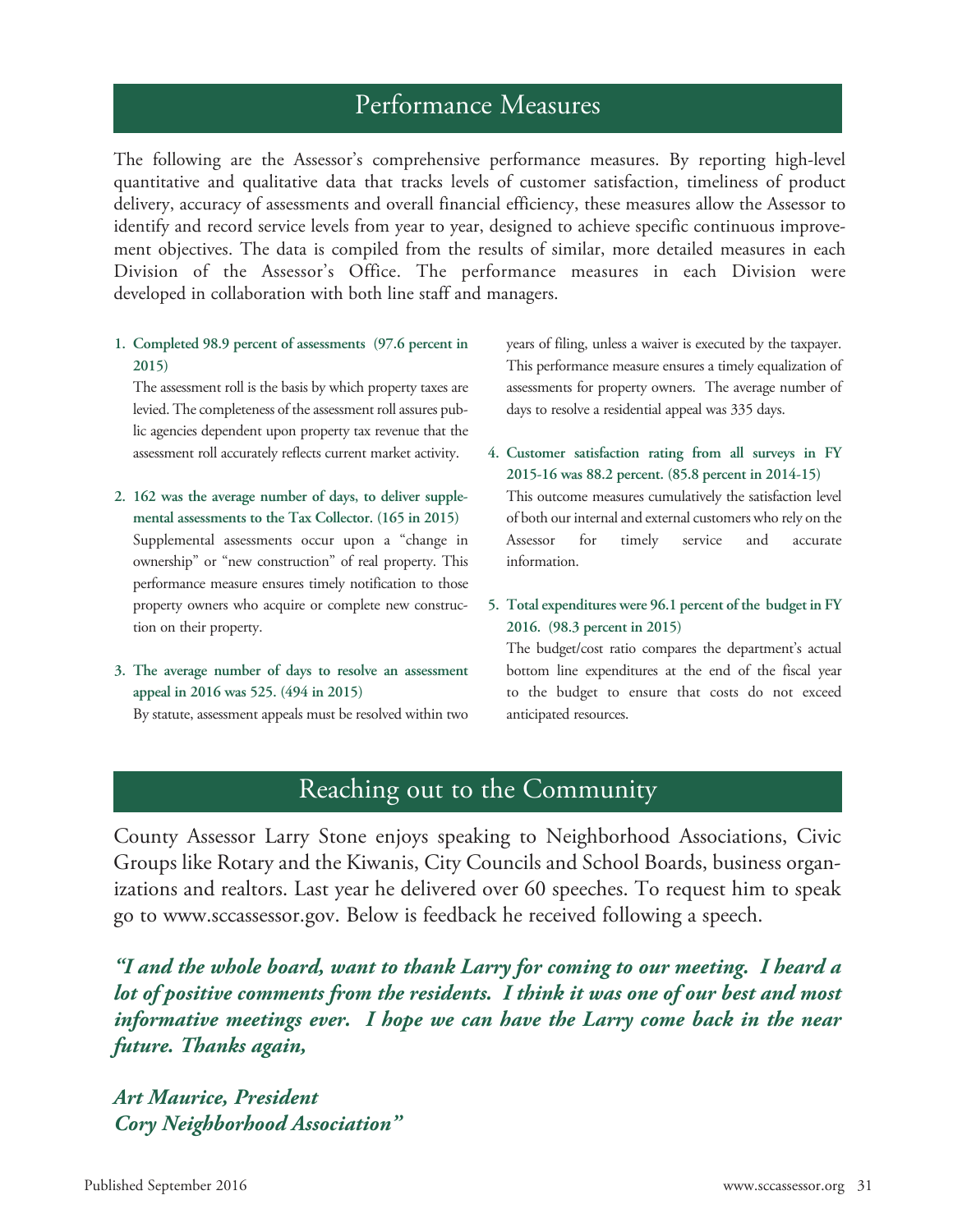### Cost Accounting

A critical component of the Assessor's performance-based budget and management system is the comprehensive cost accounting system that allows the Assessor to financially account for nearly every task performed by office staff. The data captures the fully loaded cost, including compensation, benefits, overhead, etc., of activities such as the cost of a residential or commercial appraisal, or an audit of a major company.

Managers use the cost accounting data to measure performance and establish quality standards, allocate work assignments, and measure completion rates. Managers are able to review hours worked, essential in calculating the cost per unit. This information is critical for achieving increased productivity, and improving customer service to property owners, taxpayers, and public agencies that depend on property tax revenue.



32 www.sccassessor.org Published September 2016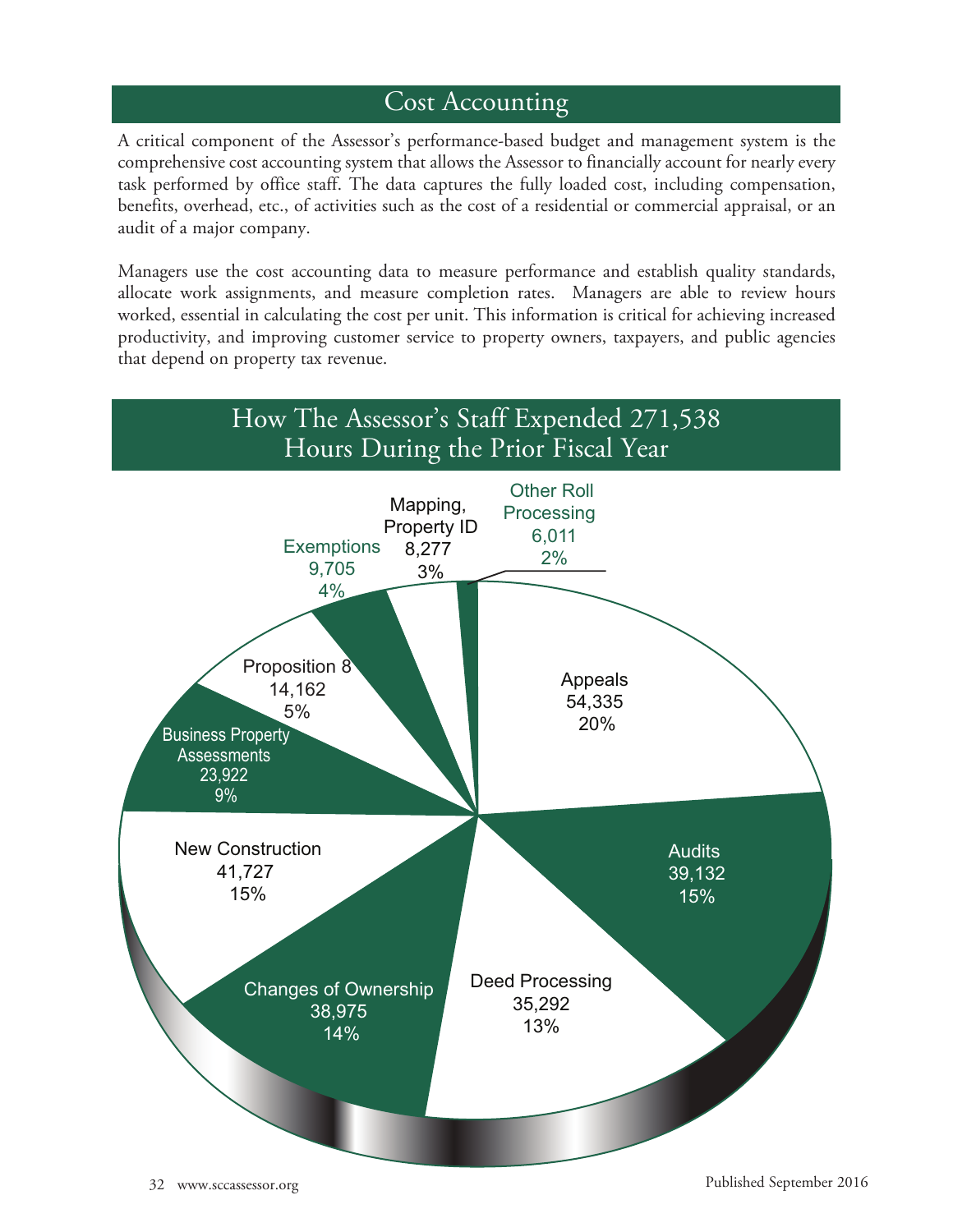### Frequently Asked Questions

- Q. I am remodeling my home, will the improvements be reassessed?
- A. Remodeling that does not involve adding to the size of the structure or to the amenities provided within the structure is generally not considered new construction and is not subject to reassessment. The exception is those situations where the remodeling is so extensive as to constitute the "substantial equivalent" of a new structure. If a remodeling project is extensive, the property owner is encouraged to contact the Assessor's staff in advance by email at rp@asr.sccgov.org or at  $(408)$  299-5300, to obtain a better idea of how the project will be treated for assessment purposes.
- Q. How many properties are still protected by Proposition 13, passed by the voters in 1978?
- A. All properties in Santa Clara County and throughout California receive the full protections and benefits of Proposition 13, whether a property was purchased last year or in 1975. The base year value is established at the time of purchase or new construction, and increases in the assessed value are limited to an inflation factor of no more than 2 percent annually.
- Q. What happens when a property transfers ?
- A. The Assessor determines if a reappraisal is required under State law. If required, an appraisal is made to determine the new base value of the property. The sales price, if known, is a strong indicator, but not the sole factor in setting the value. The property owner is notified of the new assessment and has the right to appeal both the value and the reappraisal decision. The reappraisal of property acquired by inheritance from an estate or living trust occurs as of the date of the death of the former owner, not on the date of distribution to the beneficiary. An assessment will be made in the name of the estate even if the property is sold rather than distributed to the heirs.
- Q. Why are you taxing my business assets?
- A. The State Constitution says ALL property is subject to property tax. Most people are familiar with the property taxes on their home. Similarly the assets of a business are subject to assessment. Assessable business assets include all machinery, office furniture and equipment, nonlicensed vehicles, process or trade fixtures, and any inventory that is out on rent or lease on January 1.

*...Last year public service staff, appraisers, auditors, mappers and other assessment professionals provided a total of 19,088 hours assisting customers who visited or called the Assessor's Office...*

### Appraising and Assessing: Is There a Difference?

Yes. An appraisal is the process of estimating value. Most taxpayers assume the market place exclusively determines a property's assessment. However, the market value may be only one component in the process of determining the property's assessed value. While at least one of the three approaches to value, (1) sales comparison, (2) income, and (3) cost, is always considered in the appraisal of a property, the Assessor is required to incorporate additional factors when determining when and how to assess property under state law. Frequently, court decisions, laws, and rules promulgated by the State Legislature and State Board of Equalization amend the assessment process, and redefine what, when and/or how the Assessor must determine the assessed value of a property.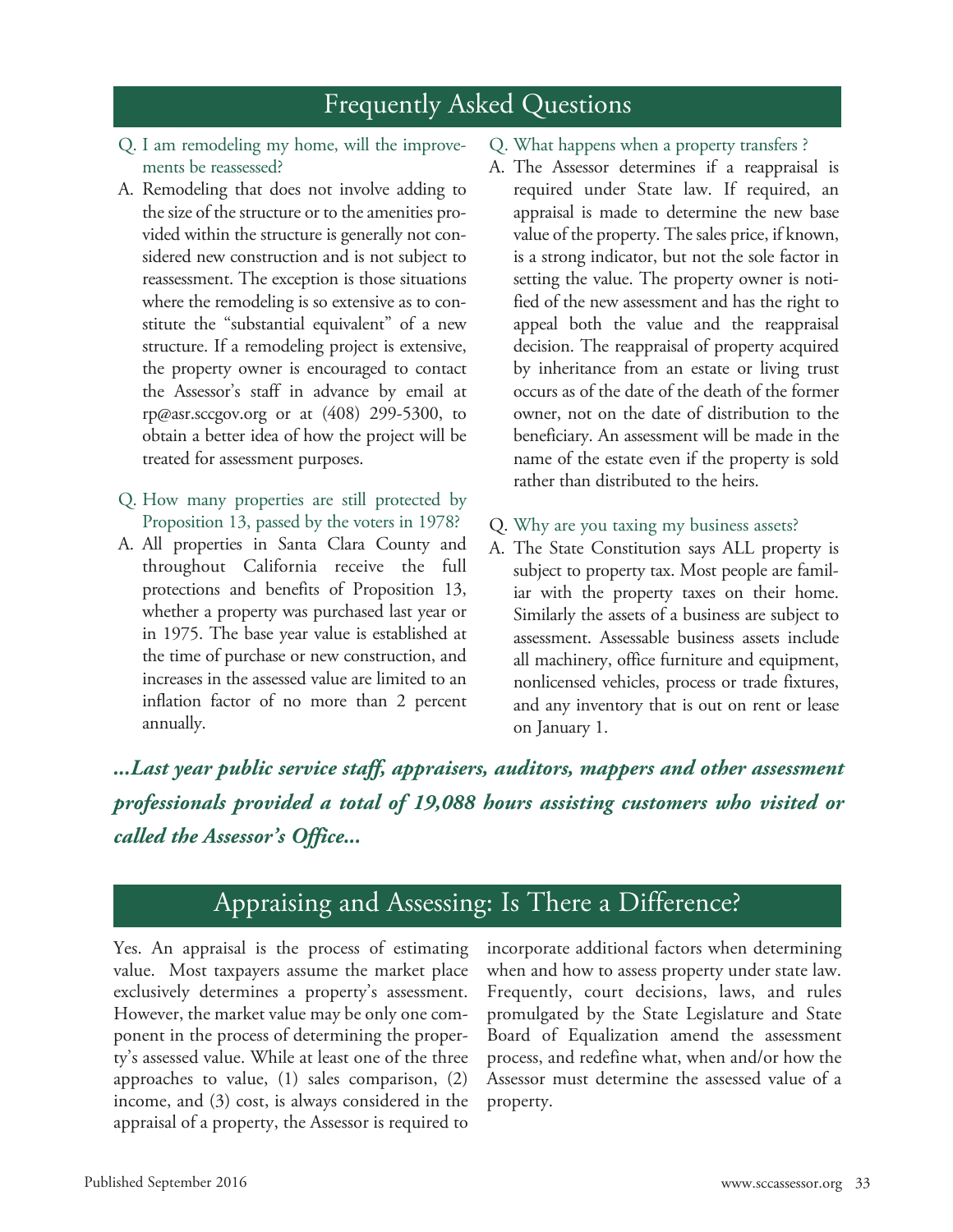### **Explanation of Terms \***

|                                       | Ad Valorem Property Tax Taxes imposed on the basis of the property's value.                                                                                                                                                                                                                                                                                                                                                                       |
|---------------------------------------|---------------------------------------------------------------------------------------------------------------------------------------------------------------------------------------------------------------------------------------------------------------------------------------------------------------------------------------------------------------------------------------------------------------------------------------------------|
| <b>Assessed Value (AV)</b>            | The taxable value of a property against which the tax rate is applied.                                                                                                                                                                                                                                                                                                                                                                            |
| <b>Assessment Appeal</b>              | Due process initiated by taxpayer if the assessed value of her or her property<br>cannot be agreed upon with the assessor.                                                                                                                                                                                                                                                                                                                        |
| <b>Assessment Appeals Board (AAB)</b> | A three-member panel appointed by the Board of Supervisors to resolve disputes<br>between the Assessor's Office and property owners. Qualifying owners may alter-<br>natively select a Value Hearing Officer to hear their appeal. Typically a real estate<br>professional, the VHO process is considered an expedient and convenient alter-<br>native to the more formal Board proceedings, and may provide a faster resolution<br>to an appeal. |
|                                       | Assessment Roll The official list of all property within the county assessed by the Assessor.                                                                                                                                                                                                                                                                                                                                                     |
| <b>Base Year (Value)</b>              | The fair market value of a property at the time of the 1975 lien date, or on the<br>date of the subsequent new construction or change in ownership.                                                                                                                                                                                                                                                                                               |
| <b>Basic Aid</b>                      | "Basic Aid" school districts fund their revenue limit entirely through property<br>taxes and receive no general purpose state aid.                                                                                                                                                                                                                                                                                                                |
| <b>Business Personal Property</b>     | Property which is movable and not affixed to the land, and which is owned and<br>used to operate a business, such as furniture, computers, machines and supplies.                                                                                                                                                                                                                                                                                 |
| <b>Change in Ownership</b>            | A transfer of real property resulting in the transfer of the present interest and<br>beneficial use of the property.                                                                                                                                                                                                                                                                                                                              |
| Ca. Consumer Price Index (CCPI)       | Determined annually by the California Bureau of Labor Statistics.                                                                                                                                                                                                                                                                                                                                                                                 |
| <b>Escaped Assessments</b>            | Assessments levied outside the normal assessment period for the lien date(s) in<br>question.                                                                                                                                                                                                                                                                                                                                                      |
| <b>Exclusions</b>                     | Qualifying transfers of real property which are excluded from reappraisal if a<br>timely claim is filed with the Assessor's Office.                                                                                                                                                                                                                                                                                                               |
|                                       | <b>Exemption</b> Legally qualified deduction from the taxable assessed value of the property.                                                                                                                                                                                                                                                                                                                                                     |
|                                       | Factored Base Year Value (FBYV) A property's base value, adjusted annually by the change in the CCPI, not to<br>exceed 2 percent. It is the upper limit of taxable value each year.                                                                                                                                                                                                                                                               |
| <b>Fiscal Year</b>                    | The period beginning July 1 and ending June 30.                                                                                                                                                                                                                                                                                                                                                                                                   |
| <b>Fixture</b>                        | Tangible property securely affixed to real property.                                                                                                                                                                                                                                                                                                                                                                                              |
| <b>Full Cash Value (FCV)</b>          | The amount of cash or its equivalent value that property would bring if exposed<br>for sale in the open market, and as further defined in Revenue & Taxation Code<br>\$110.                                                                                                                                                                                                                                                                       |
| Improvements                          | Buildings or structures generally attached to the land.                                                                                                                                                                                                                                                                                                                                                                                           |
| Lien                                  | The amount owed and created by the assessment of the property, or the amount<br>levied against property by a taxing agency or revenue district.                                                                                                                                                                                                                                                                                                   |
| <b>Lien Date</b>                      | The date when taxes for any fiscal year become a lien on property. In California,<br>all tax liens attach annually as of 12:01 am on January 1                                                                                                                                                                                                                                                                                                    |

\*Explanation of terms are provided to simplify assessment terminology, but do not replace legal definitions.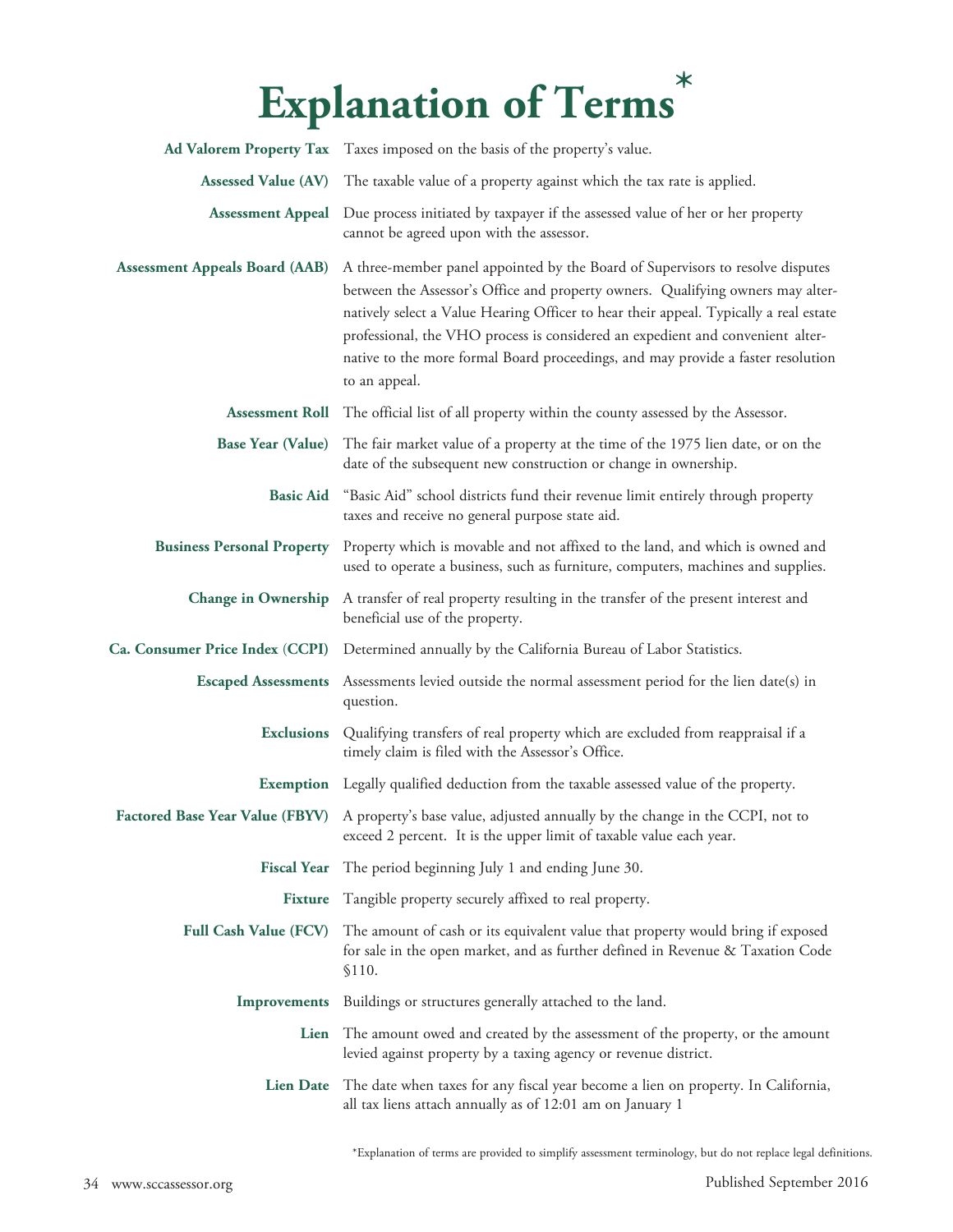|                                          | New Construction The construction of new buildings, additions to existing buildings, or alterations<br>which convert the property to another use or extends the economic life of the<br>improvement.                                                                                                                                                                  |
|------------------------------------------|-----------------------------------------------------------------------------------------------------------------------------------------------------------------------------------------------------------------------------------------------------------------------------------------------------------------------------------------------------------------------|
|                                          | <b>Parcel</b> Land that is segregated into units by boundary lines for assessment purposes.                                                                                                                                                                                                                                                                           |
|                                          | Personal Property Any property except real estate, including airplanes, boats, and business<br>property.                                                                                                                                                                                                                                                              |
| <b>Possessory Interest (PI)</b>          | Interest of a lessee in government-owned property. Examples of a PI include the<br>exclusive right to use public property at an airport such as a car rental company's<br>service counter or a concession stand at the county fair. In both cases, the ven-<br>dors are subject to property taxes.                                                                    |
| <b>Proposition 13</b>                    | Passed by California voters in June, 1978, Proposition 13 is a Constitutional<br>amendment that limits the taxation of property and creates a procedure for<br>establishing the current taxable value of locally assessed real property, referencing<br>a base year full cash value.                                                                                  |
| <b>Proposition 8</b>                     | Passed by California voters in November 1978, Proposition 8 requires the tem-<br>porary reduction in the assessed value when there is a decline in market value<br>below the property's factored base year value.                                                                                                                                                     |
| <b>Real Property</b>                     | Land that has been legally defined and improvements that have been made to<br>the land.                                                                                                                                                                                                                                                                               |
|                                          | Secured Roll Assessment roll on which the taxes are secured by a lien against the real estate.                                                                                                                                                                                                                                                                        |
| <b>Special Assessments</b>               | Direct charges or flat fees against property which are included in the total tax<br>bill but are not based upon the Assessor's valuation of the property. Examples<br>are sewer charges or school parcel taxes.                                                                                                                                                       |
| <b>State Board of Equalization (SBE)</b> | The Board consists of four members elected by California voters by district, and<br>the State Controller. Their duties include administering various State taxes and<br>fees and serving as an appellate body for property, business, and income tax<br>assessments. Through guidelines and rules and the Board promotes uniformity<br>in local assessment practices. |
|                                          | Supplemental Assessment Upon a change of ownership or completion of new construction, a supplemental<br>assessment is issued in addition to the annual regular assessment and is based on<br>the net difference between the previous assessed values and the new value for the<br>remainder of the assessment year(s).                                                |
| <b>Tax Rate</b>                          | The ratio of the tax to the tax base. The minimum ad valorem property tax rate<br>is 1% of the net taxable value of the property. The total tax rate may be higher<br>due to voter-approved general obligation bonds that are secured by property<br>taxes for the annual payment of principle and interest.                                                          |
| <b>Tax Roll</b>                          | The official list of property subject to property tax, together with the amount of<br>assessed value and the amount of taxes due, as applied and extended by the<br>Auditor/Controller.                                                                                                                                                                               |
| Tax Rate Area (TRA)                      | A geographic area having the same property tax allocation factors.                                                                                                                                                                                                                                                                                                    |
|                                          | Transfer of Ownership Change in ownership or change in manner in which property is held.                                                                                                                                                                                                                                                                              |
|                                          | Unsecured Roll Assessment roll consisting largely of business personal property, on which the<br>property taxes are not secured by a lien against the real estate.                                                                                                                                                                                                    |

Explanation of terms are provided to simplify assessment terminology, but do not replace legal definitions.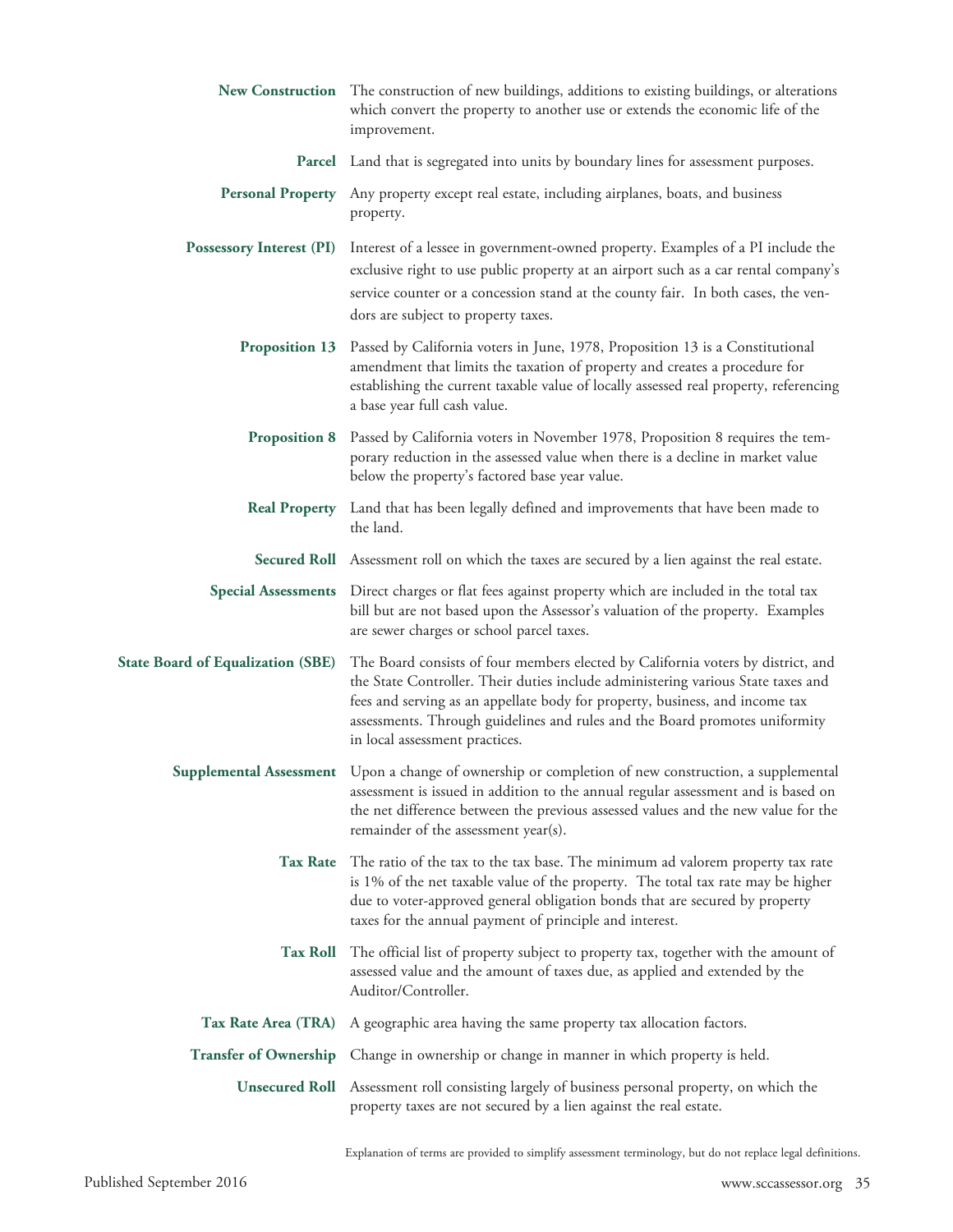|                  | <b>Property Assessment Calendar</b>                                                                                                                                                                                                                                                                                                                                                                                                                                                                               |
|------------------|-------------------------------------------------------------------------------------------------------------------------------------------------------------------------------------------------------------------------------------------------------------------------------------------------------------------------------------------------------------------------------------------------------------------------------------------------------------------------------------------------------------------|
| January 1        | Lien Date for next assessment roll year. This is the time when taxes for the next fiscal year become a lien on<br>the property.                                                                                                                                                                                                                                                                                                                                                                                   |
| February 15      | Deadline to file all exemption claims.                                                                                                                                                                                                                                                                                                                                                                                                                                                                            |
| April 1          | Due date for filing statements for business personal property, aircraft and boats. Business property owners<br>must file a property statement each year detailing the cost of all supplies, machinery, equipment, leasehold<br>improvements, fixtures and land owned at each location within Santa Clara County.                                                                                                                                                                                                  |
| April 10         | Last day to pay second installment of secured property taxes without penalty. This tax payment is based on<br>property values determined for the January 1 lien date 15 months earlier.                                                                                                                                                                                                                                                                                                                           |
| May 7            | Last day to file a business personal property statement without incurring a 10 percent penalty.                                                                                                                                                                                                                                                                                                                                                                                                                   |
| End of June      | Annual mailing of assessment notices to all Santa Clara County property owners on the secured roll stating<br>the taxable value of the property. Owners who disagree with the Assessor's valuation are encouraged to contact<br>us, via the website, prior to August 1 to request a review. Please provide any pertinent factual information<br>concerning the market value of the property with the request. If the Assessor agrees that a reduction is appro-<br>priate, a new assessed value will be enrolled. |
| July 1           | Close of assessment roll and the start of the new assessment roll year. The assessment roll is the official list of<br>all assessable property within the County.                                                                                                                                                                                                                                                                                                                                                 |
| July 2           | First day to file assessment appeal with the Clerk of the Board of Supervisors.                                                                                                                                                                                                                                                                                                                                                                                                                                   |
| <b>August 1</b>  | Last day to request an informal Proposition 8 review.                                                                                                                                                                                                                                                                                                                                                                                                                                                             |
| <b>August 31</b> | Last day to pay unsecured property taxes without penalty.                                                                                                                                                                                                                                                                                                                                                                                                                                                         |
| September 15     | Last day to file an assessment appeal application for reduced assessment on the regular roll with the Clerk of<br>the Board of Supervisors.                                                                                                                                                                                                                                                                                                                                                                       |
| December 10      | Last day to pay first installment of secured property taxes without penalty.                                                                                                                                                                                                                                                                                                                                                                                                                                      |
| <b>January 1</b> | Lien date for next assessment roll year.                                                                                                                                                                                                                                                                                                                                                                                                                                                                          |

## We aim to speak your language!

Starting this year, answers to some of the most frequently asked questions have been translated into seven additional languages and provided on our website 24/7. Below are the languages with this new content:

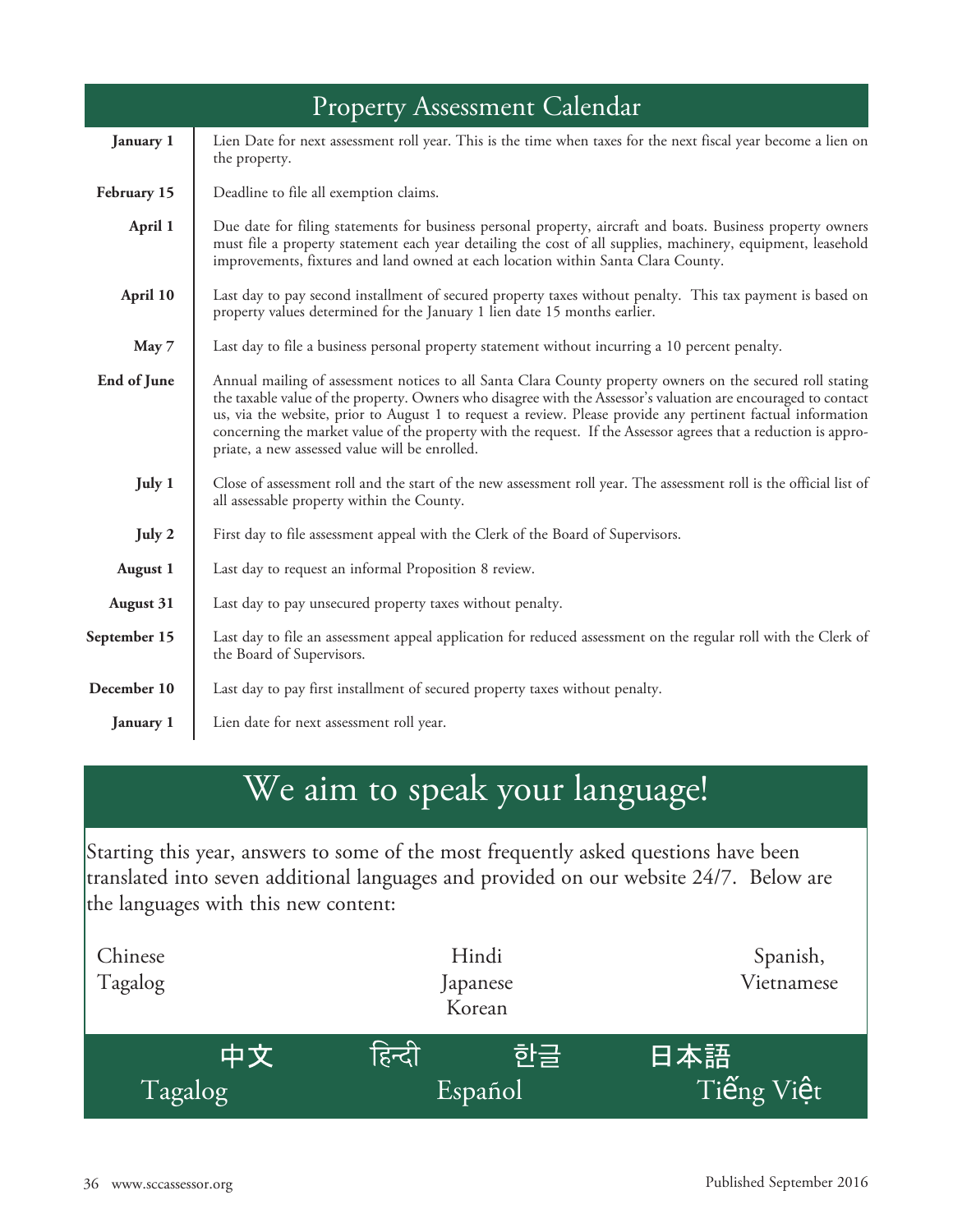## Responsibility of the Assessor ' s Office

The Assessor has the responsibility to locate all taxable property in the County, identify ownership, establish a value for all property subject to local property taxation, list the value of all property on the assessment roll, and apply all legal exemptions. The Santa Clara County Assessor does not compute property tax bills, collect property taxes, establish property tax laws, establish rules by which property is assessed, or set property tax rates.

Santa Clara County contains more than 470,000 separate real property parcels. There were 3,300 changes in parcel numbers, and there were over 71,000 change in ownership documents as reflected by deeds and maps filed in the County Recorder's Office. The Assessor's professional staff maintains a comprehensive set of 214 Assessor's parcel map books. The office appraised more than 6,800 parcels with new construction activities, and processed more than 67,000 business personal property assessments.

The assessments allow the County of Santa Clara and 204 local government taxing authorities to set tax rates (as limited by Proposition 13 and other laws), and collect and allocate property tax revenue which supports essential public services provided by the County, local schools, cities, and special districts.

## Acknowledgments

Editor: David K. Ginsborg, Deputy Assessor Deputy Editor: Marty Reinders Assistance provided by Lisa Cortez, Darren Tan, Yazmin Patino & the Staff of the Assessor's Office Layout Production: www.Kurigraphics.com Printed by Santa Clara County Printing Services Inside Cover Photographs provided by Marty Reinders

#### 您需要任何語言方面的協助嗎? 我們財稅估價(估稅)部門的工作人員能流利地說你的語言來協助您的需要 請撥(408)299-5500 與我們聯絡. 謝謝

Cần giúp? Văn Phòng Giám Dịnh có nhân viên thông thạo ngôn ngữ của quí vị. Xin gọi cho chúng tôi tại 299-5500

¿No habla ingles? La Oficina del Tasador tiene empleados que hablan español. Llámenos al (408) 299-5500

Disclaimer: This document presents a distribution of the 2016-2017 Santa Clara County property tax local assessment roll by City/Redevelopment Successor Agency and<br>major property types. It does not include state-assessed p and charts reflect up to 0.01 units. Items less than 0.01 units have been reported as a dash. Minor discrepancies may occur due to rounding calculations and/or clarification in definition of terms.

#### **Santa Clara County Assessor's Mission Statement**

The mission of the Santa Clara County Assessor's Office is to produce an annual assessment roll including all assessable property in accordance with legal mandates in a timely, accurate, and efficient manner; and provide current assessment-related information to the public and to governmental agencies in a timely and responsive way.